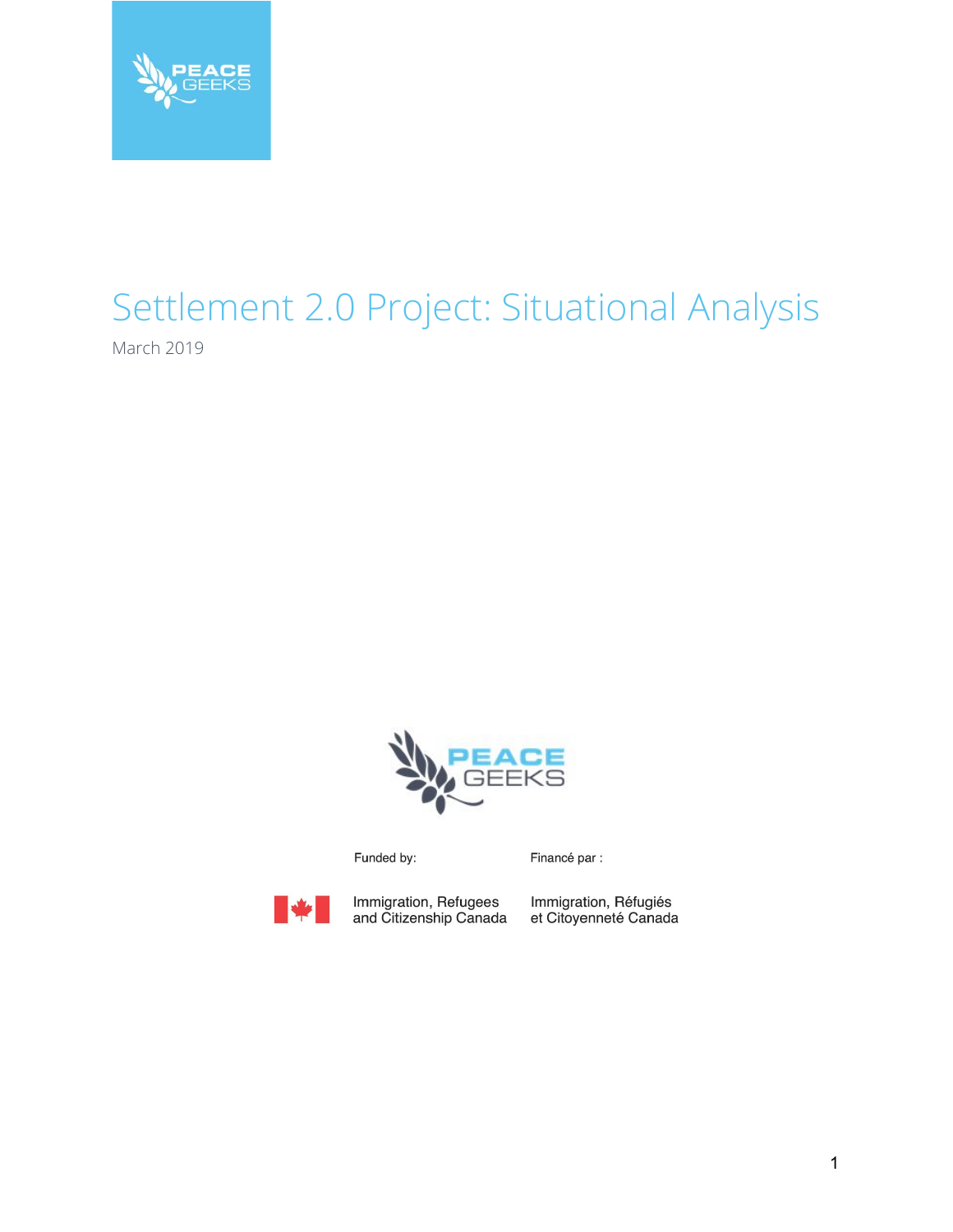### **Settlement 2.0 - A Situational Analysis**

<span id="page-1-0"></span>

| Settlement 2.0 - A Situational Analysis                                                 | 1              |
|-----------------------------------------------------------------------------------------|----------------|
| Introduction                                                                            | 3              |
| Summary                                                                                 | $\mathfrak{Z}$ |
| Settlement 2.0                                                                          | 3              |
| Sector Values and IRCC CORE Principles                                                  | 3              |
| Key Themes and Recommendations                                                          | 5              |
| Methodology                                                                             | 9              |
| Current state of the sector                                                             | 9              |
| What is the state of the immigrant and refugee-serving sector?                          | 9              |
| Agencies and IRCC feel they are having an impact                                        | 11             |
| The sector knows what it wants                                                          | 13             |
| Innovation is a moving target                                                           | 13             |
| The sector doesn't currently have what it needs to innovate effectively                 | 14             |
| Sector - Funder collaboration                                                           | 15             |
| CORE Principles - the Current State                                                     | 16             |
| Client-Centred                                                                          | 16             |
| Workers are seeing more vulnerable clients with newer and more complex challenges<br>16 |                |
| Existing community information sources are not being effectively accessed               | 18             |
| Newcomer information practice                                                           | 19             |
| Newcomer use of technology                                                              | 20             |
| Outcomes-Driven                                                                         | 20             |
| Data/Information Management Capacity                                                    | 20             |
| Identifying and Measuring Success                                                       | 22             |
| Knowledge transfer/sharing mechanisms are not working effectively for the sector        | 22             |
| Responsive to Need                                                                      | 25             |
| Coordinating referrals and sharing client data                                          | 25             |
| Lip service paid to collaboration                                                       | 27             |
| LIPs are emerging as positive, neutral, and trusted coordinators for collaboration      | 27             |
| Effective Use of Resources                                                              | 28             |
| Can innovation in government lead to sector innovation?                                 | 28             |
| Required service capacity for a new Settlement ecosystem                                | 29             |
| Innovation will require more, not fewer, resources to be successful                     | 29             |
| Innovation "on the side of the desk"                                                    | 33             |
| Funding and innovation                                                                  | 35             |
| Professional development is an issue at all levels                                      | 40             |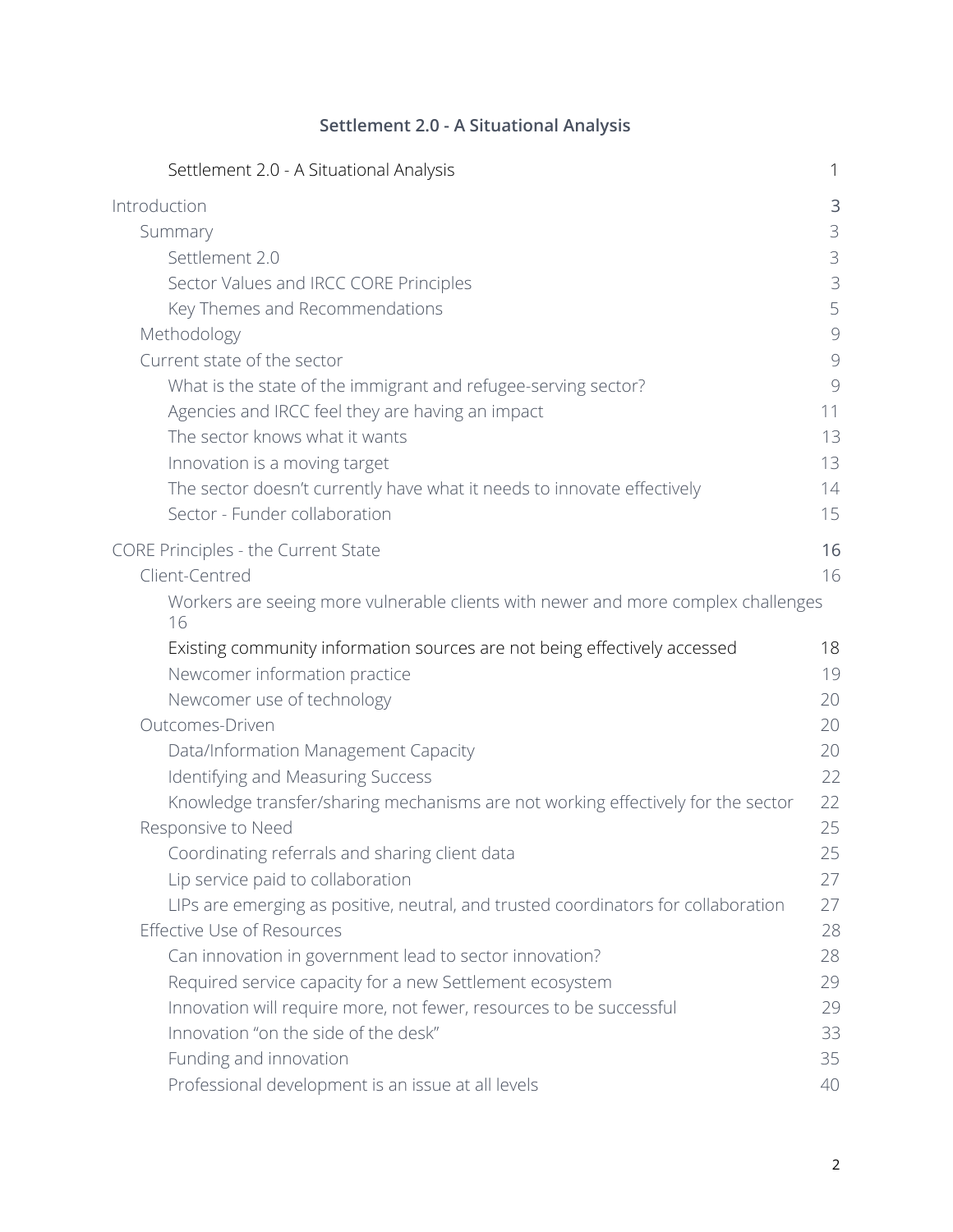| Re-/up-skilling or entirely new roles                                                                                   | 41 |
|-------------------------------------------------------------------------------------------------------------------------|----|
| A chronology of technology and innovation research and conversations in the sector                                      | 42 |
| Technology and isolation                                                                                                | 44 |
| Charting the future - crafting solutions                                                                                | 45 |
| Investments are required - recommendations                                                                              | 45 |
| Building the Settlement 2.0 vision                                                                                      | 49 |
| Appendices                                                                                                              | 50 |
| Appendix 1: A chronology of technology and innovation research in the sector                                            | 50 |
| Appendix 2: key research on technology from the Social Work field                                                       | 50 |
| Appendix 3: key research on the information practice of newcomers and ethnic                                            |    |
| communities                                                                                                             | 50 |
| Appendix 4: key research on newcomer technology use, and the essential role<br>technology plays in navigating migration | 50 |
| Appendix 5: Literature review references                                                                                | 50 |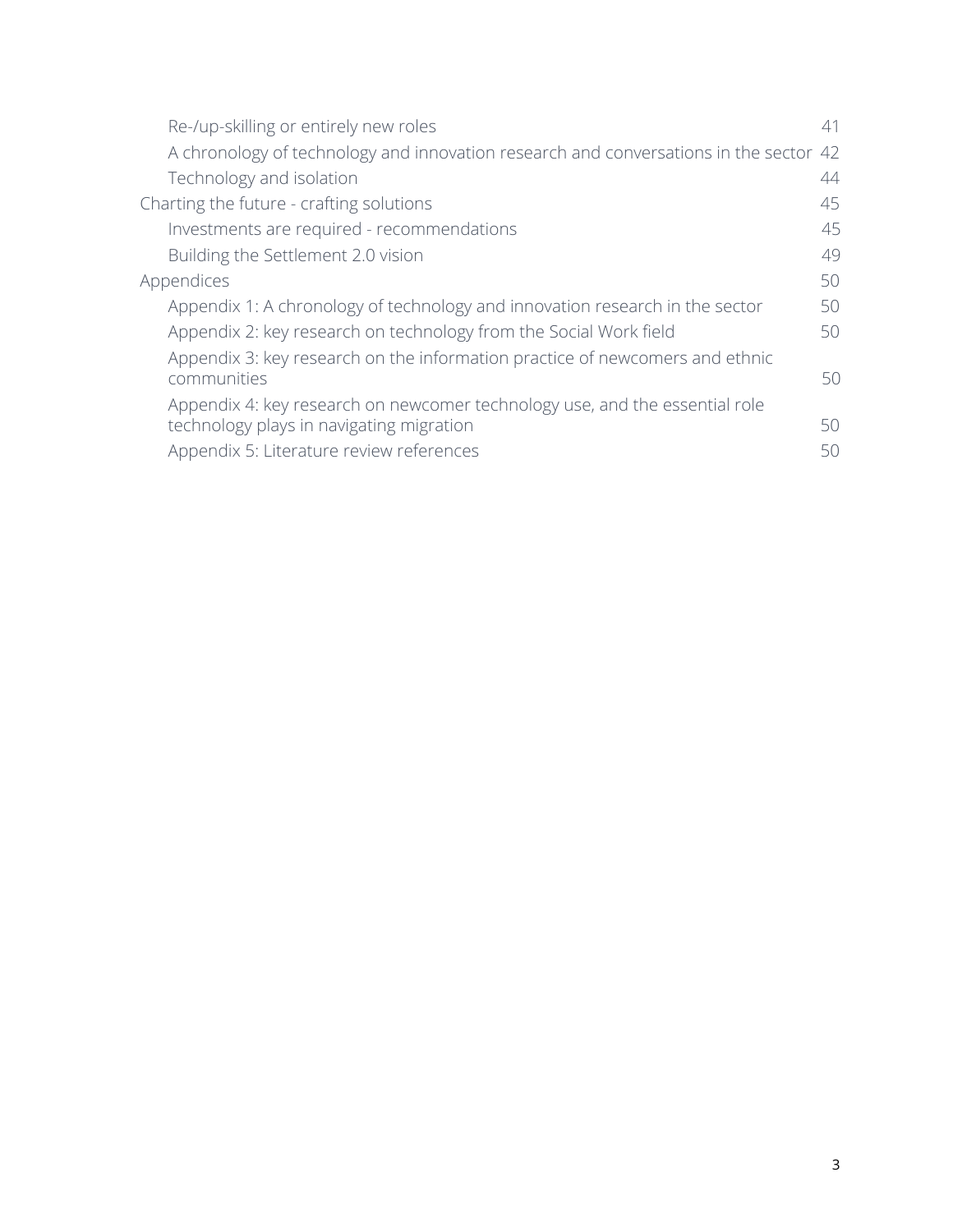# <span id="page-3-0"></span>Introduction

This report provides a snapshot of the current state of the technological and innovative capacities of the immigrant and refugee-serving sector in Canada. This report summarizes findings from a series of interviews conducted with representatives of settlement organizations, federal and provincial governments, and academics across the country, as well as an extensive literature review.

# <span id="page-3-1"></span>**Summary**

### <span id="page-3-2"></span>**Settlement 2.0**

PeaceGeeks Society received funding from Immigration, Refugees and Citizenship Canada (IRCC) to develop a strategic vision and action plan for exploring how technology and innovation can best support settlement outcomes for supporting newcomers to Canada. The intent is to provide a vision for a brighter future for the sector - a Settlement 2.0 - one that prioritizes empowering newcomers to be agents in their own settlement journey and which builds the overall capacities of the sector to embrace innovative mindsets and more sustainably support newcomers over time.

The Settlement 2.0 project strives to understand the pre-conditions necessary for effective change, and how the sector can embrace tech and innovation in service delivery and strategic principles. This report represents the first stage of the project, and lays out a situational analysis that highlights internal perceptions of the effectiveness of current service delivery models, challenges to open and collaborative innovation in the settlement sector, and supplements interview findings with key literature. We examine what assets and resources the sector holds, and also what capabilities and supports it needs to achieve its ideal outcomes now and in the future.

### <span id="page-3-3"></span>**Sector Values and IRCC CORE Principles**

In the latter half of 2018, IRCC held consultations across the country with stakeholders in the settlement sector and adjacent human service fields to identify priority services and gaps. CORE Principles were introduced at these meetings.<sup>1</sup> Further, these CORE Principles are being applied in IRCC's most recent Call for Proposals, indicating the intended longevity through "design, implementation, and evaluation" of this strategic vision (IRCC 2019).

<sup>1</sup>What We Heard: NSC Plus - [September](http://aaisa.ca/docs/AASIASummit2018/D1/D1E7%20-What%20we%20heard%20at%20NSC%20Plus%20Presentation%20-%20EN.pptx) 2018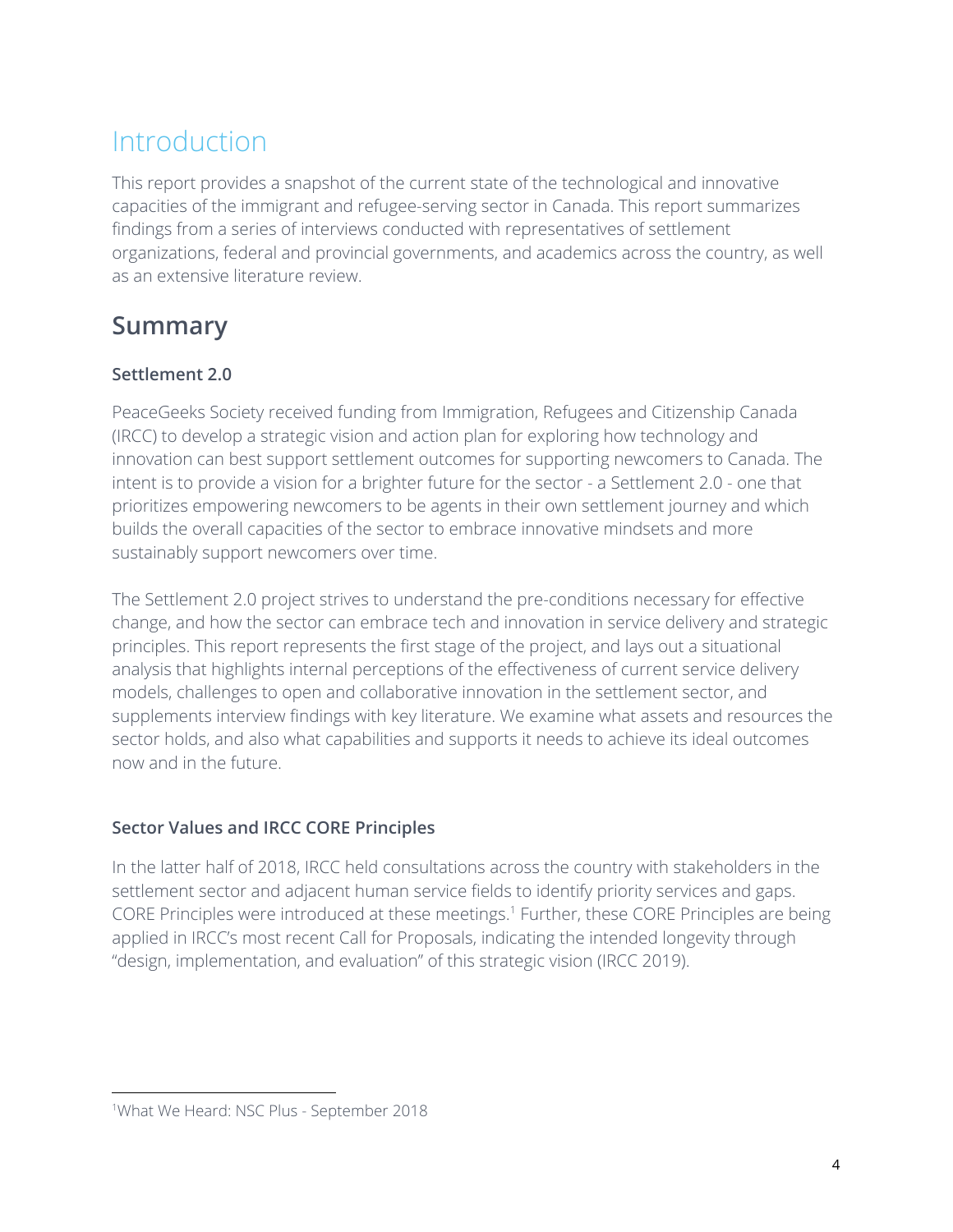#### **CLIENT-CENTERED**

Programming that is tailored to meet specific client's profiles. This includes ensuring Francophone services for those who want to live and work in French, and a focus on clients who are vulnerable, marginalized or face harriers.

#### **RESPONSIVE TO NEED**

Programming that meets the needs of not only the client, but of society itself, to best integrate newcomers and achieve the shared vision for Settlement and Integration.



#### Figure 1: IRCC CORE Principles

These CORE Principles align with the 12 Core Values of Settlement Work identified almost 20 years ago by the sector itself (CCR 2000). They ground the sector in community and newcomer-centric approaches that value collaboration, proactive communication, accountability to our communities, and recognizing that the sector is not merely a service industry, but an agent of change in our communities and clients' lives. The 12 Core Values are:

- 1. Access
- 2. Inclusion
- 3. Client empowerment
- 4. User-defined services
- 5. Holistic approach
- 6. Respect for the individual
- 7. Cultural sensitivity
- 8. Community development
- 9. Collaboration
- 10. Accountability
- 11. Orientation towards positive change
- 12. Reliability

Language being used today to describe innovation, both in describing IRCC's CORE Principles and by civic tech and other innovation actors, includes terms such as client-centric, co-creation,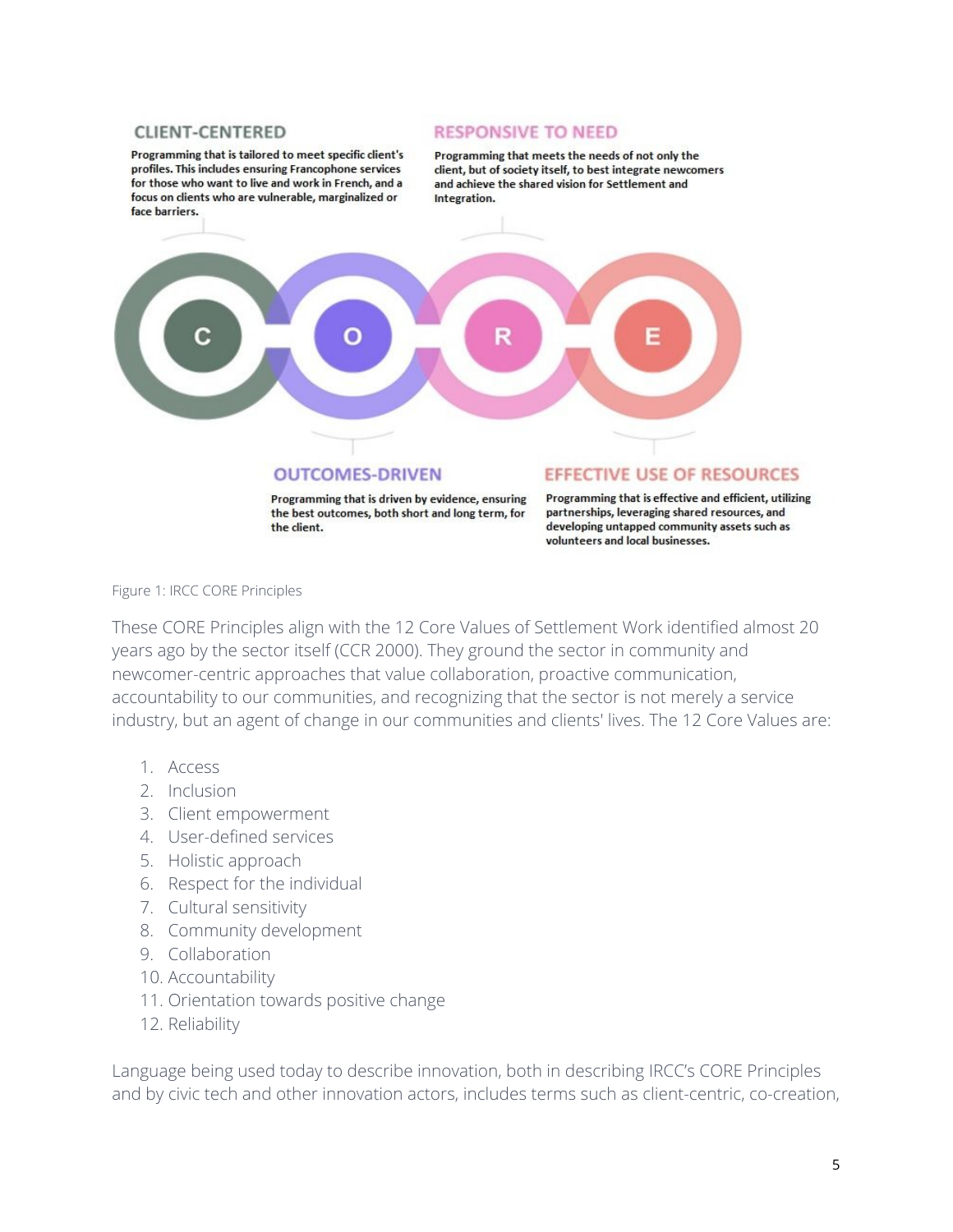openness, transparency, empowering communities, addressing vulnerability, and knowledge sharing, among others. The immigrant and refugee-serving sector is rooted in these principles in approaches to service provision, program development, and system change. The foundation, then, is already in place.

### <span id="page-5-0"></span>**Key Themes and Recommendations**

Given the significance of IRCC's CORE Principles this report uses them as a framework to provide a view of the current state of the settlement sector, with the following key themes in mind:

- Current state of the sector
- Sector collaboration and barriers
- Technology, innovation and settlement outcomes
- Newcomer use of technology and information practice
- Settlement sector capacity for innovation
- Required service capacity for a new settlement ecosystem

These themes are briefly introduced below, and explored in detail in the body of this report.

### **Current State of the Sector**

As with any human service field, the reality of the settlement sector is complex. With multiple key players, from clients, to service-providers, to leadership, to funders, and considering interactions with surrounding sectors that interact with these stakeholders at various levels, it is clear there are a lot of voices to be heard when we consider the subjects of innovation and change.

The desire and need to share knowledge comes up in interviews consistently. A national "Community of Practice" has recently been launched, and while it is too soon to tell whether this new web approach will meet sector needs, it indicates a step toward more collaborative communication. 2

Recommendations: The national discussion about CORE Principles and how they align with the sector's historical values needs to continue and be open to all. Building trust between IRCC and funded agencies is essential for innovation and change to truly occur.

### **Sector Collaboration and Barriers**

<sup>&</sup>lt;sup>2</sup> National [Community](https://www.youtube.com/watch?v=8K9HySRbTqg&t=) of Practice. It is also worth reviewing previous analyses of Community of Practice [efforts](https://www.youtube.com/watch?v=8K9HySRbTqg&t=).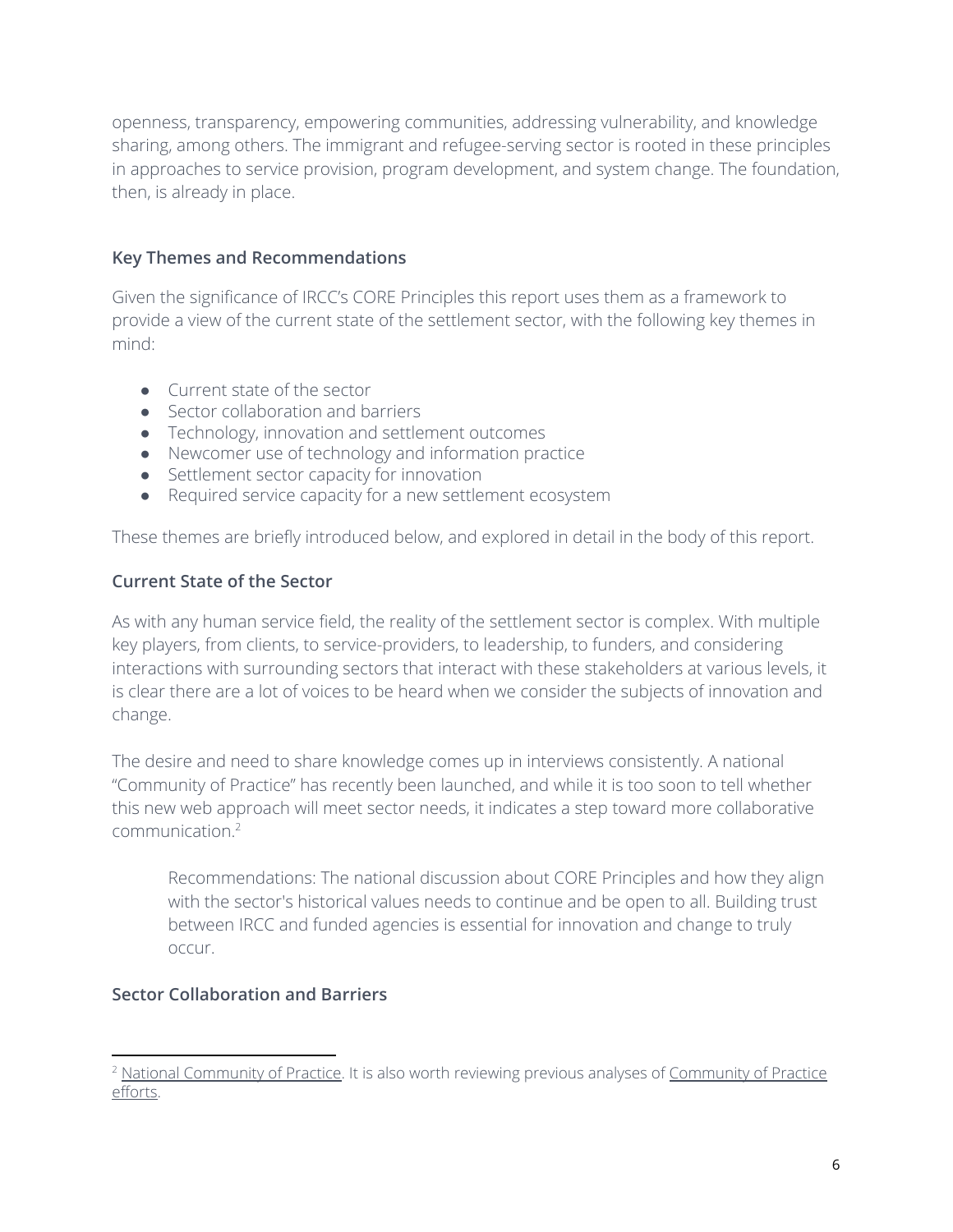Interviewees consistently pointed out that the desire for collaboration, and the need for more effective mechanisms to facilitate collaboration, is not a new conversation.<sup>3</sup> A common question within the sector is if we know what the lay of the land is, and we know what assets and resources the sector has, and needs, to develop the capabilities to achieve the outcomes our clients want, what are the levers for change that will get us there?

Collaboration is considered one way to address this complexity. When collaboration works, it can be transformative; and there are increasingly good examples of this through Local Immigration Partnerships (LIPs) across Canada. However, there are as many examples of collaboration as there are distrust and competition.

Recommendations: Knowledge mobilization efforts, practice & communication need to be formalized and implemented across the country. Building collaboration between sector agencies needs to be a priority.

### **Technology, Innovation and Settlement Outcomes**

The sector uses technology to deliver services and has a rich history of being innovative with technology. However, there continue to be many challenges to technology implementation in agencies, particularly around service delivery and data, information, and feedback management. In order to achieve innovation and technology outcomes that will propel the sector forward, investments are needed to build the capacity of sector agencies. Feedback to IRCC from the sector about technology capacity has been consistent: the sector needs adequate resourcing, professional development, time, collaboration with experts, and flexibility to iterate, "fail," learn, and innovate.

Recommendation: Technology access, literacy & infrastructure require investments in training and appropriate hardware as it evolves, and client use of it changes.

### **Data Collection/Feedback Capacity**

Service-providing agencies collect a lot of data and information about clients, primarily for the purposes of output reporting. There is an opportunity to utilize the wealth of existing and archived data for more strategic practices moving forward. Even though agencies consistently express that they want to do more, they also state that they do not have the expertise or the capacity within their agencies. When they say they do have it, in general it is described as a staff person doing it "on the side of their desk." This is a common theme in the sector, one which is also recognized by the funder (Gay 2018).

<sup>&</sup>lt;sup>3</sup> The Cities of [Migration](http://www.citiesofmigration.ca/) site is an excellent and successful example of this in practice.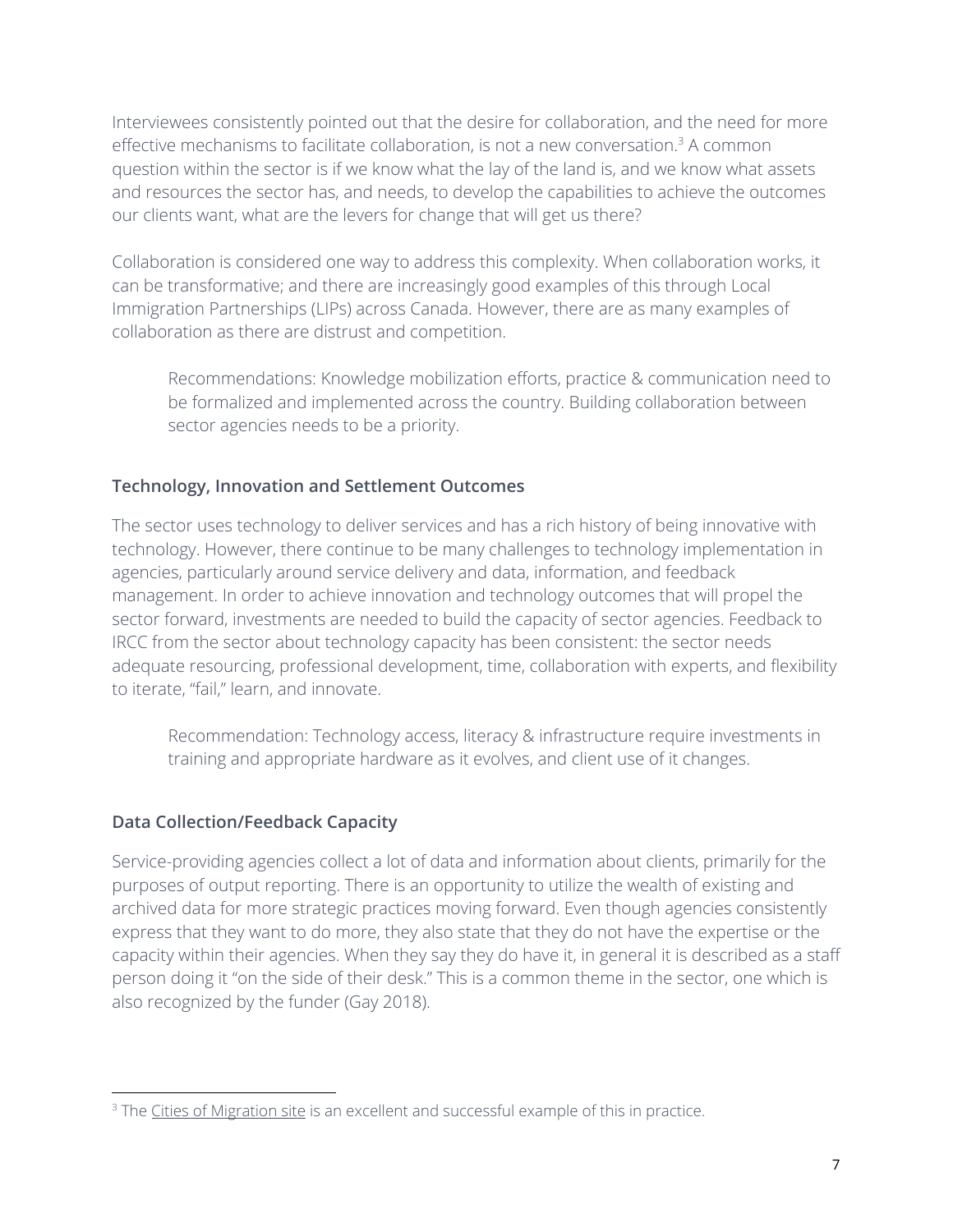Recommendation: Data/information management capacity & harnessing client feedback require additional resources and external expertise to build sector capacity.

### **Newcomer Use of Technology and Information Practice**

Newcomers are not just consumers of information and technology; they are also creators. They are making, solving, networking, and even bypassing the sector. Multiple studies show that as many as 60% of newcomers don't access services – and at least half of those are not aware of available services (Wilkinson & Bucklaschuk 2014, Lo et al 2010, Esses et al 2013a, Esses et al 2013b, Statistics Canada 2003, Vancouver Immigration Partnership 2015, IRCC 2018, Hanley, Jill, et al 2018, Jalal & Naik 2018). Increasingly, newcomer networks are private (such as private messaging or closed social network groups), which means the sector's ability to reach potential clients might become more difficult. Evidence suggests that informal supports, while more heavily accessed, simply do not provide the outcomes newcomers need. The sector needs to be present where newcomers are online, just like it is offline in community spaces.

Recommendation: Technology access, literacy & infrastructure require investments in training and appropriate hardware as it evolves, and client use of it changes.

### **Settlement Sector Capacity for Innovation**

Implementing a Settlement 2.0 vision requires investments of resources, support, different funding structures and relationships, trust, space, and time. These themes arise again and again in interviews. Agencies have to be able to re- or up-skill their workforce as well as hire new types of roles and staff in order to move forward. Initially, it will mean more resources, not fewer. The lack of standardized professional development and competency frameworks across the sector and at all levels in organizations, from frontline to executive leadership is a challenge that will not go away on its own, and indeed may be compounded by a constantly changing migration reality (CISSA-ACSEI & OCASI 2018, Biles 2018, Koltermann & Scott 2018, Bushell & Shields 2018).

Recommendation: A national sector capacity-building approach is needed that builds on existing professional development efforts, but also brings in approaches from other sectors.

### **Required Service Capacity for a New settlement ecosystem**

Alan Broadbent, Founder of Maytree, a rights-based poverty reduction-agency, coined the "Three I's of Immigrant Integration:" intentionality, instruments, and investments (Open Society Foundations 2014). Intentionality is about "intending to create success at work, home, and in the community...as citizens," while instruments refer to "creating the effective mechanisms to give those intentions traction," and investments encompass "financial investment" to "drive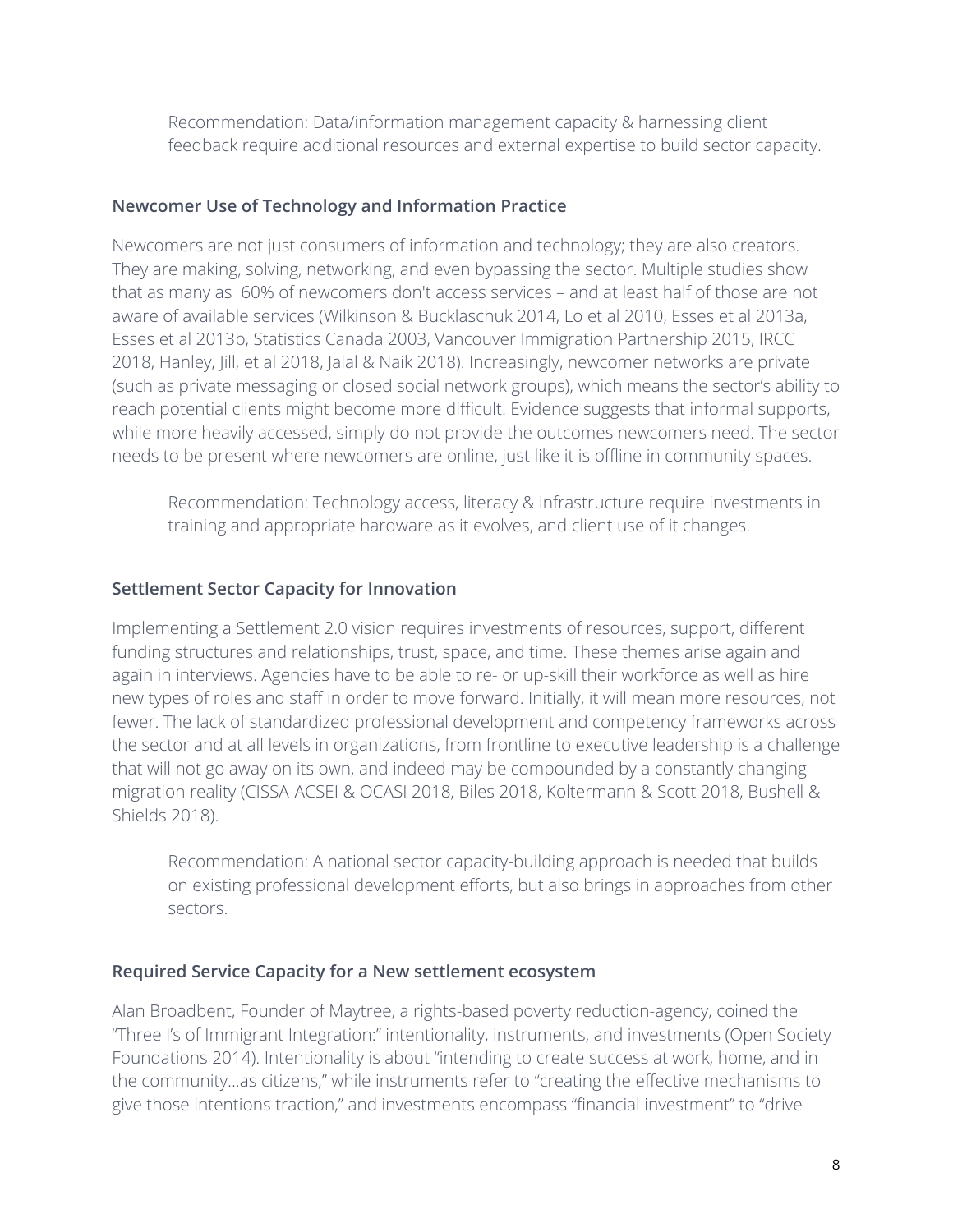success," but also energy investment from "political leaders...and all of us," (Open Society Foundations 2014). These "Three I's" are crucial to the success of an innovative, forward-thinking settlement sector.

In recent years the sector has begun building these levers for change in a number of contexts:

- Innovation, technology and discussions of the future of settlement work are on the National Settlement Council agenda. 4
- Service Delivery Improvement funding. IRCC has invested in a number of innovation and pilot projects which are currently ongoing. The results of these projects will help bring evidence-based information into IRCC about how technology and innovation approaches can improve newcomer outcomes. It can also help support current anecdotal perspectives as well as previous research (outlined in the body of this report) that provides evidence about the needed investments for the sector to fully embrace technology and innovation in client services.
- Innovation practices and labs are emerging throughout the sector LIPs are fostering collaboration in regions where it's been a historical challenge. [WoodGreen](http://www.woodgreenannualreport.org/2017-18/stories/agent-of-change/) [Community](http://www.woodgreenannualreport.org/2017-18/stories/agent-of-change/) Services[,](https://www.mcislanguages.com/social-impact/) MCIS [Language](https://www.mcislanguages.com/social-impact/) Solutions, [N](https://noulab.org/immigration)ouLab's Economic [Immigration](https://noulab.org/immigration) Lab[,](https://radiussfu.com/programs/labs-ventures/refugee-newcomer-livelihood/) SFU's Radius Refugee [Livelihoods](https://radiussfu.com/programs/labs-ventures/refugee-newcomer-livelihood/) Lab, [R](http://www.rcjp.ca/)efugee Career [Jumpstart](http://www.rcjp.ca/), [Department](https://dia.space/projects/the-stories-of-us/) of [Imaginary](https://dia.space/projects/the-stories-of-us/) Affairs, are just a few of note.
- Municipal, Provincial and the Federal governments have all embarked on technologically innovative overhauls of the way they serve the public. They have created innovation labs and innovation practices are becoming core parts of government planning. For example, federally, the government has developed Digital [Service](https://www.canada.ca/en/government/publicservice/modernizing/government-canada-digital-standards.html) [Standards](https://www.canada.ca/en/government/publicservice/modernizing/government-canada-digital-standards.html), has created a Digital [Academy](https://www.canada.ca/en/treasury-board-secretariat/news/2018/10/government-of-canada-launches-digital-academy.html) that strives to support "all levels of public servants in their efforts to modernize operations," and within the sector's main funder, IRCC, has created a large Client [Experience](http://www.goc411.ca/en/Employees/IndexByUnit/c=CA,o=GC,ou=IRCC-IRCC,ou=NHQ-AC,ou=DMO-DMO,ou=AOB-AOB,ou=CLI-DIR) Branch.
- IRCC has introduced CORE Principles (Client-centred, Outcomes-driven, Responsive to need, Effective use of Resources) into its planning and as an underlying theme in its current Call for Proposals, which will fund projects for at least the next five years.

These initiatives, among others, are promising, and indicate a widespread enthusiasm for innovating the sector, and indeed, a sense of ownership that will encourage sector stakeholders to coalesce around the shared aim of ensuring we're all working toward an empowered and capable immigrant and refugee-serving sector that keeps ahead of the curve in an ever-changing environment.

Recommendation: IRCC's funding model needs to better recognize the resource and time needs required to build innovation practice in the sector.

<sup>4</sup>[NSC Agenda Ottawa Jan 31-Feb 1 2019](https://www.dropbox.com/sh/07b4em9j34rxv4q/AAAsVWUKDUfSnnpzgwhF0ZrFa?dl=0&preview=1+-+NSC+Agenda+Ottawa+Jan+31-Feb+1+2019+-+Updated+Jan.+30.docx)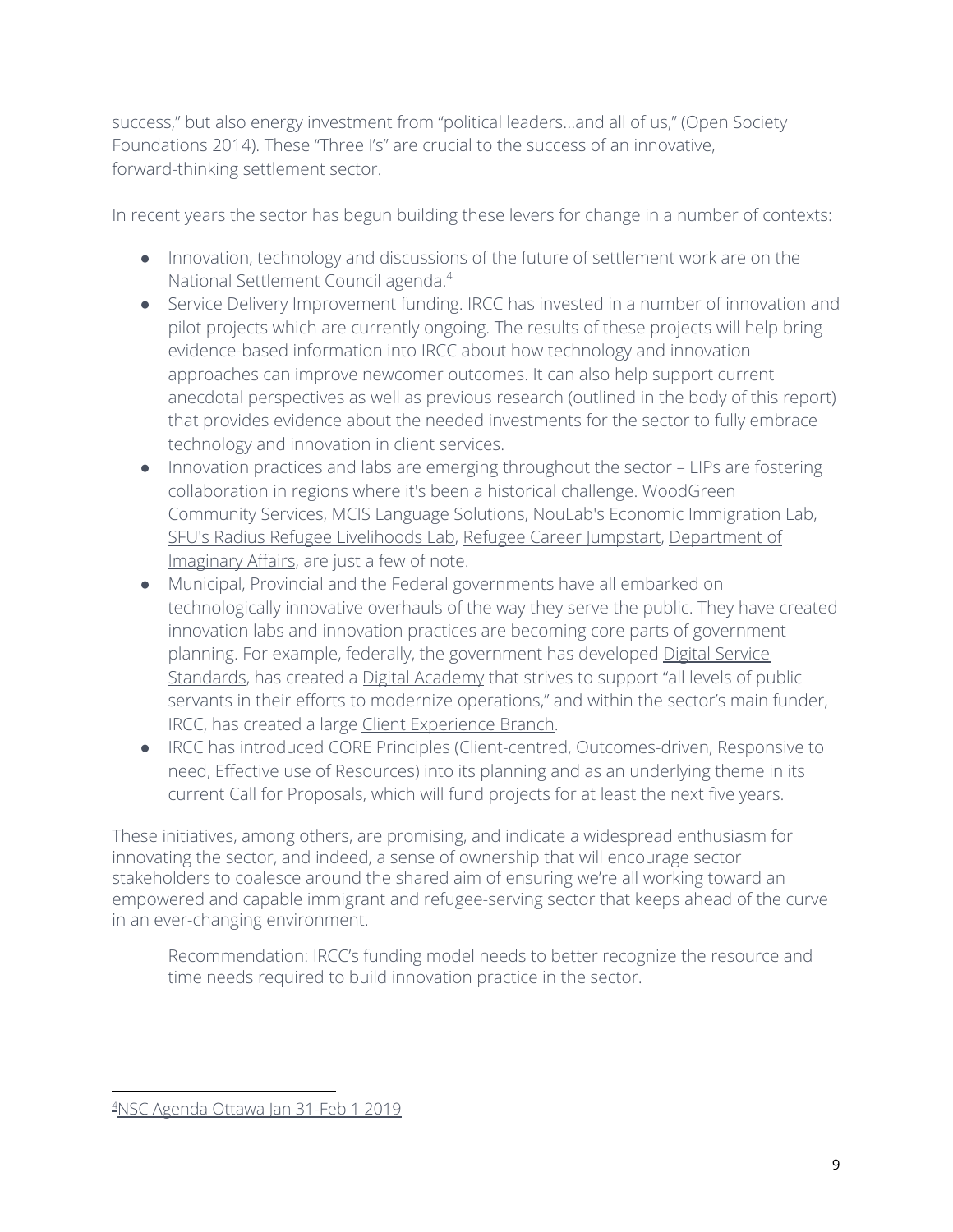# <span id="page-9-0"></span>**Methodology**

Thirty-six qualitative interviews and an extensive literature review were conducted. Interviewees represented a variety of immigrant and refugee-serving agencies of different sizes, long-standing and new, in urban and rural areas around the country, front-line workers and management. Interviewees also included academics (2), government representatives (3 federal, 2 provincial), provincial umbrella group representatives (5), an organization providing capacity-building services to the sector, and representatives from outside the immigrant and refugee-serving sector. Interviewees were encouraged to be frank and honest in their feedback, assured that their identities and specific remarks would remain confidential. Specific quotes included in this report are thus not attributed to individuals.

The literature review examined existing research, reports, articles, videos, websites, and more, from within and outside of the sector. With every interview, more literature surfaced. While the literature review was extensive, it is likely there is even more material out there. One of the goals of this report is to spark conversation and further exploration of the wealth of knowledge and wisdom that already exists on the subject of incorporating innovation into the settlement sector in Canada.

The findings were complemented by the practice knowledge of the author, who has been involved in delivering and researching innovation and technology use in settlement services over twenty-five years and who has built significant informal networks with practitioners and sector leaders who use a variety of technologies and innovative approaches to deliver services to newcomers to Canada.

### <span id="page-9-1"></span>**Current state of the sector**

### <span id="page-9-2"></span>**What is the state of the immigrant and refugee-serving sector?**

The Settlement 2.0 project will provide a vision and a strategy on how to help the Canadian settlement sector embrace a culture of technology, innovation, and open practices that can lead to sustained improvements in outcomes for all newcomers, service-providing stakeholders, funders, other involved actors, and the country as a whole. We begin by examining the current state of the sector: its strengths, challenges, and where opportunities exist for innovation.

The sector is complex in many ways, not only within itself, but in the sectors and systems it is surrounded by, and somewhat dependent on, to ensure positive outcomes for its clients. It is, by nature, a human service sector dependent on other community actors to ensure its core clients' success and inclusion. At the same time, the literature and interviewees note increasingly complex client situations and needs. There is a general sense among actors in the settlement sector, and in the literature, that successful outcomes for clients is somewhat beyond the control of the sector. Additionally, while there are pockets of innovation and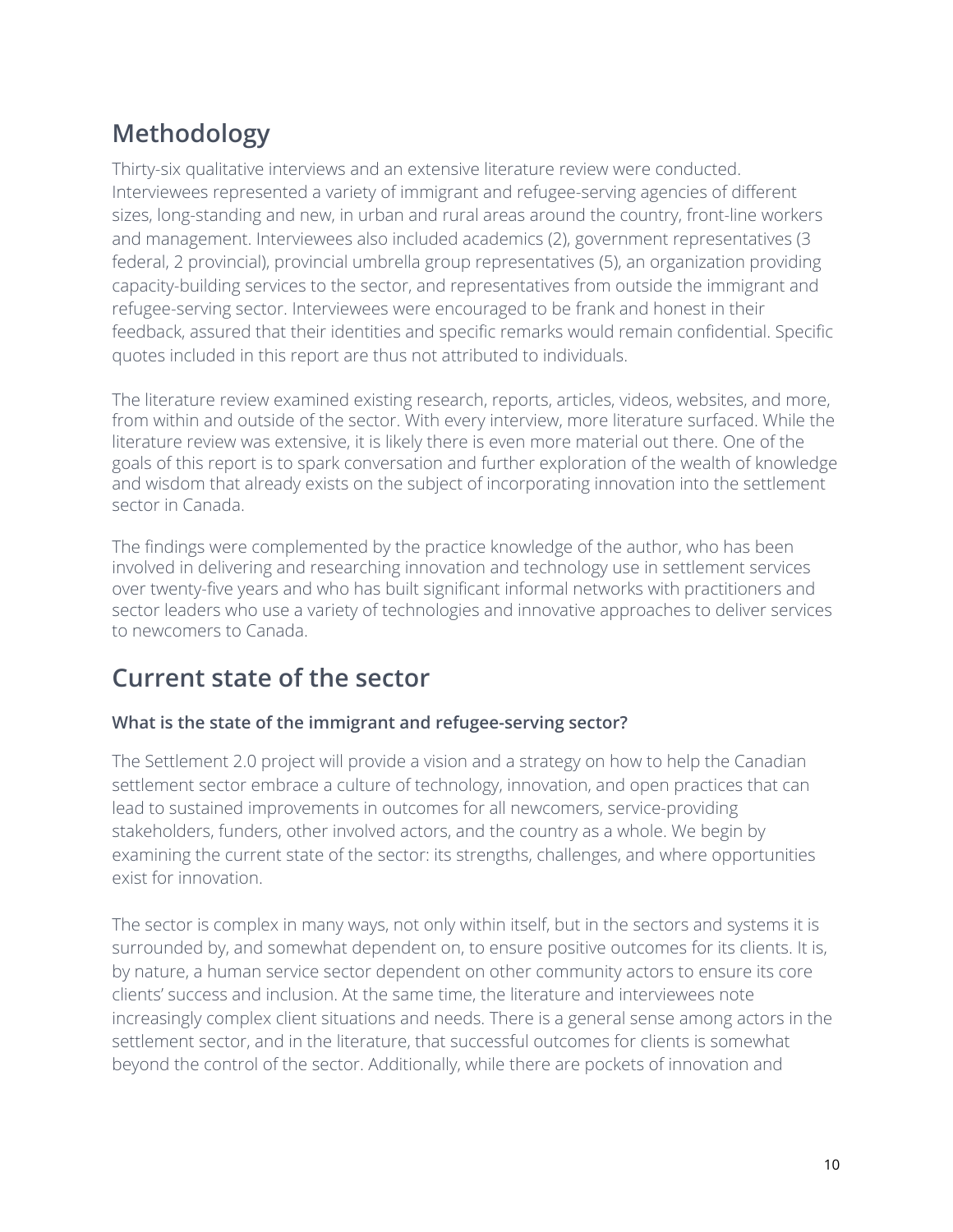technological advancement, knowledge-sharing and transfer are generally limited, both within agencies and across the sector.

One of the critical themes which emerges from interviews and literature is a sense that this conversation repeats itself every few years without moving innovation forward in a consistent or structured way. As one interviewee put it: "Tell the funder to read the reports we've already sent them. Every report that we do, from professional development results, from conferences, we do needs assessments, we do final reports, they have all the information. Tell them to go back to their existing reports, read our recommendations...provided year after year."

Repeatedly, the question arises: "what has to happen differently?" Encouragingly, there are a number of actors and initiatives that appear to be aligning as this project rolls out. The National Settlement Council is talking about these new ideas in a more exploratory way. IRCC's Service Delivery Improvement (SDI) funding is looking for evidence from projects they are funding to inform future programming. IRCC itself has set up a Client Experience Branch to both test new ideas and consult more actively with newcomer clients.

There is increased interest in newcomer-driven initiatives and new ideas in the sector (including those driven by "unusual actors" such as civic tech groups and businesses outside the sector (such as Refugee Career Jumpstart Project (RCJP), the Together Project, and PeaceGeeks) that are getting involved in co-creation and co-design of technology and other initiatives). The federal government is also actively implementing Digital Service Standards and providing digital literacy education in its School of Public Service Digital Academy. All of these trends together suggest that the next 3-5 years may witness changes in both perspective and approaches from the main sector funder. As this report outlines, there are a number of conditions that will need to be met in order for this to occur in the sector.

What is the settlement sector's relationship with its largest funder, IRCC? The sector is seen as a partner and implementer of the federal government's integration vision:

"the current approach to settlement service delivery in Canada can be characterised as a public-private partnership model...benefits of this type of model are that it reduces the size of government administration and allows the federal government to promote consistency of service delivery while still allowing for delivery flexibility based on needs determined at the local level. In addition, since non-profit agencies are often established in the immigrant communities they serve, they are often best qualified to provide services to immigrants due to the organizational skills and connections to communities that allow them to better identify newcomers' needs." (IRCC Evaluation Division 2017, Bushell & Shields 2018)

Agencies feel untrusted by IRCC, perceiving themselves being viewed through a deficit mentality by funders instead of assets and equal partners in settlement and integration. They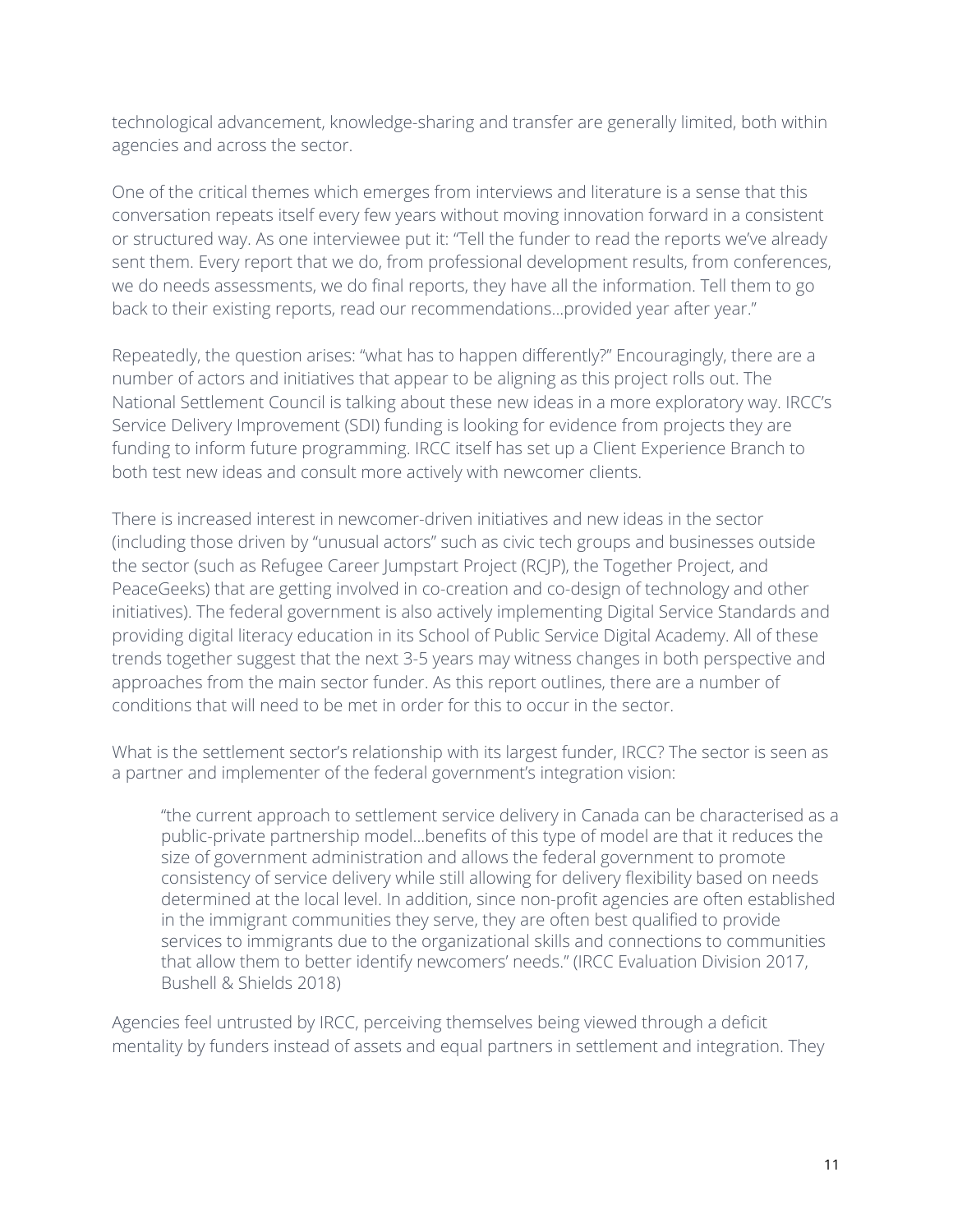are overarchingly focused on survival, fearing the constant possibility of a financial audit by funders which could threaten current programming:

"The leader of one small voluntary organization said the disproportionate prioritization of direct services in funding formulas "creates a struggle to survive," because of the inability to create economies of scale. Another voluntary-sector informant claimed that organizations will try to take on too many programs in search of more administrative funding. Directors are incentivized to pursue larger contribution agreements in order to increase the salaries of central administrators and hire more administrative assistants." (Neudorf 2016)

Interviewees echoed this, suggesting that their work is not seen within an asset framework. This deficit mentality drives budget approaches and generates an output versus outcomes focus, such as reporting client data simply as service statistics, rather than analyzing for service learnings, which impacts capacity for service improvement, enhancements, and new approaches.

Many interviewees noted how the sector feels like it is in a constant state of flux. Funders, service providers, and academics are still determining the best approaches to achieve positive outcomes, create welcoming and inclusive communities, and the most appropriate, innovative, and effective service models (Türegün et al 2018). It is also clear from the sheer amount of data, research, and reports that the sector is well studied, reviewed, and analyzed. At the same time, researchers note some significant gaps in studies on the connection between settlement outcomes and services. According to Türegün et al, very little research on settlement services has evaluated the impact of services on newcomer client outcomes (Türegün et al 2018). Interviewees suggest that the outputs versus outcomes reality is a function of the funding relationship and agreements with IRCC.

### <span id="page-11-0"></span>**Agencies and IRCC feel they are having an impact**

Many interviewees feel that their services are having an impact, but also that they know more can be done to better serve newcomer clients and communities. Many also comment how it is difficult in social/human services to measure and attribute impact on outcomes. The sector, focused on outputs, does not have a consistent model to measure outcomes, nor attribute them to their interventions.

It is important to note that many newcomers don't actually access mainstream settlement services. In general, research shows that between 60-70% of newcomers do not access services, either because they don't know about them, or don't feel they need them (Wilkinson & Bucklaschuk 2014, Lo et al 2010, Esses et al 2013a, Esses et al 2013b, Statistics Canada 2003, Vancouver Immigration Partnership 2015, IRCC 2018, Hanley, Jill, et al 2018). In many cases, informal settlement supports (in particular, information from family, friends, and other personal newcomer networks) have provided substandard outcomes for newcomers (Fang et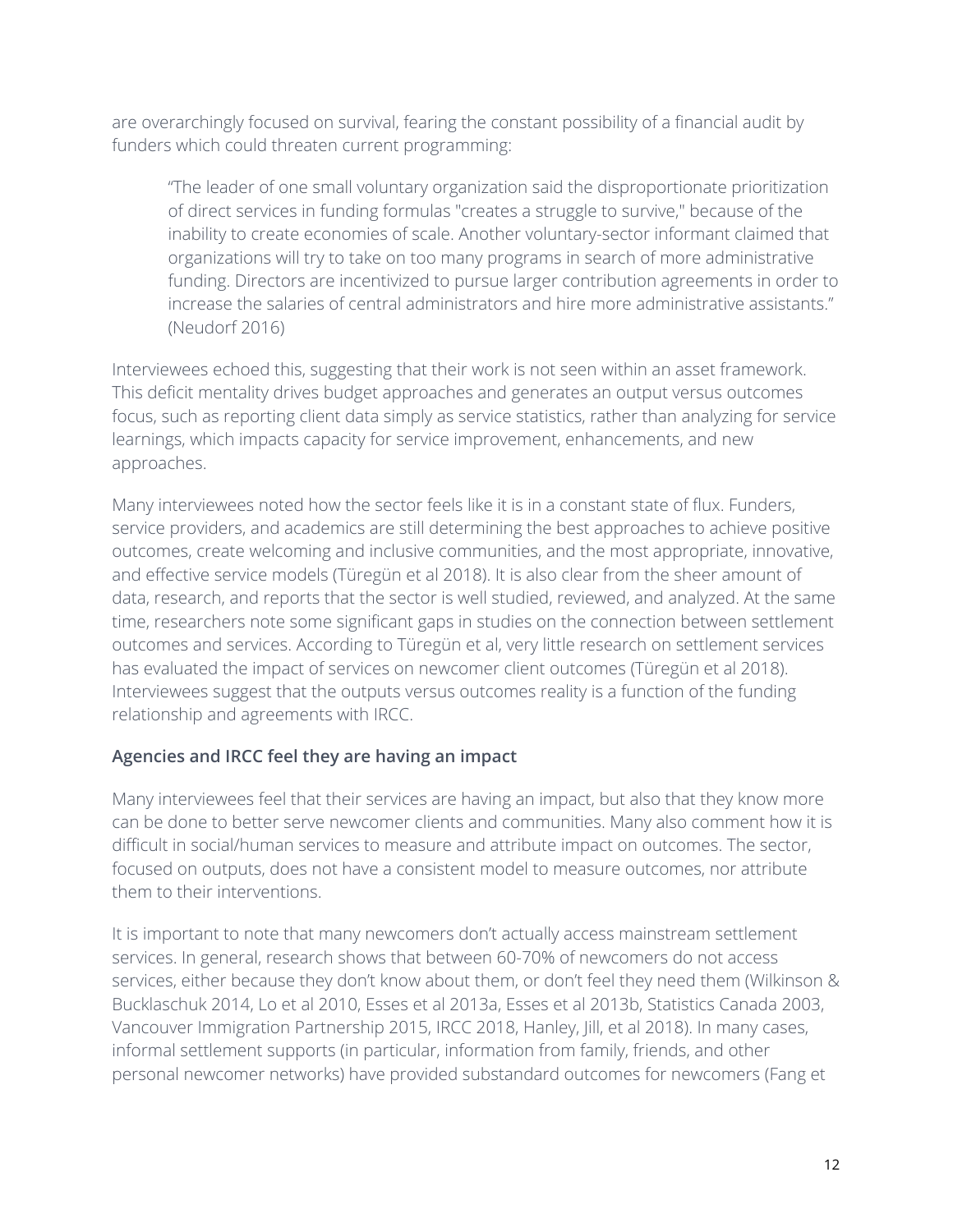al 2010, Naik & Jalal 2018). Raising awareness of settlement services remains a sector challenge.

IRCC's 2017 evaluation determined that the immigrant and refugee-serving sector serves newcomers effectively (IRCC Evaluation Division 2017). However, a recent report acknowledged that research on the impact of services on clients is "scant" (Türegün et al 2018). One interviewee noted that the sector is good at providing the traditional services to high needs, vulnerable clients, but that it is becoming more challenging to meet the needs of clients with more specific needs, in particular related to employment and occupations, in the general settlement service stream. Türegün et al documented a number of barriers to service access and found that, in particular, services to youth, women, and seniors were inadequate and not meeting the needs of these vulnerable groups.

Türegün et al's research suggests specific ways the immigrant and refugee-serving sector can improve accessibility of services as well as enhance outcomes:

- Adopt a family-centred approach when conceiving, designing, and delivering settlement services.
- Pilot employment and self-employment programs for immigrant seniors and expand existing ones, especially those with occupation-specific job placements, for immigrant women and youth.
- Make language training more accessible and rewarding for immigrant women and seniors by expanding onsite child care, providing transportation subsidies, reaching out to rural communities, organizing flexible class schedules and locations, experimenting with new methods of delivery, and customizing content to diverse needs.
- In addition to in-school settlement workers, employ cultural brokers to mediate between newcomer students/families/institutions of different cultural backgrounds and facilitate service provision in a school setting.
- Approach and deliver health and mental health services in a gender-, race-, and culture-sensitive framework.
- Expand community-based activities, including volunteering, to reduce social isolation among, and increase social support for, all three groups of immigrants

The sector has an increasing need to innovate and provide services in different ways, whether through partnerships, involving other community partners, or new projects and project approaches. According to an interviewee: "we think about settlement broadly defined – who else could we partner with, what kinds of new things could we be doing? We ran ESL classes onsite in a workplace, how else can we partner with business to do more in the workplace, or in some other way?"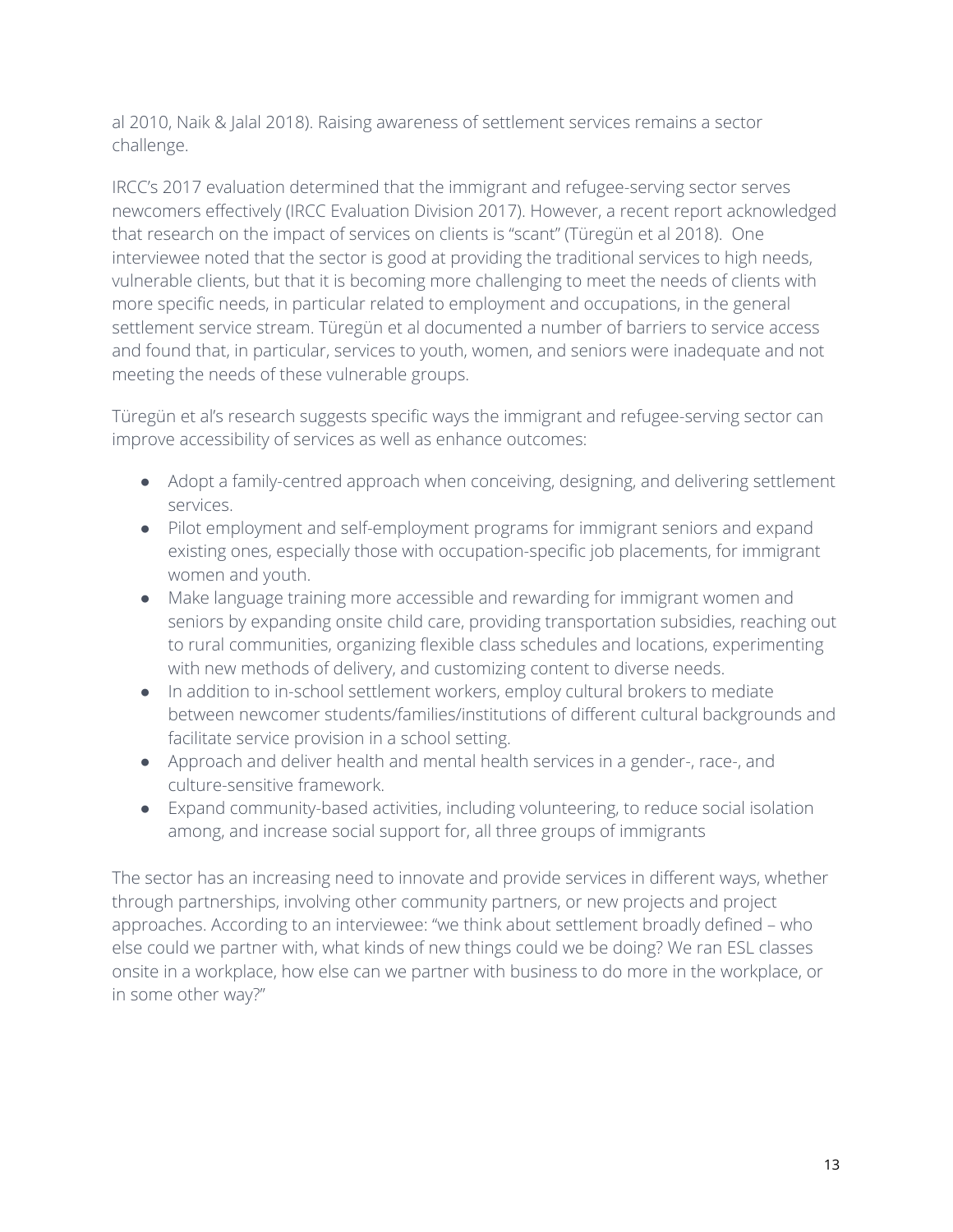### <span id="page-13-0"></span>**The sector knows what it wants**

Interviewees in the sector acknowledge impact and outreach deficits, but also believe that legacy funding and program development approaches have hampered their ability to innovate and meet diverse and broad client needs they identify.

It appears that the funder is listening. In late 2018, IRCC organized local consultations to garner feedback about sector priorities that could inform IRCC's funding disbursements for the next five years. The consultations provided insight into what key sector players want and need to move forward under IRCC's CORE Principles. IRCC has since formally incorporated the CORE Principles into its 2019 Call for Proposals, indicating applications need to consider how they will effectively design and implement client-centred, outcomes-driven, proactive approaches to their initiatives. This inclusion will determine how the Canadian settlement sector grows and shifts through 2025.

What is perhaps missing and concerning to many interviewees is the how. How will agencies do this? Do they have the capacity? Are additional resources required? What methods and approaches will agencies use to determine clients' need to ensure that program development meets CORE Principles? Do these principles align with practice?

### <span id="page-13-1"></span>**Innovation is a moving target**

While interested in the notion of innovative service delivery, interviewees were concerned that "innovation" remains poorly defined.

Interviewees suggest that the first innovation the sector can adopt is a return to core values and to talk to people in a different way, creating human-centred service design that incorporates technology as a tool to facilitate that, rather than building services around technology.

Interviewees recognize a need to innovate and provide services in different ways, whether through partnerships, involving other community partners asking: who else can/should be involved in settlement? Who else could we partner with? What kinds of new things could we be doing? One said their agency is looking where informal supports exist in a community where a particular client community gathers and has informal settlement conversations, or a business where the owner connects community members to services or resources. How can they better connect with informal leaders in the community whose spaces become hubs?

While innovation is attractive to agencies, interviewees suggest that an entire service model can't simply and quickly be shifted. Workers, as well as clients, expect and need certain types of services and levels of services. There is much work to be done with organizational culture and leadership that needs to work with the current system and those who have always worked in it, while creating new systems and approaches.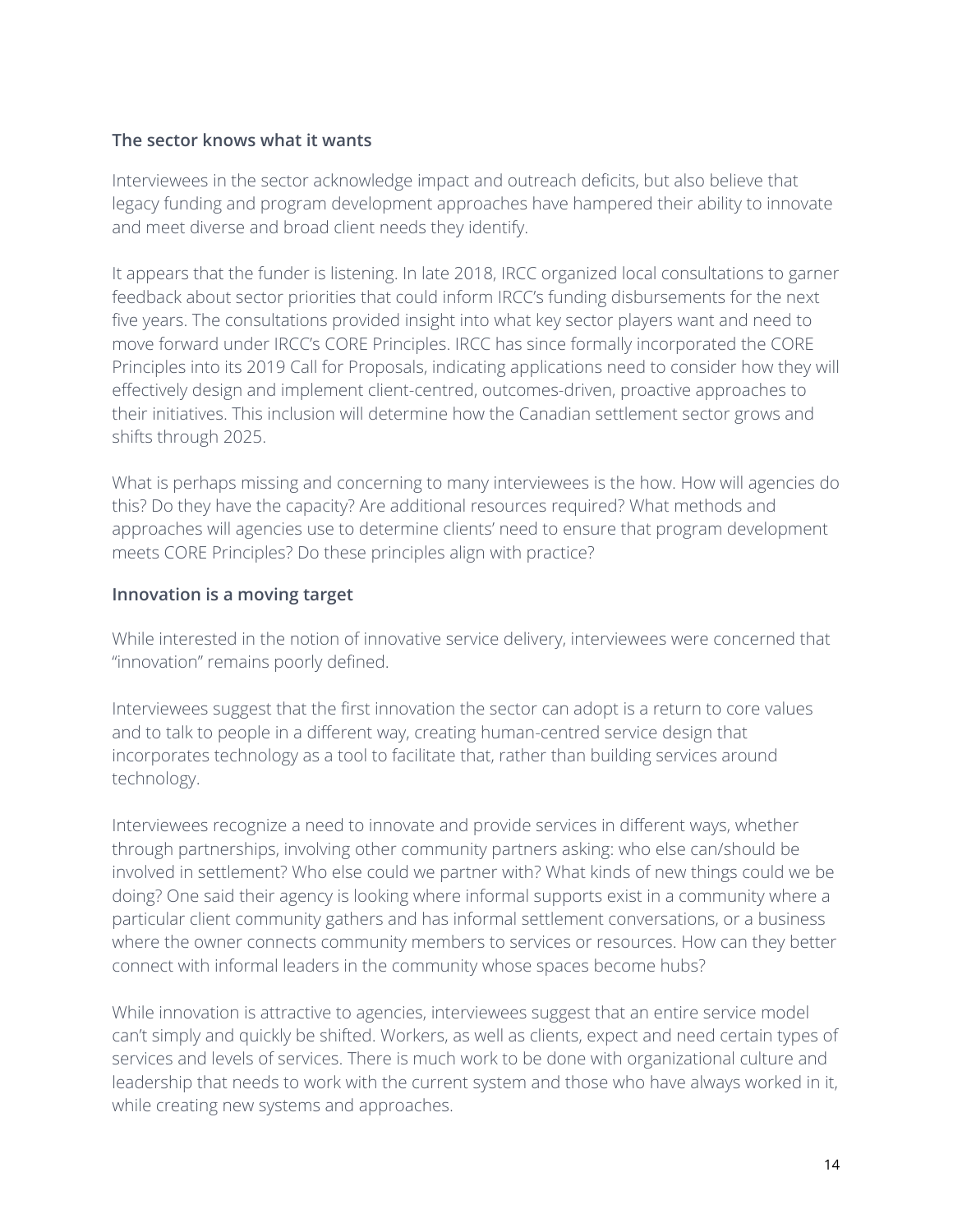### <span id="page-14-0"></span>**The sector doesn't currently have what it needs to innovate effectively**

Interviewees acknowledge that change related to innovation and technology is happening, and will become a constant. The reality is that many organizations don't have the leadership, governance capacity and resources to adequately move their organizations forward toward innovation. Interviewees indicate that they need time, resources, space, training, learning from successful projects within and outside the sector, moving innovation currently "on the side of the desk" to something more formal, institutional, and shared.

There are a number of small capacity building pilot projects currently underway in the sector, funded through IRCC's Service Delivery Improvement (SDI) funding. These projects reinforce the feedback from interviewees and the literature that the sector has much capacity-building to do to ensure that innovation practices and technologies are rolled out and used effectively to deliver services. They also point out the level of resources actually required to move organizations towards innovation and build their capabilities. This funding alone is a necessary and welcome investment, but is not sufficient to enable effective innovation. While the intent of SDI is, in part, to identify scalable projects, successful pilots will not scale to the rest of the sector without investments.

Some interviewees have found that staff need a fair bit of support and help to transition to online services, even something as simple as running webinars. There is a lot of initial work to get people to move from the prospect of a good idea to putting it into practice. They struggle with not only how to introduce new service approaches, but when to make them part of staff service expectations.

Another brought up a consistent concern among interviewees: "the issue is funding…if you have to innovate when you don't have stable funding and you don't know if you're going to be able to keep your staff or not... it's a serious barrier. It's not that people don't want to meet the needs to be innovative. If we are looking for innovation, then we have to be funded appropriately." Based on previous experiences, sector actors don't trust that good ideas they pilot will continue to be supported, and are thus sometimes reluctant to try to restart the process again. Sector veterans are wary of hearing about the "next best thing" that will replace their work. At the same time, those iterating with technology in the sector (such as using digital instant messaging as a service channel) have found that, with some clients, their services have become more effective and efficient (Campana unpublished).

There is a sense that this conversation repeats itself every few years without moving innovation forward in a consistent and structured way. In spite of structural changes in the way it approaches funding (i.e. Modernized Approach<sup>5</sup>), funders' audit approaches and rigidity are still perceived as the core culture of the funding relationship Neudorf found that IRCC's move to a

<sup>5</sup> [Modernized](http://atwork.settlement.org/downloads/atwork/CIC_Modernized_Approach_SPOs.pdf) Approach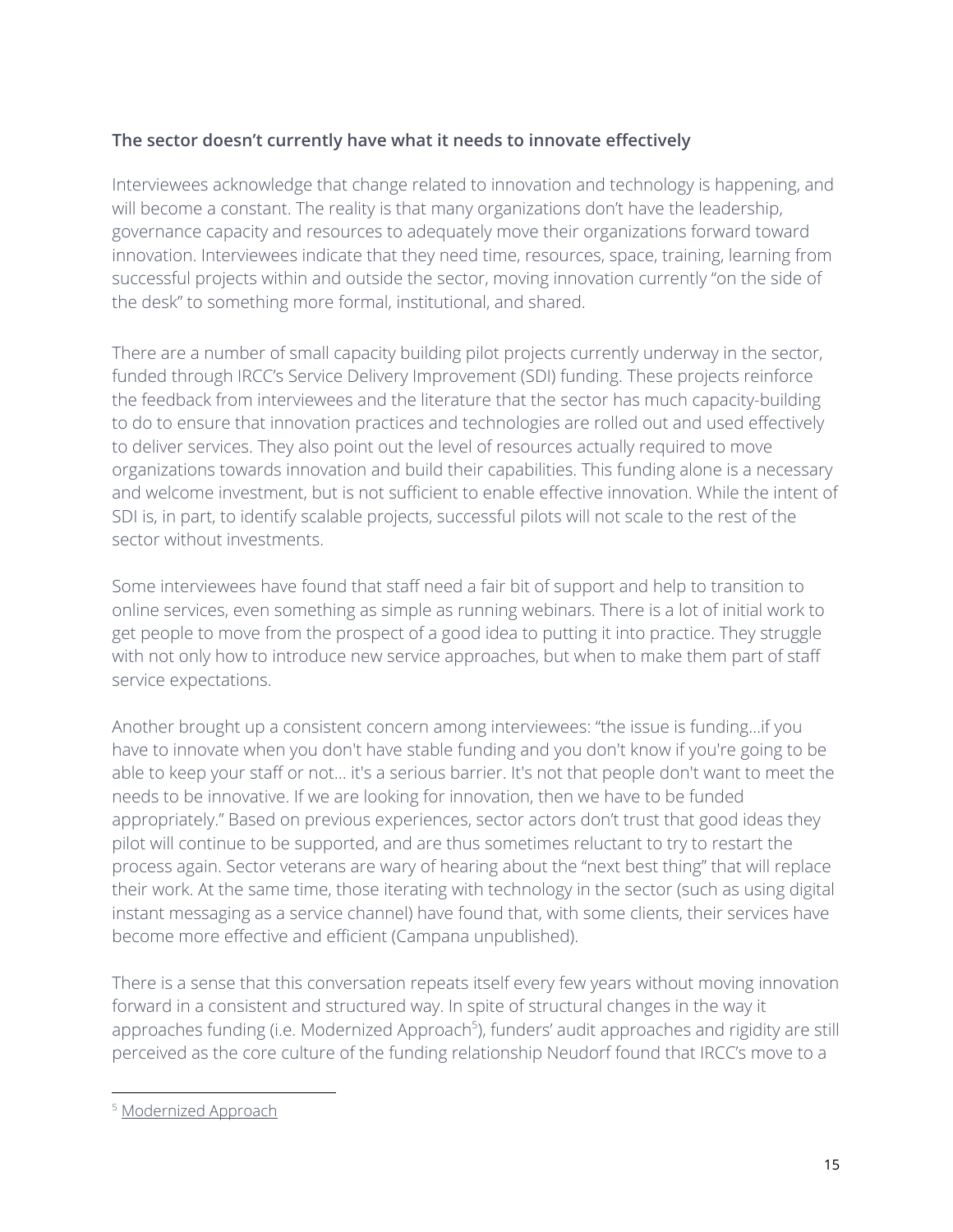Modernized approach brought improvements to service efficiency and effectiveness, particular related to measuring client outcomes. He also notes that the process has been slow, in part because of a lack of agency capacity around measurement, as well as a sense from some agencies that measurement equals funder auditing. However, overall, it has been a step in the right direction (Neudorf, 2016).

In particular, settlement agencies in remote, smaller, or medium-sized communities indicate that they lack significant organizational capacities. In particular, they reported that they lack adequate staff levels and skills, ability to mobilize support in the community, and overall strategic planning (Ashton et al 2016). Ashton notes that this lack of capacity is increasingly concerning as newcomers both move and are encouraged to move into smaller or more rural communities, which may lack community and settlement capacity to welcome them effectively.

The recent 2018 National Small Centres Settlement & Integration Conference Summary Report and Calls for Action echoed this research, with specific recommendations for community and organizational capacity among smaller centre agencies, including staff re- or up-skilling, staff retention, better data collection and reporting, cost management and budgeting, more consistent collaboration, a better sector-funder dialogue, and a move from output reporting to impact measurement and reporting (Central Alberta Refugee Effort 2018).

### <span id="page-15-0"></span>**Sector - Funder collaboration**

What might a new conversation look like between core funders and settlement agencies? Government digital service standards (municipal<sup>6</sup>, provincial<sup>7</sup>, and federal<sup>8</sup>) prioritize more innovative, responsive and citizen-focused public services. These standards and knowledge have yet to transfer over into agencies governments fund, such as in the immigrant and refugee-serving sector.

Interviewees recognize that the sector needs to have dual focus – mastering the current system (best practice – optimizing existing system) while dedicating concurrent efforts to explore future practices.

What about current innovation practices? Within IRCC, the SDI funding stream is a pocket of change and innovation. Interviewees suggested that while this is occuring, the rest of IRCC is stuck in old ways. An SDI-funded project identifying best practices is currently in progress. 9 However, interviewees indicated that the rest of IRCC is vaguely aware of some initiatives, but not comprehensively. A common question is not only how to identify best practices, but the

- <sup>7</sup> Ontario [government](https://www.ontario.ca/page/digital-service-standard) digital service standard
- <sup>8</sup> [Government](https://www.canada.ca/en/government/system/digital-government/government-canada-digital-standards.html) of Canada digital standards

<sup>&</sup>lt;sup>6</sup> City of Edmonton Open City Initiative: [Foundational](https://www.edmonton.ca/city_government/initiatives_innovation/foundational-elements.aspx) Elements

<sup>&</sup>lt;sup>9</sup> P2P SDI project - sharing settlement and [integration](http://p2pcanada.ca/promising-practices/category/sharing-settlement-and-integration-practices-that-work/) practices that work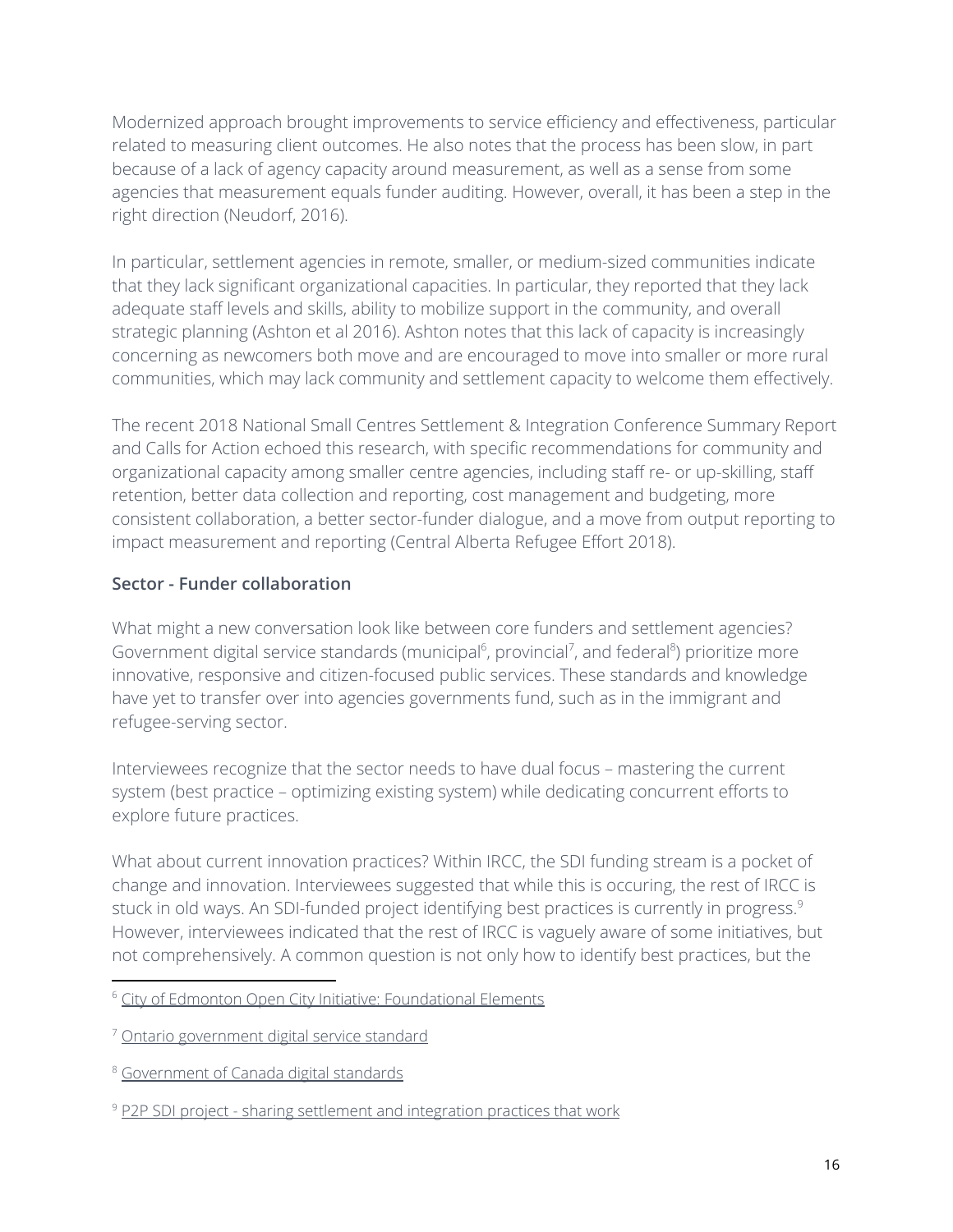processes through which they might become the new standard for service delivery. Researchers have explored this question in the past, recommending a sector framework to create an annual innovation cycle (Burstein 2010, Burstein & Esses 2012, Flagler-George & Lafreniere 2015).

# <span id="page-16-0"></span>CORE Principles - the Current State

# <span id="page-16-1"></span>**Client-Centred**

Client-centred is defined by IRCC as "programming that is tailored to meet specific clients' profiles. This includes ensuring Francophone services for those who want to live and work in French, and a focus on clients who are vulnerable, marginalized, or face barriers."

### <span id="page-16-2"></span>**Workers are seeing more vulnerable clients with newer and more complex challenges**

In order to be client-centred, it is important to understand the diversity of clients service providers see and how that is impacting sector workers. According to one report, workers feel pulled in many different directions and need increasingly specialized information across a vast base of knowledge (Koltermann & Scot 2018). If we look for best practices to serve newcomers, they must also recognize this diversity reality. According to another report, sector experts resist the creation of "one-size-fits-all" approaches to service design and delivery because of the diversity of needs among newcomer clients (Bushell & Shields 2018).

This diversity and service complexity has only increased in recent years. Workers feel neither prepared nor supported to meet new and diverse client needs. At the same time, researchers outline how the settlement process itself is complex, can take many years (including after clients become Citizens) and encompasses multiple phases for newcomers. Due to funding and policy pressures, agencies are focused on immediately measurable outcomes at the expense of a more holistic view of family settlement, which the sector has traditionally considered a core value (Bushell & Shields 2018).

This conversation also occurs within the context of ensuring that not only are client needs being met, but that settlement services remain relevant to the needs of changing immigration patterns On the one hand, skilled immigration favours professional newcomers with high language skills. On the other interviewees say that there is also need to provide services to people with many and complex needs, who have suffered trauma, may not be literate online or in their own language skills. Services need to be targeted and effective for the entire range of newcomers and needs.

Because of this continuum of complexity, needs and varying levels of client vulnerability, interviewees discussed how burnout is an issue for front-line workers as well as leadership.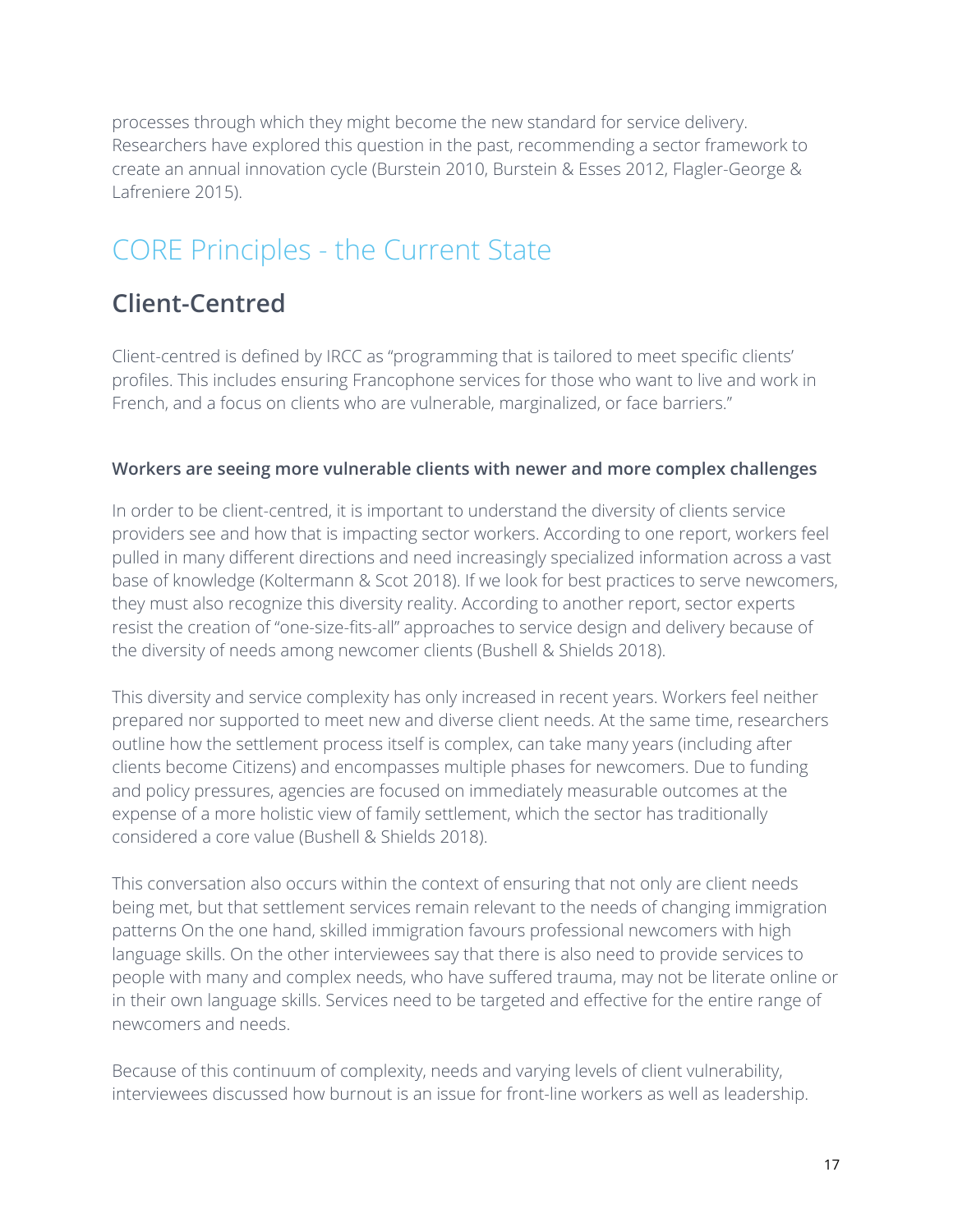Sector leaders don't feel there is enough funding/support for organizations to actually take care of their staff who experience vicarious trauma, compassion fatigue and burnout. In the case of staff that work with refugees or very vulnerable newcomers with high needs, this also was raised as a worker wellness issue, especially as workers increasingly work outside of their main offices, away from potential sources of peer support and reflection.

According to interviewees, front-line workers identify feeling isolated, overwhelmed, and unsupported (both internally, and in interactions with other agencies). Themes of client issues, personalization, and worker well-being come up consistently in interviews and in the literature. Workers are seeing clients with more specialized needs (such as low literacy levels, larger families, more trauma, along with highly skilled professionals that continue to face labour market barriers and discrimination) requiring them to both know and be able to access a wide range of specific information and services, while also being able to address client needs in initial interactions with them (OCASI 2012). Interviewees also expressed concern around increasingly vocal negative attitudes expressed toward immigration over the past year or so.

The reality of sector worker precarity is also increasingly concerning (Bushell & Shields 2018). As settlement workers are stretched thin, they are faced not only with their own lack of resources or limitations, but also the resources and limitations of the system they are expected to refer clients into. As one interviewee put it, there is an immediate assumption that settlement workers are not competent, but what are the expectations? It is unrealistic to expect them to know everything about everything. Their role is to provide orientation information and connect clients to community resources and supports. But if those resources and support stores don't exist then what are they to connect them to?

In this increasing complexity, workers feel that they are expected to re- or up-skill on their own. These issues are particularly acute in smaller urban centres and rural areas which have experienced influxes of newcomers over the past few years (Ashton et al 2016). Settlement services are increasingly individualized services, which represents a shift from a traditional service ethos (Türegün et al 2018) and has meant increasing requirements on service providers to serve newcomers with many different backgrounds, abilities, knowledge and needs.

In some cases, workers are also seeing clients who are not eligible for IRCC-funded services, but nonetheless have needs and seek services. There is pressure from within the sector itself to ensure that all newcomers are served. Many organizations can't say no to serving them and end up stretched thin as a result.

### <span id="page-17-0"></span>**Existing community information sources are not being effectively accessed**

On top of these challenges, systems are difficult to understand for newcomers and service providers alike. Interviewees suggest that there is lack of adequate knowledge among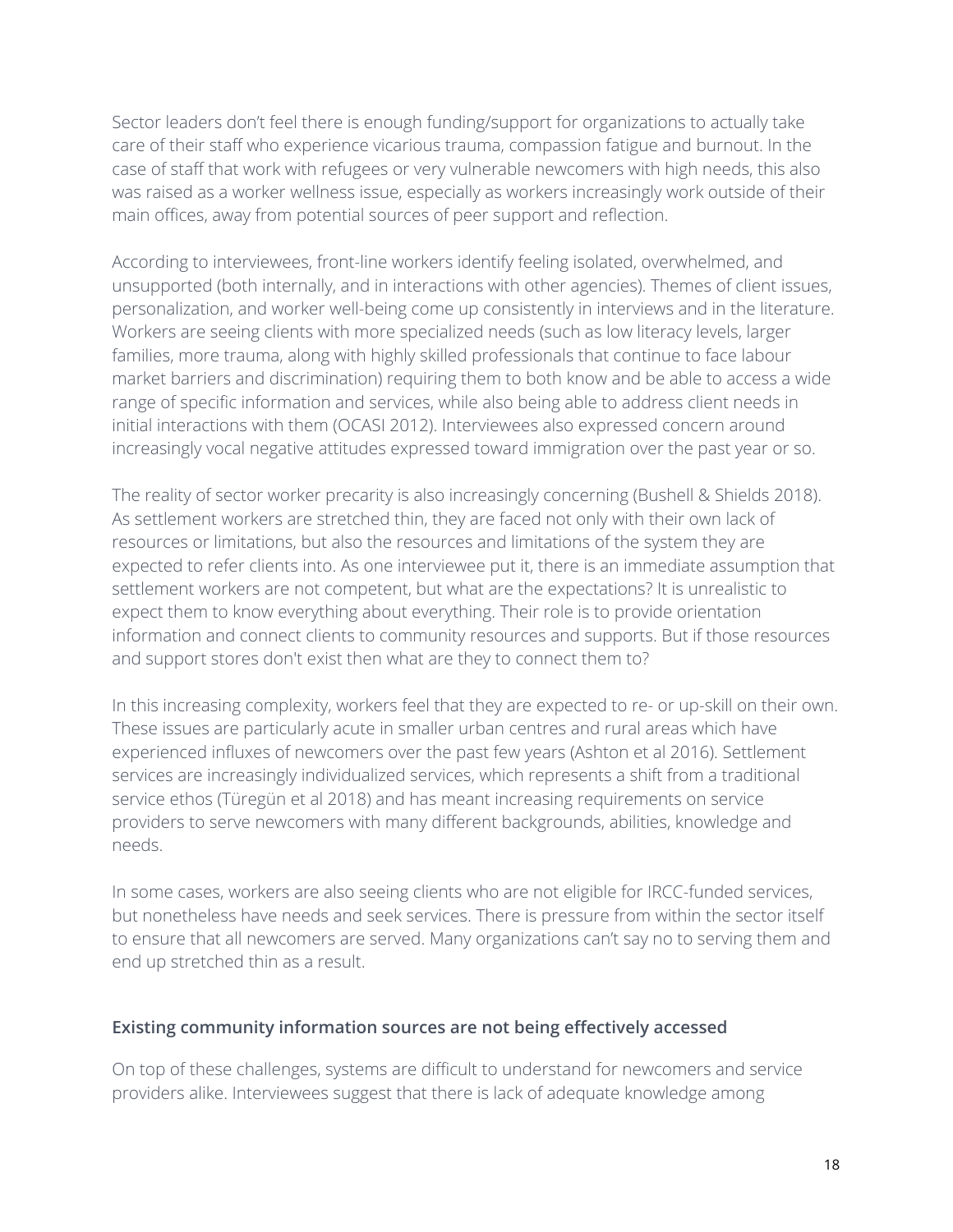settlement workers and agencies about systems, services, and how to determine the most relevant services for newcomers in their new communities. The way service information is communicated is inconsistent, confusing, and can be difficult to access. Settlement workers are expected to "know enough" about everything, but lack training in critical information literacy, assessment, and findability skills.

As one interviewee put it, there are a number of very specific programs that that are targeted and meet the needs of a small group of people. A settlement worker needs to know and understand these niches because they might have a client who needs that program - but they may only have one such client in a year.

Settlement workers sometimes act more as gatekeepers to information rather than door openers. The websites and technology-mediated information landscape is as confusing as the systems themselves to navigate. It has become increasingly difficult for newcomers and service providers to evaluate how current, authoritative, reliable information they find is and if it can be acted on with confidence. Creating a more seamless information experience is something all interviewees agree on. One interviewee suggested that systems navigation should replicate a familiar Google Map experience for newcomers accessing services.

There is fragmentation in who has what information. Settlement workers indicate that the information they are seeking is difficult to find, not up to date, or simply not available (Gay 2018). This is concerning in a field dependent on access to accurate information and resources in order to both pass on that information to clients as well as refer them into a complex service ecosystem.

Service-providing agencies and partnerships create their own service directories. There is a sense that 211 data isn't comprehensive or granular enough, but agencies don't collaborate with local Community Information Centres that feed data into the 211 system. $^{10}$  211 is not widely recognized within newcomer communities. Interviewees indicated that there are a lot of issues with 211 in terms of it being up to date and specific enough for newcomers. While many recognize that the 211 system is still the most comprehensive repository of community service information some indicated that it does not provide information at the level of detail that they need. Recently, the 211 system has become open to sharing data through APIs and other collaborative approaches to ensure consistency in base service information. While still a work in progress, there are potential opportunities there for information sharing so agencies don't feel they need to replicate time and expertise-consuming collecting, publishing, and updating of community service data.

<sup>&</sup>lt;sup>10</sup> 211 is a 3-digit standardized telephone helpline (and web) service that provides a gateway to community, social, non-clinical health and related government services in cities across Canada.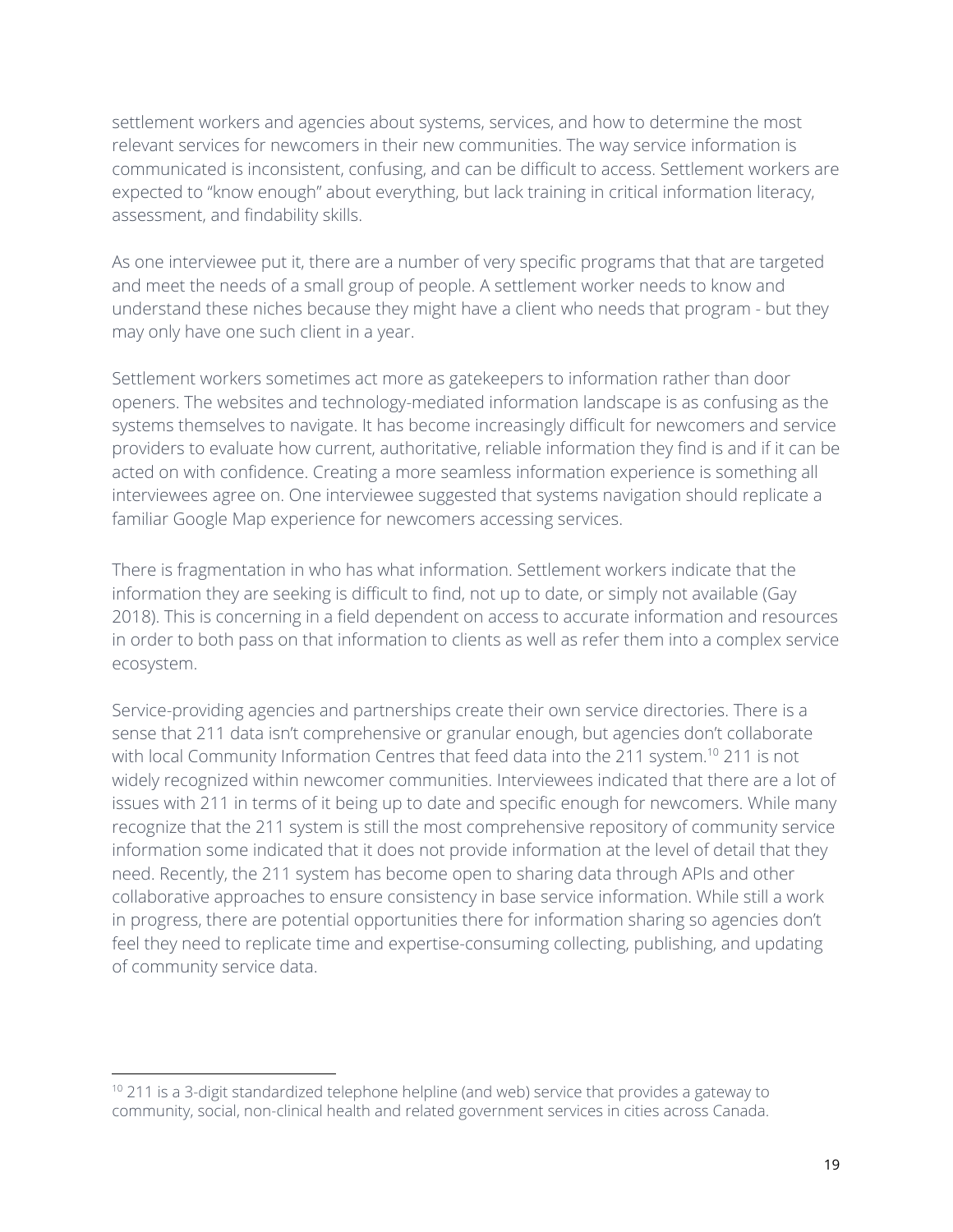### <span id="page-19-0"></span>**Newcomer information practice**

Newcomer information and technology practices are widely researched by academics, but not incorporated effectively into data collection and analysis at the organizational level. Technology practices are more anecdotally known by front-line workers, but this knowledge doesn't always filter up to leadership and funders, or to make changes in ways agencies use technology to reach, inform or serve newcomers. When it does result in changes in how services are provided, it is at times without planning, ethical or secure implementation. Front-line staff indicate that they have the skills to use technology, but lack capacity and guidance around personal use of devices, lack of organizational policies, boundary issues, lack of resources, and uncertainty about agency approval and guidance for the use of digital messaging to serve clients. (Campana, unpublished).

Newcomers have informal networks and systems in place to find, access and act on information. These are increasingly taking place in private networks/technologies (groups, messaging, etc.). Newcomers want and need a combination of face-to-face, phone (multilingual) and technology-mediated (including automated (AI, chatbots) access to information, not always during regular office hours. Determining a service infrastructure to implement these diverse information and technology practices presents a challenge to the sector.

However, there is rigorous academic work looking at the information-seeking behaviour and practice of newcomers. Nadia Caidi's efforts, in particular, have sought to examine the information needs, sources, and barriers to accessing information experienced by those who immigrate to Canada. She posits that social inclusion of newcomers is an information problem. This theme has been consistent throughout other research looking at immigrant information behaviour and practice (Caidi 2005, Caidi 2010, Sexsmith 2010, Esses & Medianu 2012). Their findings have "implications for frontline information providers as well as for policymakers interested in programs, policies and funding priorities concerning information provision and access strategies that enable social inclusion of newcomers and longer established immigrants into the social fabric of Canada."

These findings are complemented by research done within the immigrant and refugee-serving sector, on the capacity and use of ICT by Settlement agencies (covered below). The research increasingly includes context of new and emerging technologies, but also reminds of other methods of information delivery which are important for a heterogeneous diverse newcomer audience. A summary of this key research on the information practice of newcomers and ethnic communities can be found in Appendix 3.

### <span id="page-19-1"></span>**Newcomer use of technology**

Canadian research of newcomer use of technology, along with international research illustrates that newcomers are increasingly digitally literate, mobile first and avid users of digital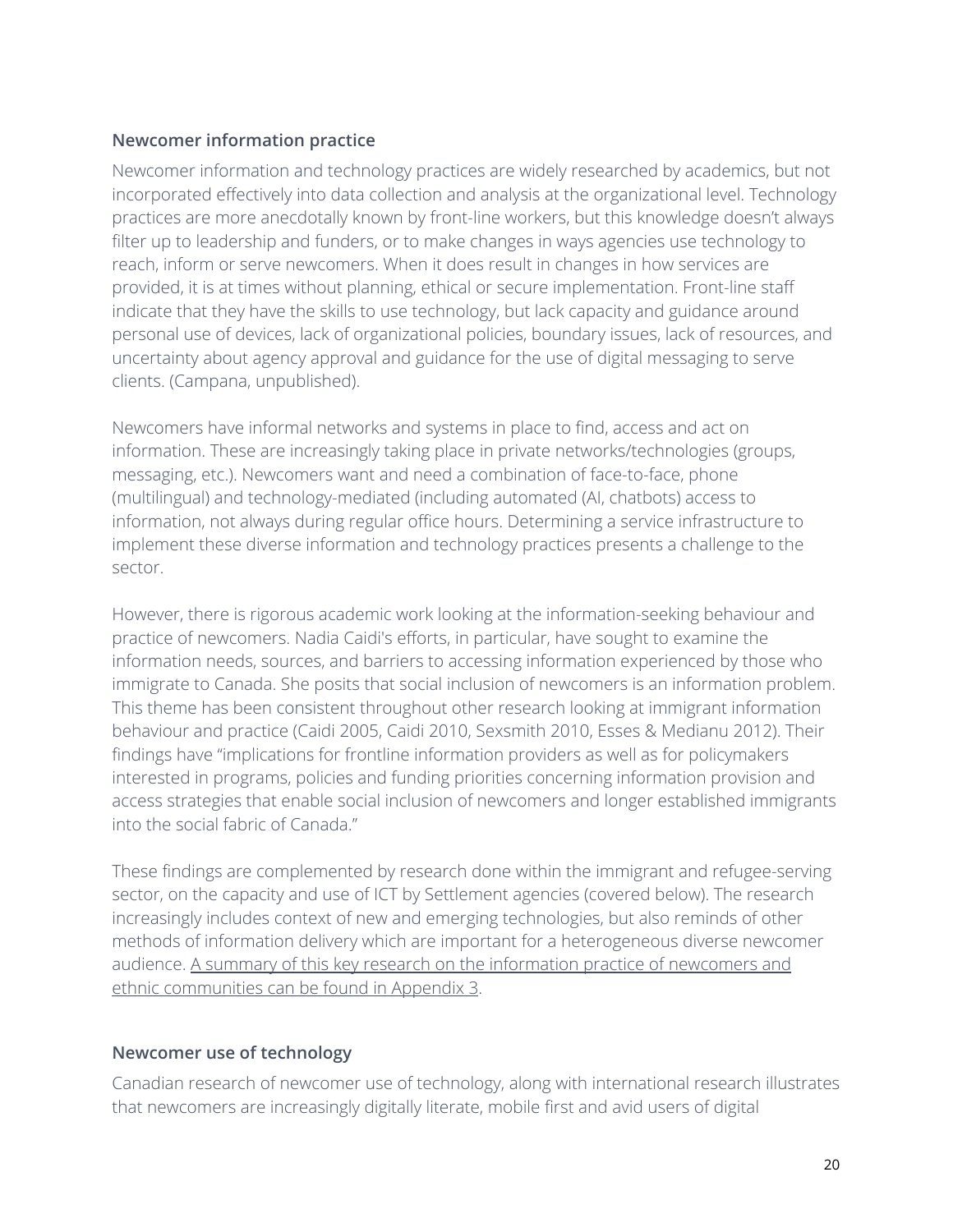technology and the internet when looking for and acting on migration, settlement and integration information. There is also a large and growing body of more recent research providing evidence of newcomer use of technology use in migration and settlement/integration processes.

A summary of this key research on newcomer use of technology and the key role technology plays in navigation migration can be found in Appendix 4.

### <span id="page-20-0"></span>**Outcomes-Driven**

In their CORE Principles, Outcomes-driven is defined by IRCC as programming driven by evidence, ensuring the best outcomes for clients.

### <span id="page-20-1"></span>**Data/Information Management Capacity**

An outcomes-driven framework is built on agency capacity to collect, evaluate, analyse and act on the right data. According to interviews and the literature, the sector lacks this capacity.

According to one interviewee, the nonprofit sector lags behind other sectors in evaluating service effectiveness and impact. In part she attributes this to an historic focus on outputs. As well, it is difficult to attribute impact in client outcomes for newcomers who access a system of services to meet their settlement needs. Interviewees discussed that the only thing that currently needs to be reported on is outputs – how programs are delivered, monitored - but not necessarily evaluated, which has led to a capacity deficit in this area. The amount of resources that would be needed to follow an individual over time to evaluate their outcomes would require a lot of resources.

One interviewee noted that building agency capacity around data, information management to better utilize client feedback requires new skill sets, or roles. Researchers agree that building capacity will be essential, noting that service providers do not currently collect outcome data and that creating new data collection and analysis approaches would require a great deal of effort. They recommend that it is IRCC's role to fund or build this capacity among service providers (Farthing-Nichol & Kim 2017).

Among interviewees, there was some discussion about client tracking systems and how effective they are at providing agencies with the information they need to make educated decisions around investments and service gaps. Interviewees indicated they still struggle with internal data silos, where client data is collected and entered more than once because of different programs or funder requirements in their agencies.

At the same time, one interviewee suggested that agencies need to shift to user-centred program design sooner rather than later, in order to ensure they are meeting client needs and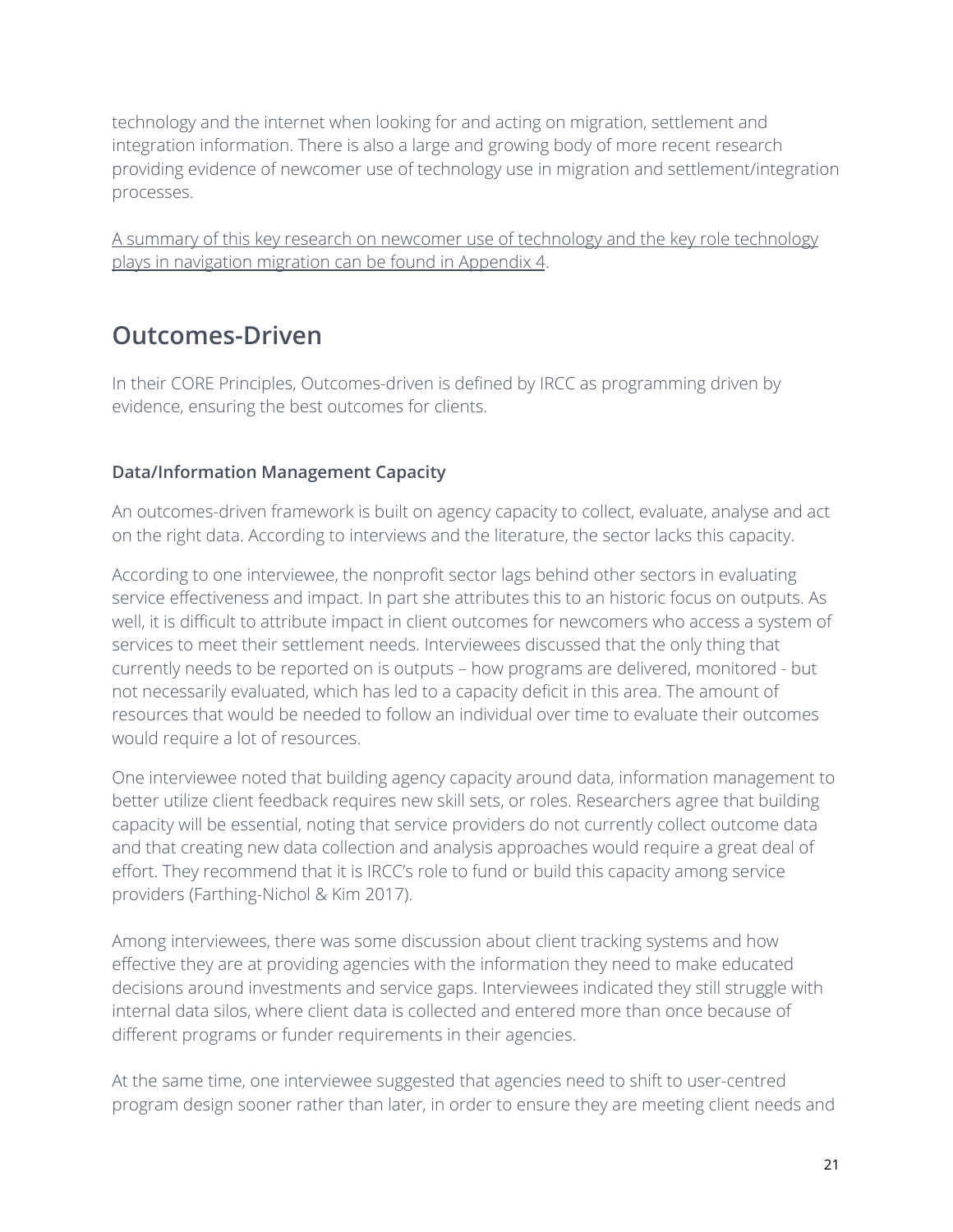measuring outcomes. Service evaluation that is done is not tied to the concrete needs of clients, according to one interviewee. While clients are surveyed about the services they receive, the feedback is not incorporated in program development.

There is also research that outlines the capacity challenges agencies face moving from outputs to an outcomes-focused approach. In 2010, Burstein outlined a service provider innovations strategy that builds on the unique sector strategic capacities to jumpstart innovation and disseminate best practice information. Other research supported this idea and includes ideas about how innovation, in particular through technology, could facilitate access to services for newcomers in smaller or more isolated settings where formal in-person services were not available. (Burstein 2010, Flagler-George & Lafreniere 2015, Mills & Legault 2007). He recommended a pan-Canadian review of agency best practices be created that looks specifically at services in remote areas.

A 2012 report evaluated the innovation capacity and practices of immigrant and refugee-serving sector agencies identifying significant barriers to sector innovation. The report recommended an annual innovation cycle to be implemented by the funder that would also increase knowledge sharing and transfer. Priorities could focus on target groups and services, geographic location, scale, and local infrastructure, in collaboration with IRCC. Both this study and an earlier companion report built on previous observations that action be taken based on a shared interest by governments and the sector to build agency capacity to analyze and innovate (OCASI 2002, Burstein 2010, Burstein & Esses 2012).

Researchers recommend the sector act collectively, to share resources, protocols, promising practices and investments while funders provide the support necessary for such capacity building, including "research, knowledge dissemination, and experimentation with new technologies and new organizational arrangements" to promote consistent technology development, capacity building and rollout in services to clients. Collaboration between the sector and its core funder, IRCC, is recommended (Kerr et al 2002, OCASI 2002, Burstein 2010, Burstein & Esses 2012, Mills & Legault 2007, Gay 2018).

In one promising practice, the Toronto East Quadrant LIP is working with local settlement agencies to aggregate client data they collect to be analyzed by a neutral third party system and shared back to the agencies and community.<sup>11</sup> Working with the agencies, the LIP identified a gap in capacity, resources, and expertise to analyze client data effectively within their own organizations. It also identified a need to create a safe and neutral space where agencies can focus on collaboration instead of competition, to ensure that agencies are encouraged to share information, particularly service delivery information, for mutual benefit.

One interviewee indicated that, in her experience, because of capacity and time challenges, agencies prefer to continue to use their existing data systems (although many find them frustrating and not user friendly), instead of being open to learn, adopt and use another system. Capacity building and training on data collection and analysis is an ongoing challenge for many agencies.

<sup>&</sup>lt;sup>11</sup>How UTSC is teaming up with community groups to bring better services to [Scarborough's](https://utsc.utoronto.ca/news-events/news/how-utsc-teaming-community-groups-bring-better-services-scarboroughs-newcomers) newcomers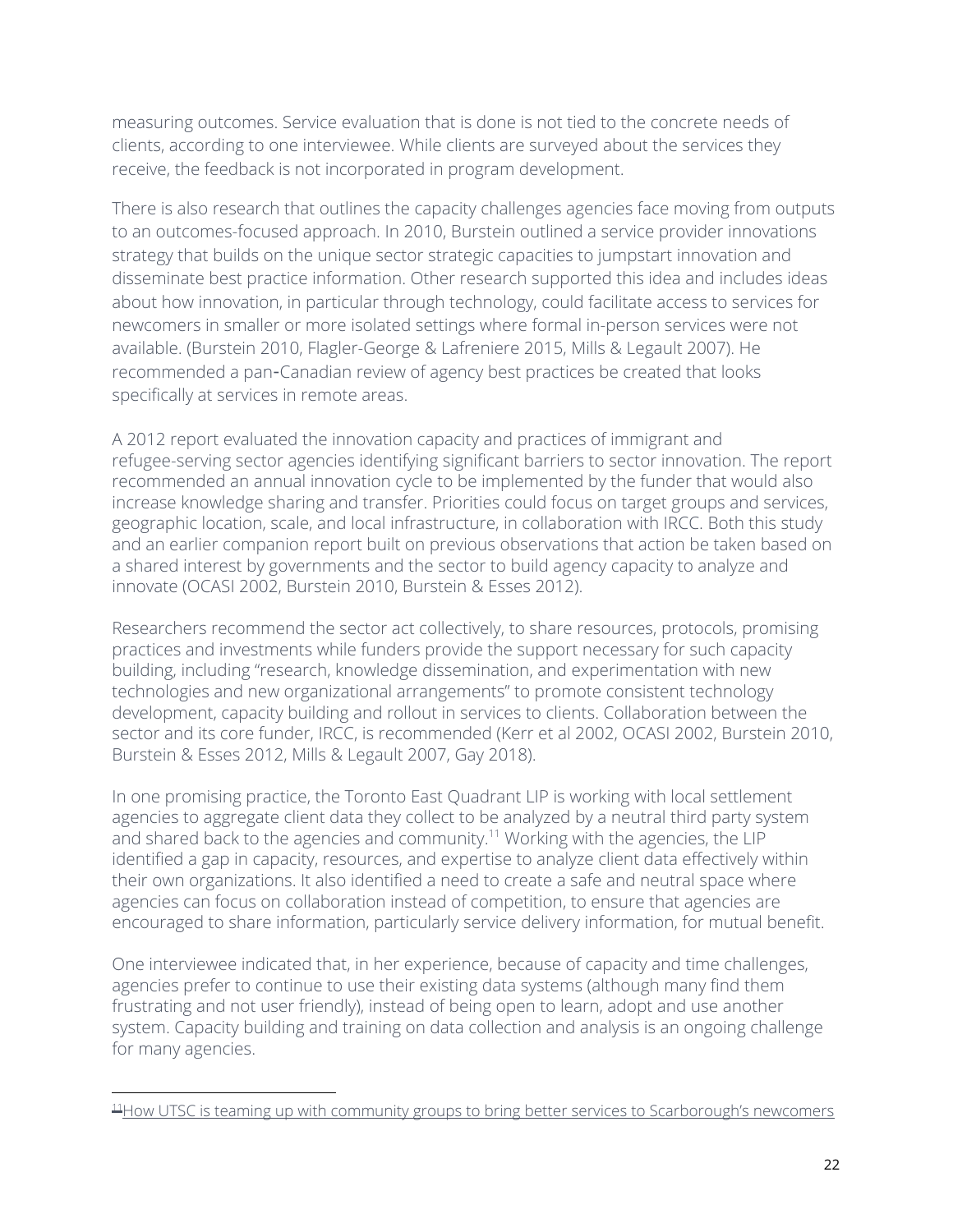### <span id="page-22-0"></span>**Identifying and Measuring Success**

Measuring service impact and client outcomes comes up in interviews and the literature as both important, and a challenge for agencies. Many interviewees are unsure of what it is they should be measuring. Measuring outcomes versus outputs is part of the discourse. In a panel discussion, former IRCC Director General Michelle Lattimore described the importance of also measuring customer experience in service delivery. She suggests that valuing client experiences that are not simply efficient and effective but also build trust with clients is particularly important. 12

According to the United States-based Nurse-Family Partnership, getting things right means asking the right questions. The simple act of gathering and acting on end-user and partner feedback resulted in changes to the organization's systems, services, and even its business model. 13

They received a small grant that provides recipients with a framework to be more responsive to the input and feedback from the people and communities they serve<sup>14 15</sup>. Using a simple five question survey that provided a "Net Promoter Score<sup>16</sup>," they were able to streamline their client feedback collection. Importantly, the simple act of listening has had a transformative impact on the organization and has meant the creation of new data and client outreach roles and capacities.

### <span id="page-22-1"></span>**Knowledge transfer/sharing mechanisms are not working effectively for the sector**

Taking advantage of these more outcome-driven approaches requires knowing that they exist and how they might be replicated in the sector. Interviewees clearly indicated they are interested in knowledge sharing and transfer, including sharing promising practices in a practical way. However, current knowledge transfer approaches do not appear to be working, are geographically focused, or based on being in the same room at the same time. There are increasingly more knowledge artifacts, such as reports, conference/meeting notes, video recordings of meetings/interviews/webinars/symposia, etc., but little curation, additional analysis, or encouragement of ongoing dialogue about them. They're uncoordinated, not reported on for different audiences in the sector (i.e. What's In It For Me (WIIFM)) and so have become somewhat inaccessible. At the same time, interviewees confirmed that the sector continues to have an information hoarding rather than sharing culture, in part based on the competition culture and fear of having ideas taken by others who will "steal my funding."

<sup>&</sup>lt;sup>12</sup>[Government](http://collaboratevideo.net/MAXPlayer95/default.aspx?cid=cshost&pid=V1N&vid=2018-10-16-AM&ln=en&bw=720P&webcastID=CS-2018-10-16-AMr&count=1) of Canada School of Public Service video recording

<sup>13</sup>How End-User Feedback Can Become a [Nonprofit's](https://ssir.org/articles/entry/how_end_user_feedback_can_become_a_nonprofits_innovation_engine#) Innovation Engine <sup>14</sup> <https://www.fundforsharedinsight.org/>

<sup>15</sup>Tools and Lessons to Make [Listening](https://ssir.org/videos/entry/tools_and_lessons_to_make_listening_to_clients_feasible) to Clients Feasible

<sup>&</sup>lt;sup>16</sup> Net Promoter Score (NPS) is used to measure the loyalty of an organization's customer relationships. It is calculated based on responses to a single question: How likely is it that you would recommend our company/product/service to a friend or colleague?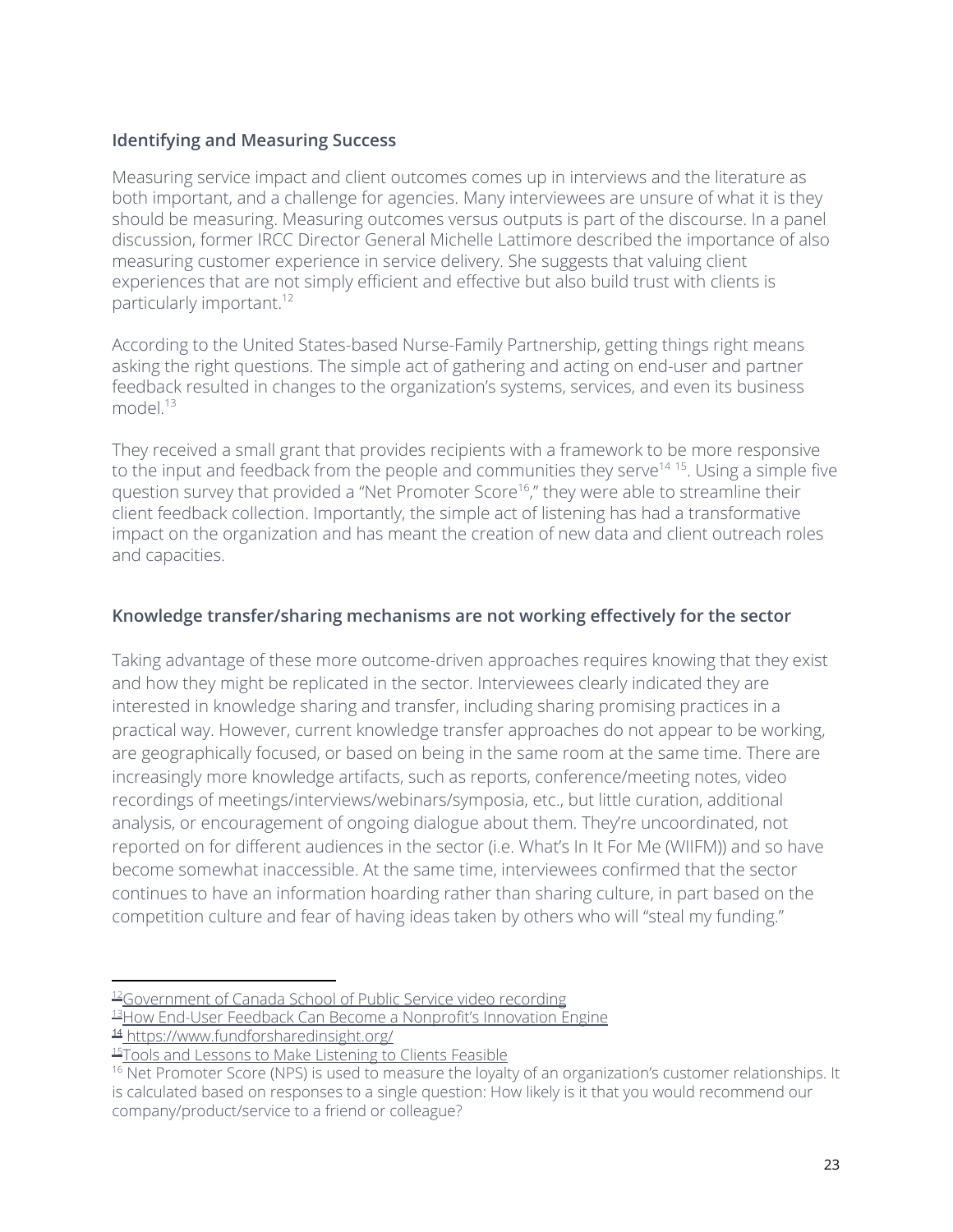CERIS, Pathways to Prosperity, Metropolis conferences are all spaces where the sector convenes, but they are seen as too academic, and not interpreting research for broad, diverse audiences in the sector. As one interviewee put it, the sector is heavily studied by academics but the knowledge does not return to the sector in a usable way. Researchers indicate that while the sector has deep knowledge, sector-wide knowledge sharing, collaboration and transfer will take time and effort to get right (Gay 2018).

There is a need to create a knowledge mobilization strategy to share learnings and successes from within Canada, and from international case studies and examples. The recent OCASI-led environmental scan on establishing a national Community of Practice (CoP), among other research, suggests there is potential for this strategy to be implemented (Boydell et al 2013, Burstein 2010, Burstein & Esses 2012, Burstein & Qayyum 2014, Gay 2018).

The national Community of Practice (CoP) was recently launched. The goal is to create a unique 'Settlement Hub' for the sector where settlement workers can connect, share, learn and collaborate, through an online space that addresses and grows alongside the needs of the community. It is envisioned to be a space where sector actors can connect, find tools and resources needed to work effectively, and to share skills and knowledge with colleagues across Canada (Gay 2018).

The CoP comes out of extensive past attempts to build a hub, learning from the successful experiences of CoPs in other sectors, as well as expressed wishes of the sector. Interviewees expressed concern about how a sector conversation can be facilitated given that there isn't a culture of sharing and collaboration. Previous attempts at creating a CoP have not been entirely successful.<sup>17</sup> While CoP technology tools provide a framework, the creation of a site alone does not necessarily lead to a shift in approach and culture of sharing and conversation. A CoP in the Canadian language sector<sup>18</sup> has been successful but a question remains: what is the system change necessary for a CoP to be effective, participatory and inclusive of a diverse sector?

One report found structural challenges to knowledge creation and sharing in the sector related to the sheer information overload experienced by settlement workers. The authors suggest that having information does not necessarily lead to knowledge and that more needs to be done to help settlement workers assimilate, conceptualize and build their knowledge capacity in order to become more effective (Koltermann & Scott 2016).

This theme was echoed by interviewees. Some wondered whether a technical solution for a CoP will result in actual discussion, knowledge sharing/transfer, and connections between settlement workers. Their feeling is that technology alone will not be enough and that there are other barriers to online community development in the sector, such as time, knowledge

<sup>17</sup>Video: A Sustainable Model for [Communities](https://www.youtube.com/watch?v=8K9HySRbTqg&t=) of Practice in the Settlement Sector 18Tutela.ca - Canada's ESL [Community](http://www.tutela.ca/) of Practice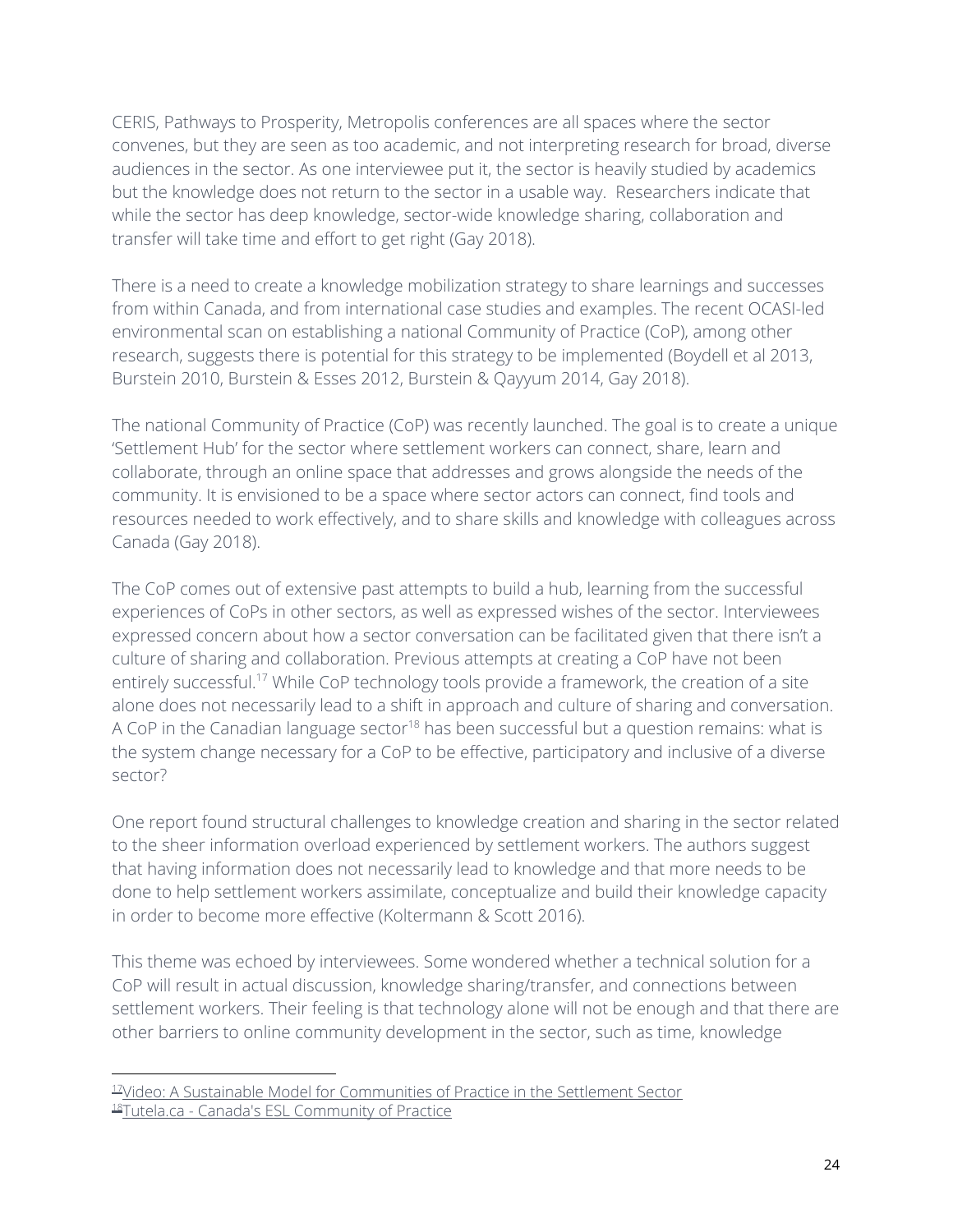sharing/exchange competencies, concerns by workers if they raise issues of being sanctioned by managers or funders, and reluctance to communicate in English for English as a second language speakers.

Interviewees suggested that agencies should always be thinking best practices to not duplicate mistakes and learn from them. They would like to see a best practices mindset in the sector. Beyond simply creating repositories of information about promising practices, for example, agencies want ways to bring them to life or replicate in their work.

Interviewees suggested that they don't have time to wade through research or even research summaries that don't have them in mind as an audience. Front-line workers indicate that they feel overwhelmed with information and keeping up to date already. Best practice research and focus requires a deep dive that takes time and structure. Content will need to be explicitly personalized for target audiences. Interviewees commented that funders can also do more to share promising or interesting practices, such as even summaries of SDI-related funding (such as CIRA does with its Community Investment Program<sup>19</sup>) to encourage collaboration across or with new projects that have a learning and innovation component.

The IRCC-funded language sector has a successful Community of Practice collaboration model. Interviewees feel that creating the site alone did not lead to its success. The sector also has centralized technology coaching, training and support for LINC agencies<sup>20</sup>. Research in the immigrant and refugee-serving sector suggests that this support is essential for success. As early as 2002 researchers evaluating the introduction of technology to Ontario-based immigrant and refugee-serving agencies suggested that they continue to be supported to help them manage and take full advantage of the technology investments, as well as plan effectively for future innovation. (Kerr et al 2002).

### <span id="page-24-0"></span>**Responsive to Need**

Within the CORE Principle framework, IRCC defines Responsive to Need as programming that meets the needs of clients as well as society, to ensure newcomers are fully integrated in their communities.

### <span id="page-24-1"></span>**Coordinating referrals and sharing client data**

Interviewees suggested that systems that allow for sharing of client data (ensuring security, confidentiality, encryption, informed client consent and strong organizational policies) would allow for more responsive and streamlined service provision, and less asking clients for the

<sup>19</sup>CIRA's [Community](https://cira.ca/build-better-internet/community-investment-program/find-project) Investment Program - project summaries 20[LearnIT2teach.ca](http://learnit2teach.ca/)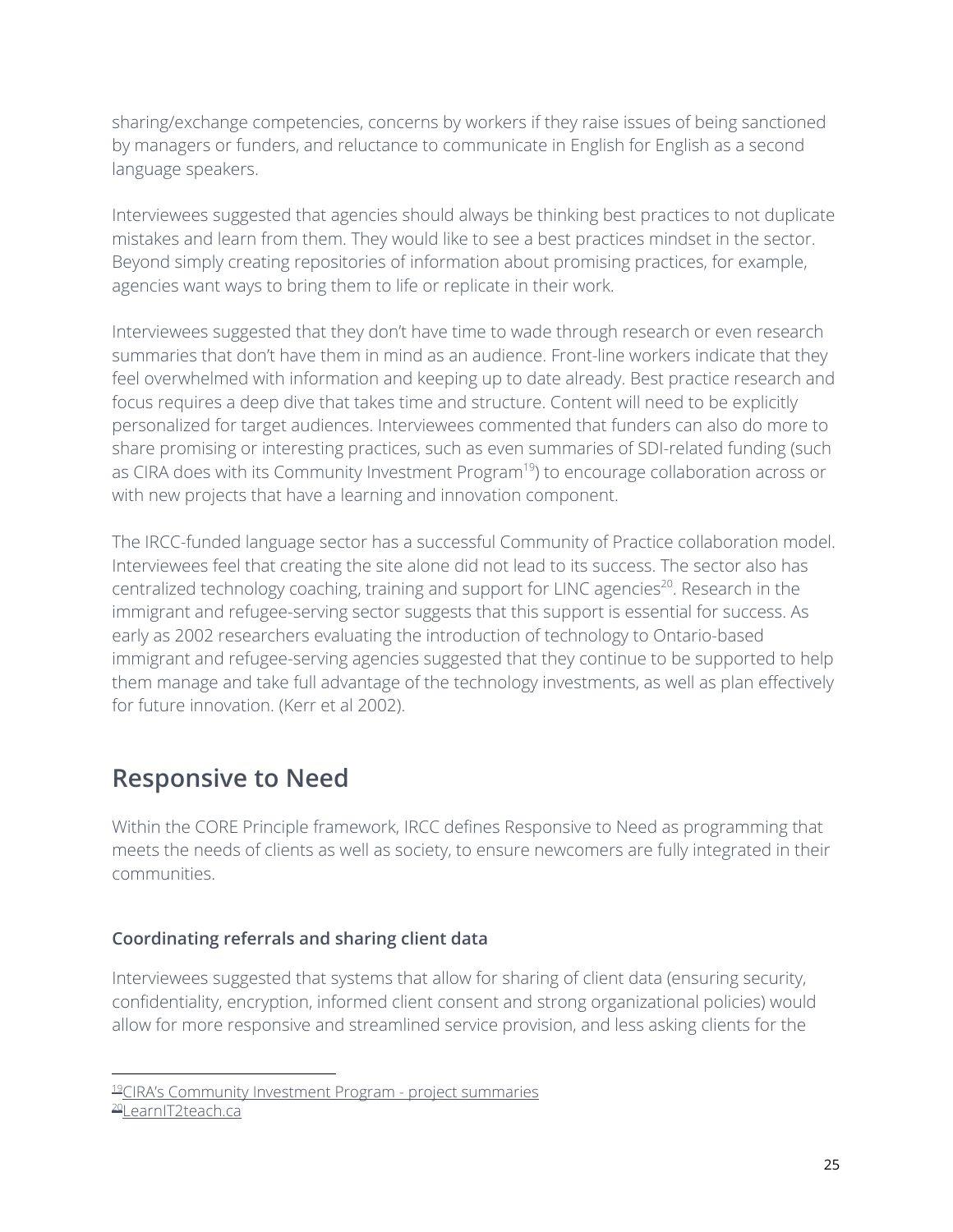same information, multiple times. Having better communication systems between agencies for referral follow-up and providing "warm" referrals, would be valuable.

According to interviewees, many agencies are still in the early stages of data collection and evaluation structure and sophistication. While they collect detailed intake and needs assessment information about their clients, agencies indicate that they don't have people (or even the roles) to more effectively collect, use, and analyze what data they do have. When it is done, interviewees and research indicates that it is work done on the "side of their desk," not part of their funded work.

An Open North report found that agencies do indeed collect a lot of data but do not share it effectively, often creating informational silos. They suggested that external resources and experts should be brought in to create data management expertise and a shared data culture within the sector (Open North 2017).

Fundamental questions about data and measurement were identified by interviewees that suggest that such expertise would be valuable, and welcomed, in the sector. Interviewees asked questions such as: How do we measure success? Is client success the same thing as program success? Are funder-driven metrics to be considered success? Is meeting the numbers that you're supposed to from your funder actually helping clients to succeed? Or is that just your program looks good, because you met all the numbers?

Overall most interviewees indicated that their agencies don't have effective client information management systems, don't use them effectively (a combination of time and knowledge) or are using systems that were not created specifically for nonprofits but were implemented by someone at some point in time. Agency database systems, and a lack of knowledge and capacity to choose, manage, and make strategic use of their features mean that agencies are not necessarily making educated decisions around investments and service gaps.

At the same time, newer sector actors interviewed indicate that they are "data first," building data collection, measurement, and analysis tools and approaches into their program design and implementation.

New actors in the space indicate that they start with the premise that their interventions can only be valid if they come from needs and interests identified by newcomers themselves. They build their projects with data and information management as key pillars and tools. They're building interventions around the data. Information management is a core capacity within their organizations. They also indicate they value and are using cloud-based systems which are interoperable with other systems they are using or could use in the future.

Mainstream sector actors that have been funded for years indicate that they have patchworks of systems and few in-house capabilities and resources to effectively manage client data feedback looks and information management systems. In many cases they're using software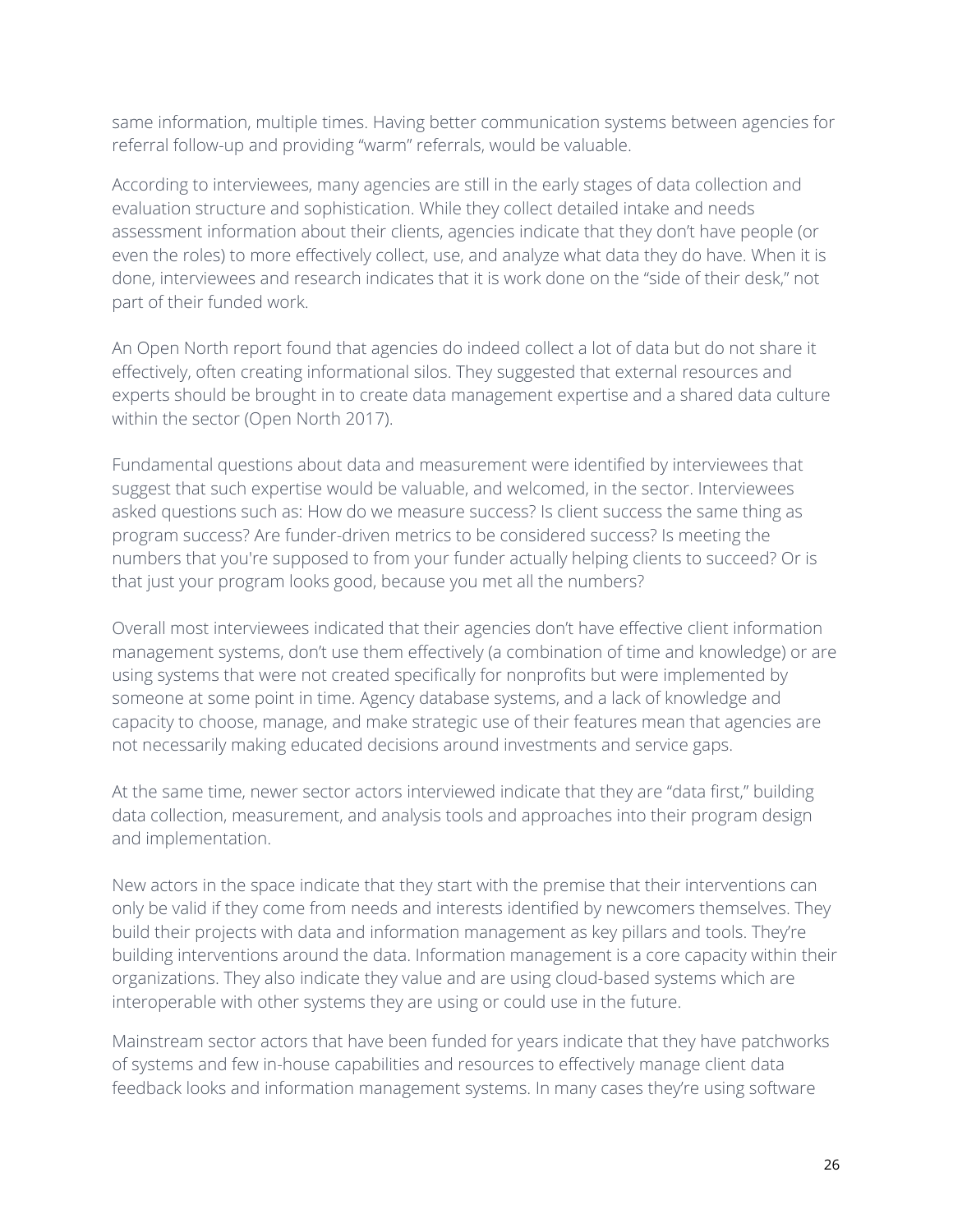housed on computers located in their agencies, which are not interoperable with other systems they are or might use in the future. Most settlement agencies indicate that they would need an increase in resources, both technical (technology, design and process) as well as human (new roles, or re-/up-skilling of existing staff, along with time allocated for these tasks).

These sector actors collect a great deal of data about their clients but admit they don't know how to use it. They're conditioned to collect and report data to their funder, but it has not been harnessed to inform their service delivery process. Issues that come up that agencies are not effectively able to deal with include:

- Privacy and confidentiality, including proper data storage and access
- The possibilities that data analysis offers
- Service personalization through data analysis
- Data tracking and measuring
- "Real time" impact data can have on service provision

Should agencies build internal expertise or make use of centralized resources that can analyze and provide data back to them? Interviewees suggest that it is both. Agencies need to be able to work with their own data, but also with other external data sources and collaborations (such as government data).

A variety of mechanisms and information management systems are used in different agencies. Many are output focused; data collected to provide to IRCC in iCARES for the purposes of statistical reporting.

Having some resources at an umbrella group or LIP or other centralized neutral sources for aggregate data analysis has also come up as something that would be useful. Another idea would be having a shared researcher who does regular statistical and analyses, including responding to data requests, for local agencies in a LIP catchment area. Ethnographic research is also being looked at as an innovative way to ensure that client's lived context is being incorporated into program design and decision-making.

### <span id="page-26-0"></span>**Lip service paid to collaboration**

Responsive programming increasingly requires collaboration among service providers, both within the sector and with other sectors where newcomers access services. IRCC explicitly identifies collaboration as a key part of its Settlement and Integration vision.<sup>21</sup> However, interviewees indicate that the sector functions more competitively than collaboratively, in part for structural reasons. This is also reflected in the literature. Neudorf found that, while IRCC emphasizes collaboration in its funding, there continues to be competition and mistrust among service providers (Neudorf 2016, IRCC Evaluation Division 2017).

<sup>&</sup>lt;sup>21</sup> [Government](https://www.canada.ca/en/immigration-refugees-citizenship/corporate/partners-service-providers/funding/call-for-proposals-2019-settlement-and-ressetlement-funding-guidelines.html#settlement) of Canada Settlement and Integration vision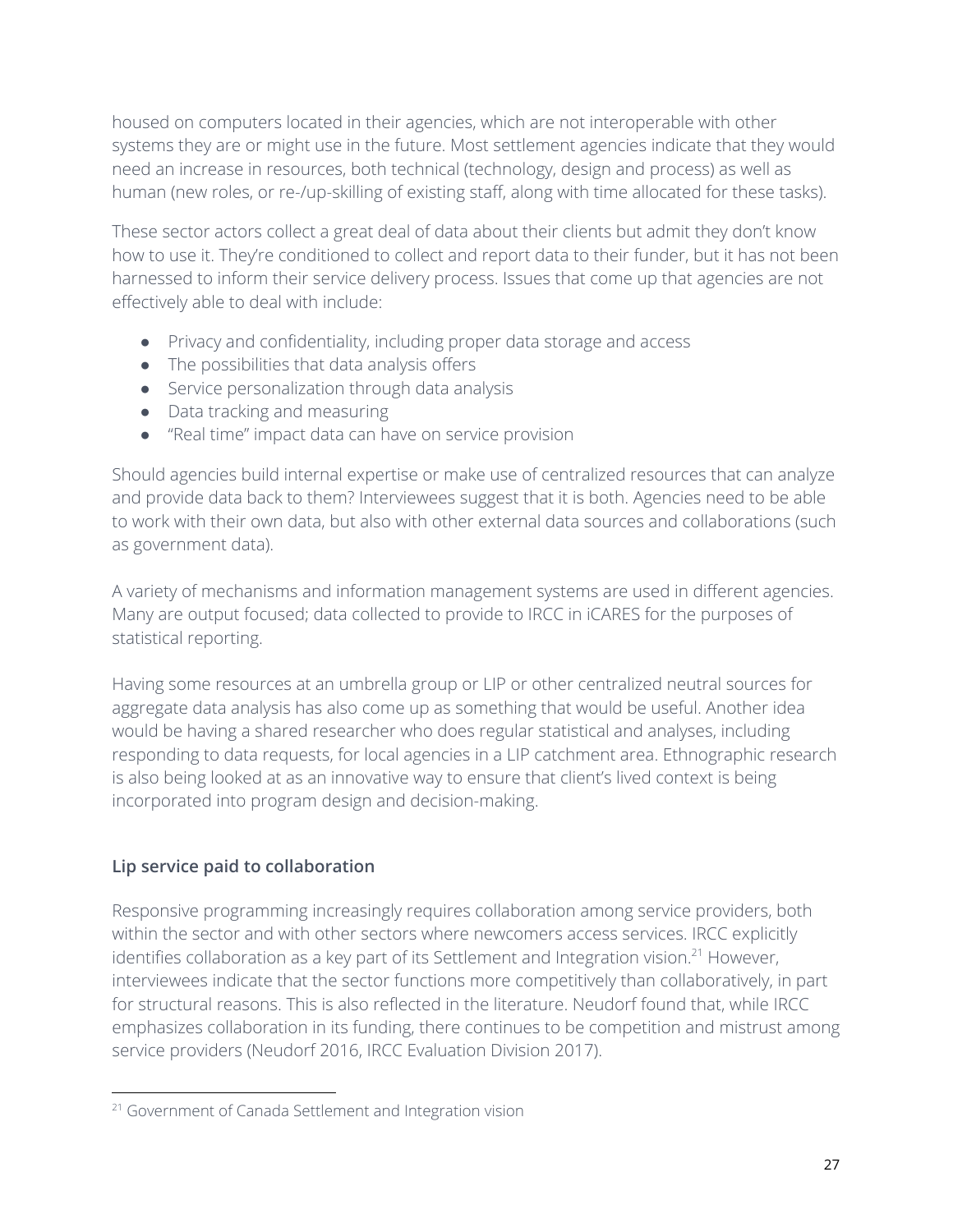One interviewee stated that many organizations are territorial. On the surface they say they work with each other, but they compete behind closed doors. Others have suggested that this structural reality impacts the sector's ability to innovate, to the point of worsening working relationships between the sector and government (Bushell & Shields 2018).

Some interviewees pointed out that collaboration across sectors is more common and has been more successful. Where services are complementary, and not perceived as competing for funding, collaboration has worked well.

### <span id="page-27-0"></span>**LIPs are emerging as positive, neutral, and trusted coordinators for collaboration**

According to interviewees, Local Immigration Partnerships (LIPs) have brought local collaboration back to the forefront in many cases and their successes as convening organizations should be built upon. One LIP representative suggested that their ability to play, and be perceived as playing, a neutral role of community convener has brought sector actors to the table who otherwise might not independently collaborate.

In some cases, local collaboration has improved, trust is building among local sector actors, and between sectors. At the same time, while there is sharing within the LIP network, information sharing across the sector remains somewhat siloed. What happens locally tends to stay local and not scale or share with other communities or actors. Currently, LIPs provide an effective collaboration and convening model but need enhanced knowledge transfer/sharing focus and resources. Interviewees suggest that collaboration takes time and resources, not only for the convening organizations like LIPs, but for those participating as well.

LIP representatives said that they saw their role as an accepted settlement proxy for the region in initiating cross-sectoral discussions, as well as convening local settlement agencies.

While LIPs and other sector mechanisms that facilitate collaboration are being actively studied, newer actors are not.

Emerging actors, such as Refugee Career Jumpstart Project (RCJP) $^{22}$ , the Together Project $^{23}$ , and Refugee613<sup>24</sup>, not originating from within the immigrant and refugee-serving sector, are becoming more active, bringing new technologies, new approaches to program planning and implementation. While they currently tend to serve much smaller client cohorts than established sector agencies, their ideas and innovative approaches means they have the ear of political actors and policy makers. They are building to eventually scale their ideas into much

<sup>22</sup>Refugee Career [Jumpstart](http://www.rcjp.ca/what-we-do) Project <sup>23</sup>[Together](https://www.thetogetherproject.ca/about-us) Project 24[Refugee613](https://www.refugee613.ca/pages/about-refugee-613)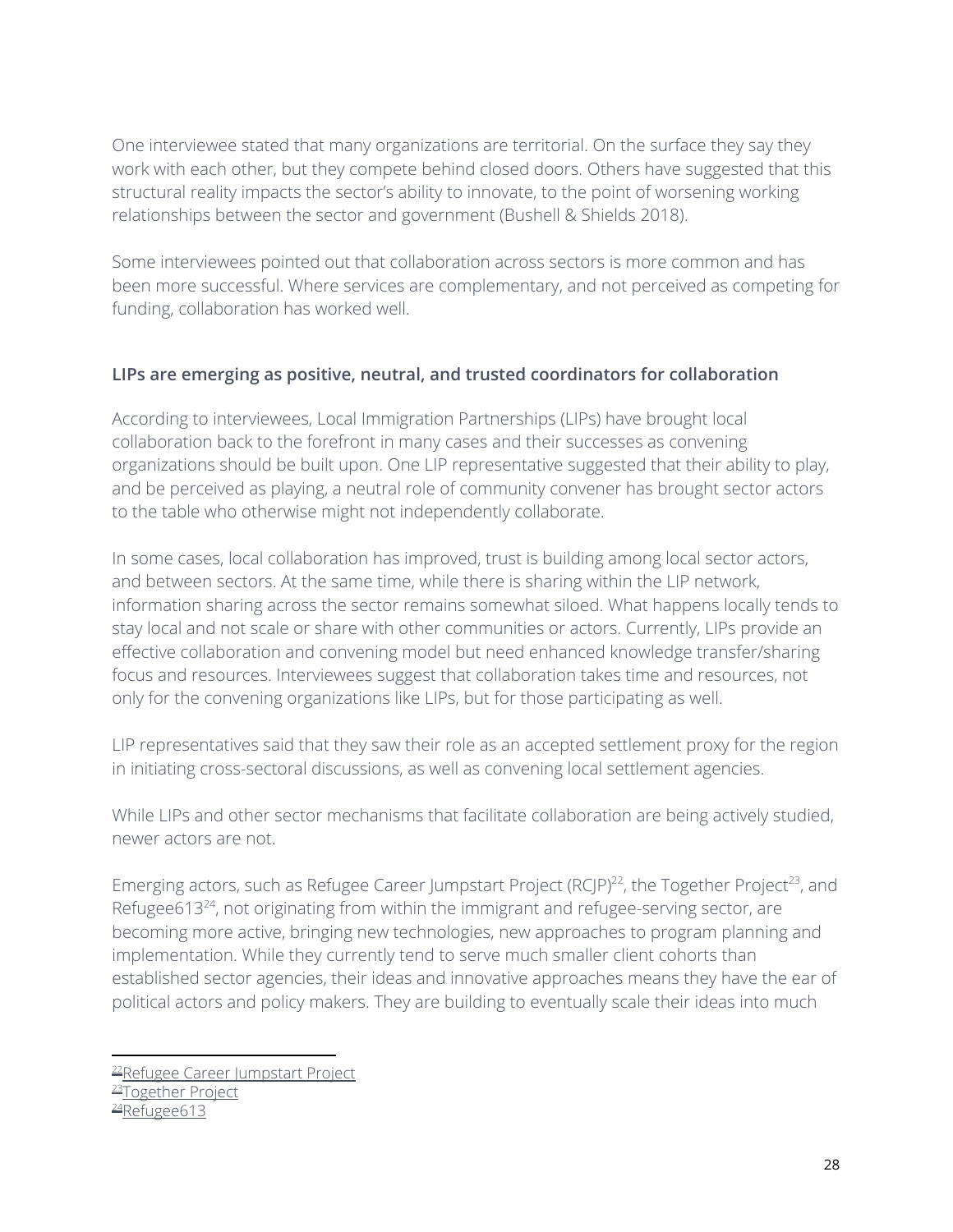larger interventions, and have begun to have an impact on the sector. This is an emerging space that requires more attention, sooner rather than later.

# <span id="page-28-0"></span>**Effective Use of Resources**

In the CORE Principles, effective use of resources to need is defined by IRCC as programming that uses the most effective means of reaching outcomes, including the use of innovative approaches and pilot testing.

### <span id="page-28-1"></span>**Can innovation in government lead to sector innovation?**

Using resources effectively means having the right resources in place to be able to do the work that needs to be done. *Government is the problem* comes up a lot in interviews. However, government may also be a place to look for solutions when it comes to the complexity of innovating within the immigrant and refugee serving sector. Innovation within government has a richer recent history of organized policy and practice work than within the immigrant and refugee-serving sector. Government innovation is very much a work in progress. However, governments have been experimenting, learning, and creating approaches, standards, and leadership in this area.

Recent writing about the challenges public servants face when innovating sound very similar to the sector<sup>25</sup>. It remains somewhat unclear what innovation means and how to get there. However, governments have recognized the need to re-/up-skill workers as well as introduce new roles. What this means in practice is a commitment to resourcing and time, but also committing to working differently. On a government panel, IRCC former Director General, Michelle Lattimore, described how IRCC's Client Experience Branch was strategically created:

"We very intentionally did not build a lab or a hub or a hive. We built something that we felt was a little more protected against that swinging pendulum of change and put in place something that was pretty permanent and could help us deliver something a little more consistent. Because at the heart of what we do is really change culture. We try to be change agents within our organization and change agents in the government of Canada. We need to prepare people inside and outside for what is happening on a transformational level." 26

As previously noted, all of this takes time and an internal complement of staff to support the process. There is much the sector can learn from the experiences of government innovation actors.

<sup>25</sup>Innovation... we get it... but...

<sup>26</sup>Canada School of Public Service - video [recording](http://collaboratevideo.net/MAXPlayer95/default.aspx?cid=cshost&pid=V1N&vid=2018-10-16-AM&ln=en&bw=720P&webcastID=CS-2018-10-16-AMr&count=1)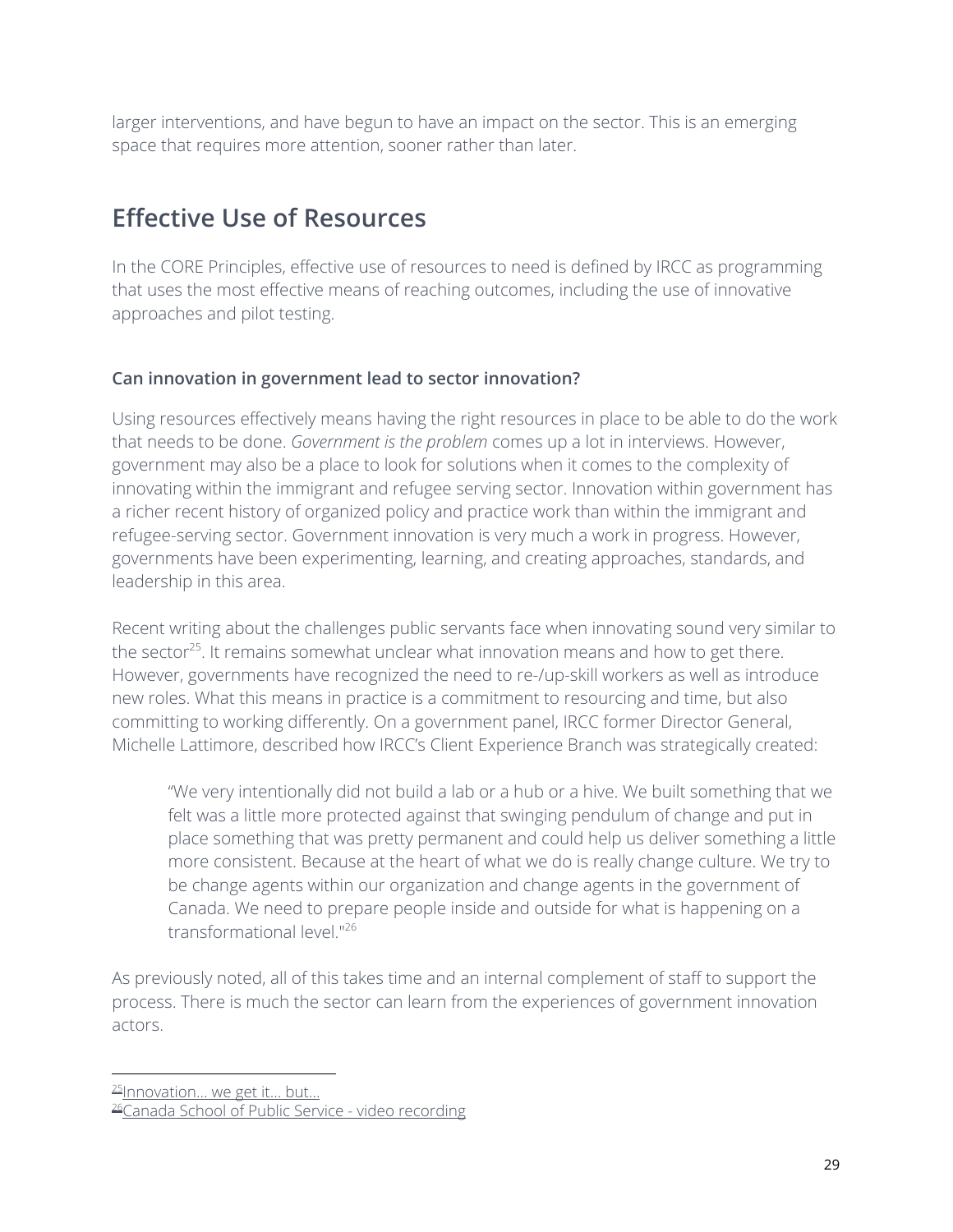### <span id="page-29-0"></span>**Required service capacity for a new Settlement ecosystem**

Governments are at various stages of their innovation capacity. It is important to acknowledge that different agencies are at different stages of capability and adoption. Researchers have created a model of three phases of adoption of technology (in their case social media) in government, which can be extrapolated to broader innovation practice: experimentation (informal adoption, decentralized among workers), constructive chaos (workers begin to recognize both benefits and risks of the technology use, organizations attempt to standardize technology use through practice or policy standards), and institutionalization (organizations establish standards, processes, and enforcement measures to control the use of the technology) (Bretschneider & Mergel 2013).

Most settlement agencies are in the experimentation phase, some have moved into constructive chaos, and a few have begun institutionalization. Like any organizational or institutional change process, this progression takes time, leadership (in order to move between stages), resources, capacity development (front-line, leadership, funder), flexibility (within the organization as well as negotiated with funders), continuous learning and room to learn.

### <span id="page-29-1"></span>**Innovation will require more, not fewer, resources to be successful**

The stages are useful to think about when it comes to innovation and technology adoption in the sector. When asked about innovation capacity, the issue of additional funding comes up consistently among interviewees, whether for staff/management training/capacity development, creating and hiring for entirely new roles in the organization, creating entirely new structures in their organization, money for outside consulting, or for the creation of external collaboration projects and programs that agencies would participate in.

There are a number of additional themes which emerged in interviews.

### **Time and space for reflection and participation**

A number of people interviewed have innovation practice or structures such as labs within their organizations, whether at the government, academic or agency level. All agree that time, resources, capacity, and additional resources for staff time are crucial to make innovation work. In most cases, innovation is a process that has taken years to not only get off the ground, but achieve returns within organizations. They see it as an investment of time, resources, and relationship-building, as well as organizational cultural change.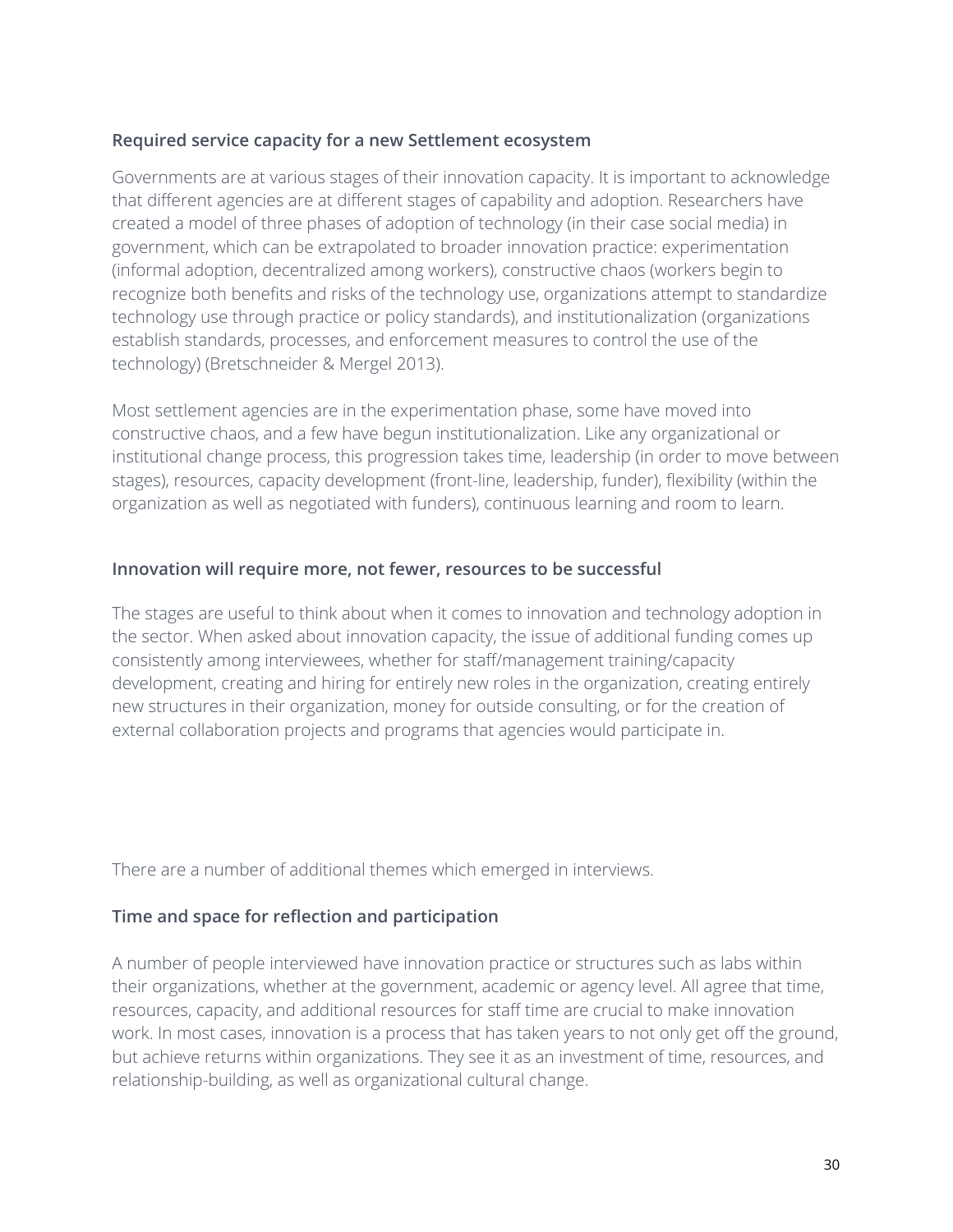One interviewee provided an example of the creation of a local "social impact lab" to spur innovation in the local nonprofit sector that a municipal government created, investing millions of dollars in its creation. While she saw it as a positive, she saw flaws in its implementation. Agencies are encouraged to apply and to run innovation issues through the social impact lab and have support to develop innovative solutions to their focusing on mental health and poverty reduction.

But once accepted into the lab, there is a huge time commitment expectation, about 37 hours spread across a four week cycle. Essentially one week of time over a 4 week period. But she noted that the commitment comes without additional supports, which she saw as unrealistic. If an Executive Director is expected to commit a full week of work over four weeks with no resources or support to backfill that role, their attention will be split between the lab and the day-to-day stresses of their work. She says that this type of innovation requires time for reflection and conversation. Instead of being able to fully immerse themselves, she saw them on their phones at every break or opportunity, "putting out fires" at their agency and doing their regular work. It has meant that they essentially continue to work on innovation "off the side of their desk."

### **Rapid pace of change and technology**

One interviewee commented that the sector stands to gain from technological and other forms of innovation. Automation, apps, and AI can amplify existing efforts by cutting out low-level administrative tasks and empowering frontline workers with more time with their most vulnerable client. Organizations need to have systems that allow them to track data and analytics necessary to do program evaluation and show impact in real time.

Interviewees indicated they remain unsure about how AI and other rapidly emerging technologies could support agencies. Some suggest that we can look at other sectors, including the private sector, to help better understand the accelerated advancements of technologies and how they might assist our customer experience.

Interviewees agree that there has to be ongoing support for agencies in what is a time of constant and rapid change. If the learning and innovation curve is steep over the decade ahead where an agency might transition from primarily face to face to some sort of a blended (online/offline) service model along with implementing better data processes and more effective client feedback loops, there needs to be constant and consistent funding in the budget for ongoing skills and professional development.

### **Leadership**

Leadership on innovation and technology needs to come from both within the sector and from its funders. Interviewees agree that organization and sector leaders (such as umbrella groups) have an important role to play to set the tone for innovation and manage it successfully.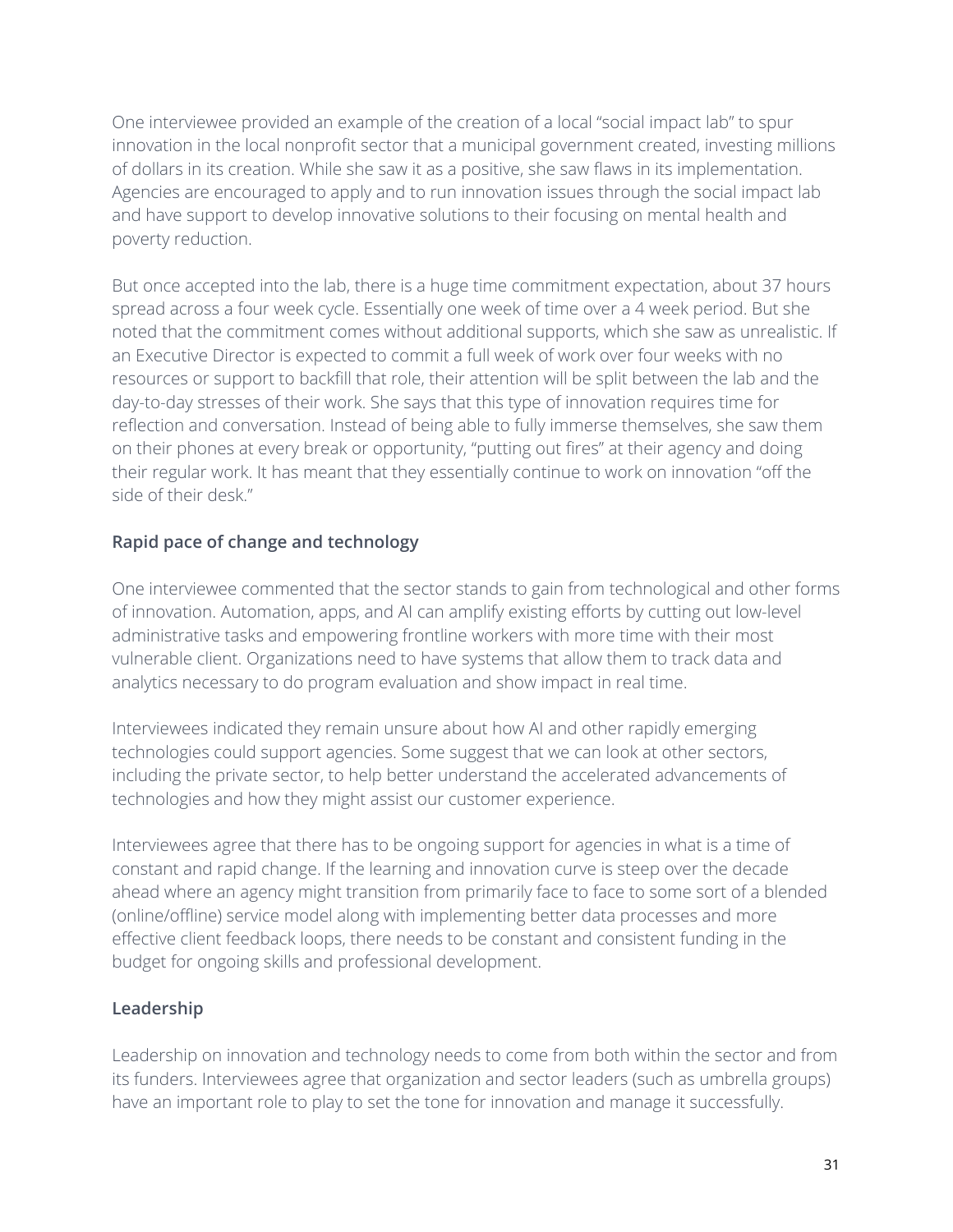Funders can create more effective spaces to convene that allow for a higher level discussion with the sector. Initiatives like the National Settlement Council are useful. But interviewees suggested that funders also need to establish better dialogue and collaboration between program/monitoring officers and the agencies they work with.

The issue of risk is a barrier, at the agency level, but significantly at the funder level as well. As interviewees discussed, a conversation among Executive Directors has focused on the idea of innovation and about how to conduct it in a way that funders won't see as risky. Agencies looking to be innovative and experimental within funding agreements need to build competencies around risk assessment and technological aptitude, in order to show their Program Officers that their innovative approach is fiscally responsible, accountable and, ultimately, of benefit to newcomer clients.

Currently, they see this leadership capacity lacking at both the agency and funder levels. Expanding pilot projects, a known and accepted approach to innovate within funding constraints, is seen as one way to overcome these fears. It is essential that learning and knowledge sharing, between an agency running such a project and the funder, but also with the rest of the sector, including why a pilot may not have worked out, occur.

### **Roadmaps**

A number of roadmaps to innovation exist that can be reviewed for implementation in the immigrant and refugee-serving sector. These can help the sector learn from best and promising practices, including learning and professional development approaches. These include approaches by government (specifically in open data and digital services, IRCC's Client Experience Branch, and innovation labs at the municipal, provincial and federal levels), international NGOs (such as IFRC's Data Playbook, NetHope's Digital Nonprofit project, Nurse-Family Partnership's transformative use of client feedback, Techfugees Guiding Principles, and within the sector itself (Woodgreen Community Services' Innovation Lab, Radius SFU Refugee Livelihood Lab, Bow Valley College's Enhancing the Wellbeing of Immigrant Women Retirees project, New Brunswick Multicultural Council/Noulab's Economic Immigration Lab, Toronto East Quadrant LIP data project, and more).

Reviewing these projects to learn, extract promising practices, and possibly replicate aspects of them across the sector should be national in scope and inclusive (to ensure consistency in representation and implementation), and encompass knowledge sharing/transfer with all actors, both within and outside of the sector. It would be no small endeavour.

Creating information products and services for newcomers, especially vulnerable newcomers (not only refugees) requires the same rigour as creating in-person services. When it comes to technology-mediated service delivery, research suggests a fairly common set of practices and approaches an agency should follow. There are a number of existings resources that provide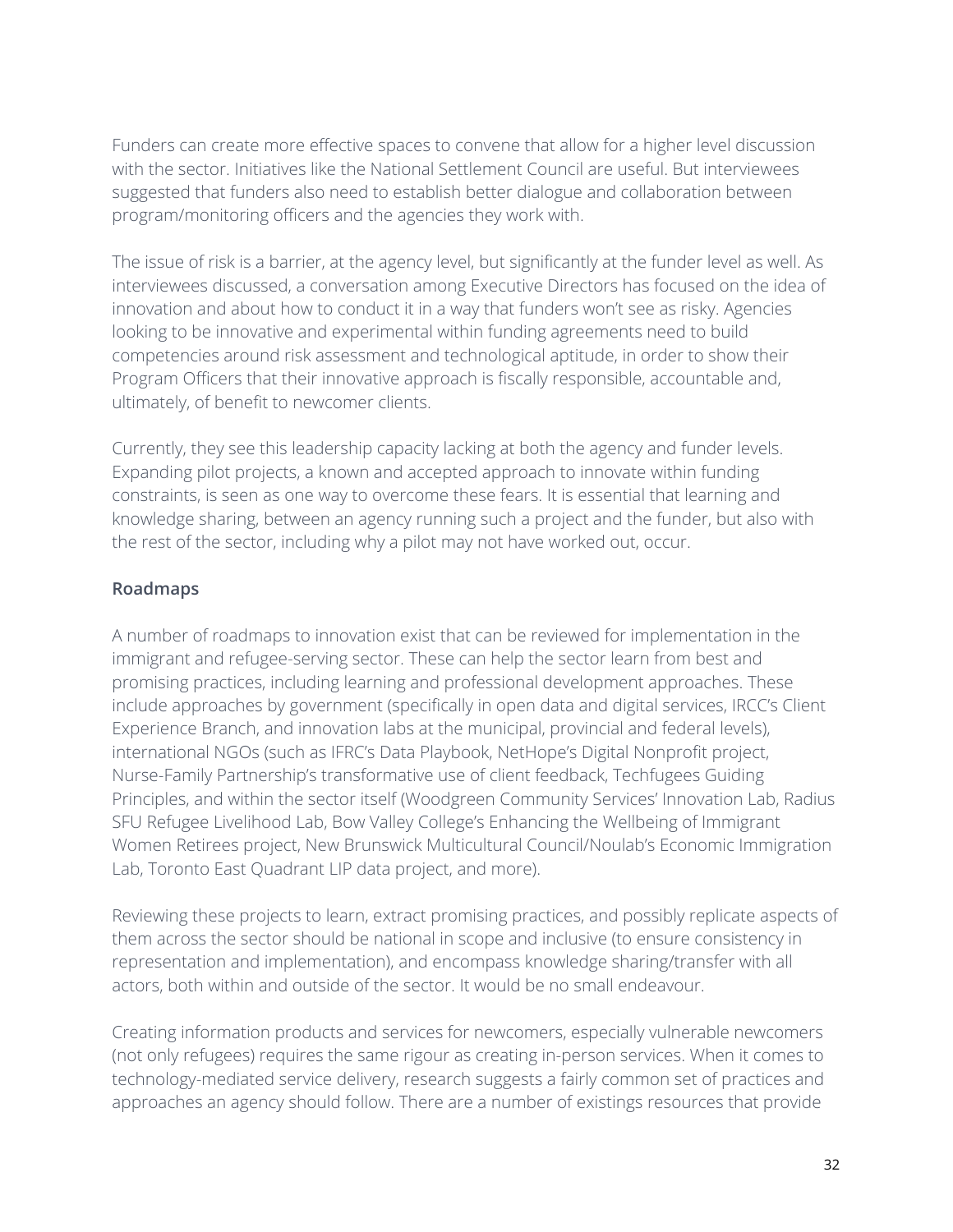useful starting points to develop technology and innovation capacity in the immigrant and refugee-serving sector.

Designing digital services should: incorporate human centred design, ensure security and privacy, have curated, checked and collaborative information-gathering and provision, be accessible to clients, be sustainable, involve newcomers in design and iteration, be aligned with organizational service goals and mission (Gillespie et al 2016, Techfugees 2017, ICRC 2017, Idealware 2017a, Idealware 2017b, Mason & Buchmann 2016, Hitchcock et al 2018, NASW 2017).

Organizations should not rely on any one specific technology, but create multi-platform, multi-channel communications strategies rooted in the actual use of technology by clients. Field research with refugees recommends putting people, not technology at the centre of the strategy (ICRC 2017, Mason & Buchmann 2016). Develop a set of guiding principles that starts with a response to the needs of your clients and the technologies they are using to ensure that any service solutions meet their identified needs, preferences, technology access and literacy (Techfugees 2017, ICRC 2017, Idealware 2017a, Idealware 2017b, Mason & Buchmann 2016, Hitchcock et al 2018, NASW 2017)

Build in privacy by design. Use tools that ensure the safety and security of communication with clients. Don't collect data that is not useful to provide service and be clear and transparent with clients what, how and why data is being collected (Techfugees 2017, Gillespie et al 2016, ICRC 2017, ICRC 2017, Idealware 2017a, Idealware 2017b, Mason & Buchmann 2016, Hitchcock et al 2018, NASW 2017, Hitchcock et al 2018, NASW 2017).

Mobile technologies offer rich affordances for newcomers and service providers. However, they are also targets of surveillance, especially in the area of refugee migration. Service providers must be aware of newcomer experiences with technical surveillance and design, provide and communicate the security of their technical services to newcomers (Gillespie et al 2016, Latonero & Kift 2018, ICRC 2017, Idealware 2017a, Idealware 2017b, Mason & Buchmann 2016).

Data skills and data readiness improve agency ability to use and obtain information to support and improve decision-making and project/program design. The IFRC Data Playbook (beta) works to ensure an equitable application of data skills, technology and the potential opportunities this brings (IFRC 2018). NetHope's Digital Nonprofit project outlines a Digital Skills Framework as well as a Digital Nonprofit Ability™ (DNA) Assessment for nonprofits to assess their readiness and identify areas for up-/re-skilling and organizational capacity (Nethope, 2018). Baseline organizational standards around capacity and accountability are provided for in OCASI's Organizational Standards project (OCASI 2011).

These practical reports and approaches with case studies, actionable recommendations and work plans provide practical models, frameworks, guidelines and protocols that can be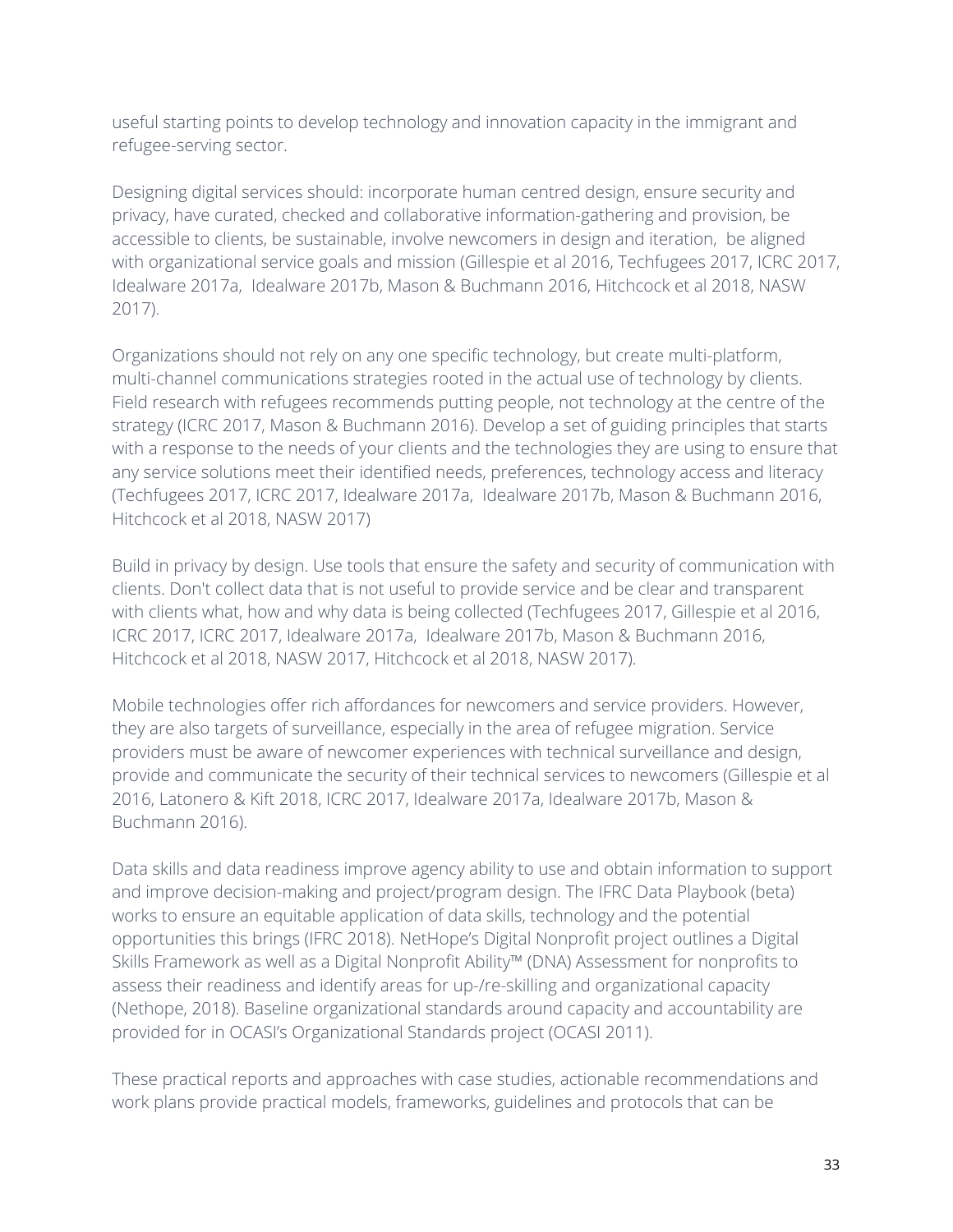extracted for Canadian immigrant and refugee-serving agencies to implement, in conjunction with IRCC and other funders.

### <span id="page-33-0"></span>**Innovation "on the side of the desk"**

While there are many pathways for agencies to choose from, it is clear from interviews and the literature that creating an innovation framework, mindset, competencies, and tools requires a commitment to a long-term process of development and resourcing. Even in an organization with strong organizational culture, buy-in, and capacity, the process takes time. The International Federation of the Red Cross Red Crescent (IFRC) Societies has worked for a number of years to increase their data literacy. Even though they see an urgent need to increase worker data skills and data readiness to improve strategic decision-making, the process of getting the organization data ready is an ongoing, coordinated, supported and resource-intensive effort (IFRC 2018).

Agencies with existing innovation capacity, through an internal practice or actual labs, have indicated that the process has taken years to develop and establish. This includes within government, where a much more formal concerted effort has taken place at all three levels.

The Ontario government has been at work establishing digital service standards and practice for over eight years, becoming a mainstream support to other government departments within the last two years. They went through an intensive change management approach resulting in a suite of services for colleagues, offered by a team of workers in very different roles than previously existed within government:

- Providing direct support through training, and making individual management coaching available. Innovation teams get embedded in Ministry projects to see how they work before embarking on change initiatives.
- They have set up user research labs where staff are invited to ask questions or to actually watch a user research session in progress.
- They built a prototyping lab where Ministries can work on a project in a 4 week sprint, to create different prototypes that get tested very quickly.
- And, they have a centralized user Research Lab and design services, made accessible to all who are interested or need the resources.

Creating a support such as this takes time and resources, both at the outset as well as over time. At a recent conference a provincial representative quantified the evolution of e-government in her smaller province. The move to e-government required an initial \$20 million operational investment, with \$1 million per year to maintain. As she said, it's very important that funders for such initiatives understand that this is a long-term investment. Done correctly, she said these investments pay off. In her case, her unit saw immediate results, efficiencies and innovation in how they deliver programs.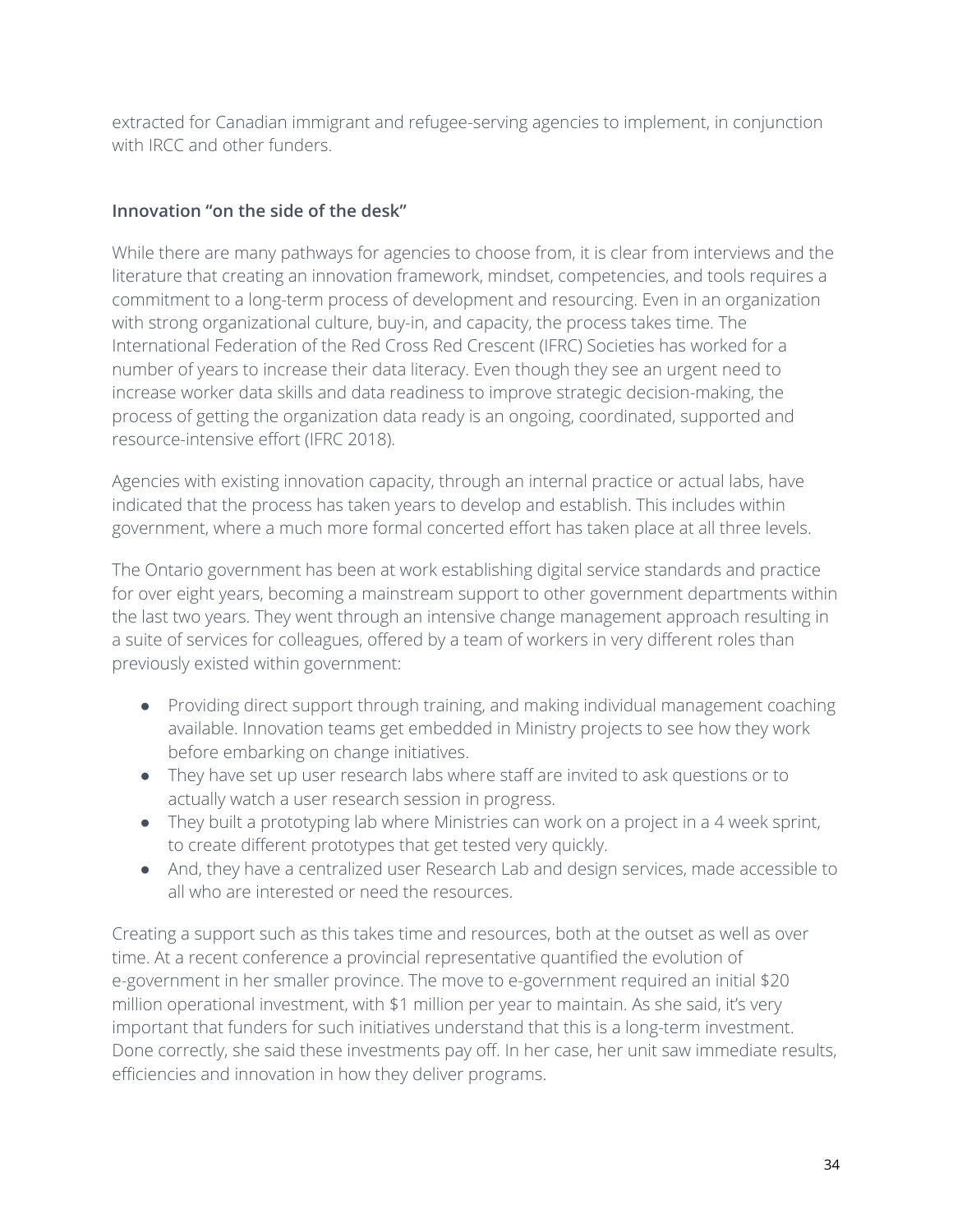IRCC has created a Client Experience Branch focused on the customer experience when clients interact with IRCC. It has resulted in changes in call centres, overseas processing, refugee resettlement (centralized operations centre), including the use of electronic signatures, scanned copies, etc. According to Director General Michelle Lattimore, the Branch focuses on a number of areas:

- engagement working with clients to design services that meet their expectations for intuitive services
- insights collection and analyzing data to identify client pain points and set priorities based on this data
- expertise IRCC brought in behavioural scientists, UXers, anthropologists, and "all these cool people who could help us build something permanent." (CSPS panel presentation, 2018)

A quick review of the Branch staff complement shows five divisions, totalling sixty-six staff. The human resource capacity needed for innovation and implementation, along with the time needed is clearly large.

While most sector agencies currently do not have this capacity, or time in most cases, the literature is clear (see below in [Technology,](https://docs.google.com/document/d/1sDRSPdPvM7EoXUm9Pcd16a79Q2F_MNuj7EKTb2lwRMg/edit?ts=5ca27e1f#heading=h.kvxrgp8h2gct) innovation, and settlement outcomes) that innovative approaches and the use of technology in the immigrant and refugee-serving sector is not new. Nor are innovative uses of technology to serve clients. However, research on the impact and effectiveness of innovative service methods and approaches, and technology use in service delivery, as well as the digital capacity of immigrant and refugee-serving organizations to provide innovative services to clients is sparse.

That being said, within existing research capacity themes have remained fairly similar:

- Agencies lack capacity to effectively integrate technology consistently across the organization – they're unsure how to implement and manage
- Iteration (refining what works to make it work even better) is more a reality than sector innovation (developing something genuinely new)
- Innovation occurs because it needs to (related to scarce resources), but lessons are not transferred within or between agencies
- Pockets of siloed innovation exist both within and between organizations and sectors
- The hesitation to innovate is, in part, expressed as a result of previous experiences of pilot projects that end even when successful, with much effort and expectations raised, than dashed
- Funders lack capacity to evaluate, manage and monitor innovation or technology requests and the current funding system rigidity does not function with or support an innovation approach to program iteration, testing and learning
- There is a large and varied continuum of formal technology adoption in the sector, with pockets of innovation, but learning is not shared within most organizations where the innovation itself takes place or across the sector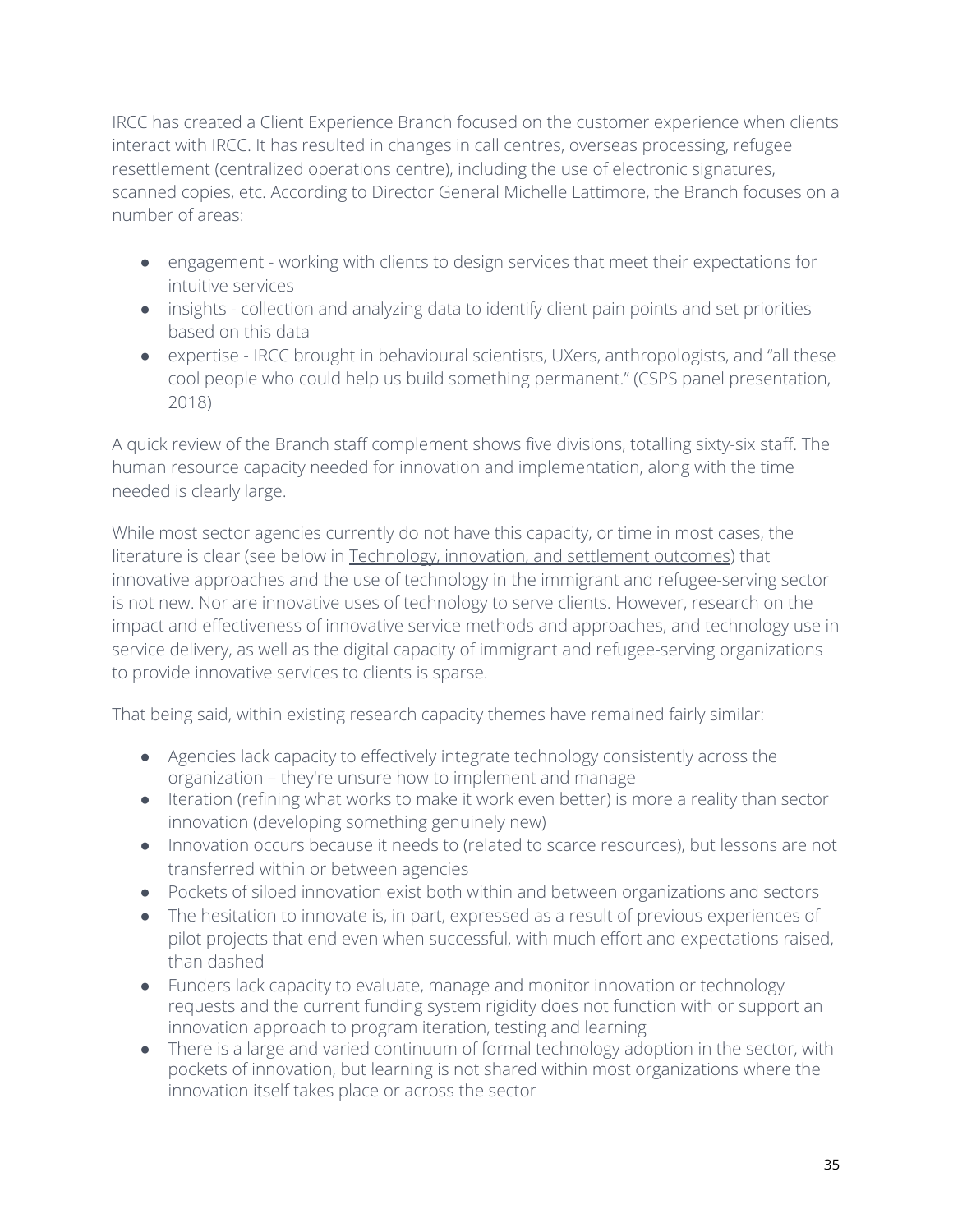- Technology-mediated interactions are not considered direct service by some funders
- Agencies lack suitable policies and guidelines for technology use to serve clients. Managers struggle with how to manage in this new reality.
- Different models exist in how agencies roll out technology to serve clients virtual worker vs frontline worker, vs blended worker, re-/up-skilling vs creating new roles, etc. The fact that there is no right answer or formula is itself a challenge for agencies that lack the capacity to make truly informed innovation or technology decisions in their programming.
- There is a lack of knowledge sharing and transfer of promising and successful practices within the sector, in particular around technology-mediated service delivery and innovation.
- Innovation happens "on the side of the desk" a recurring theme that comes up in many conversations. There are pockets of siloed innovation, both within and between organizations, as well as with other sectors (in fact, some commented that innovation and collaboration seems to occur more easily between sectors as there isn't the same sense of turf and competition for funding and clients).
- The sector lacks standards, ethical guidelines and protocols around technology-mediated service delivery.

### <span id="page-35-0"></span>**Funding and innovation**

Interviews and the literature suggest that innovation, its potential, and the capacity of sector actors to harness it to serve clients and achieve positive settlement outcomes must be considered within the context of the main sector funder and its relationship with funded agencies.

According to some interviewees, the potential for sector innovation is constrained by funding contracts and relationships that are audit-focused and inflexible. The sector understands that IRCC is responsible for public money, but does not feel like a trusted partner in delivering services on behalf of the government. There is an overall feeling that much is out of the control of agencies because of this funding system. As one interviewee commented, current funding rigidity is not encouraging of innovation. The potential for sector innovation is constrained by funding contracts and relationships that are audit-focused and inflexible.

Agencies feel untrusted, even if they have decades of funding without any concerns raised by the funder. Some commented that the funder mentality towards the sector is that agencies lack assets and competence. As a result, a survival mentality has emerged which drives budgets and an output focus where service interactions are merely statistics to report, rather than data to analyze against identified outcomes, service learning, improvement, enhancements or new interventions and approaches, including serving clients over time versus getting them in and out the door.

Agency leadership, which tends to be hired from workers within this system, are not set-up for innovation thinking, but for reporting and surviving. Agencies are driven by fear not by passion.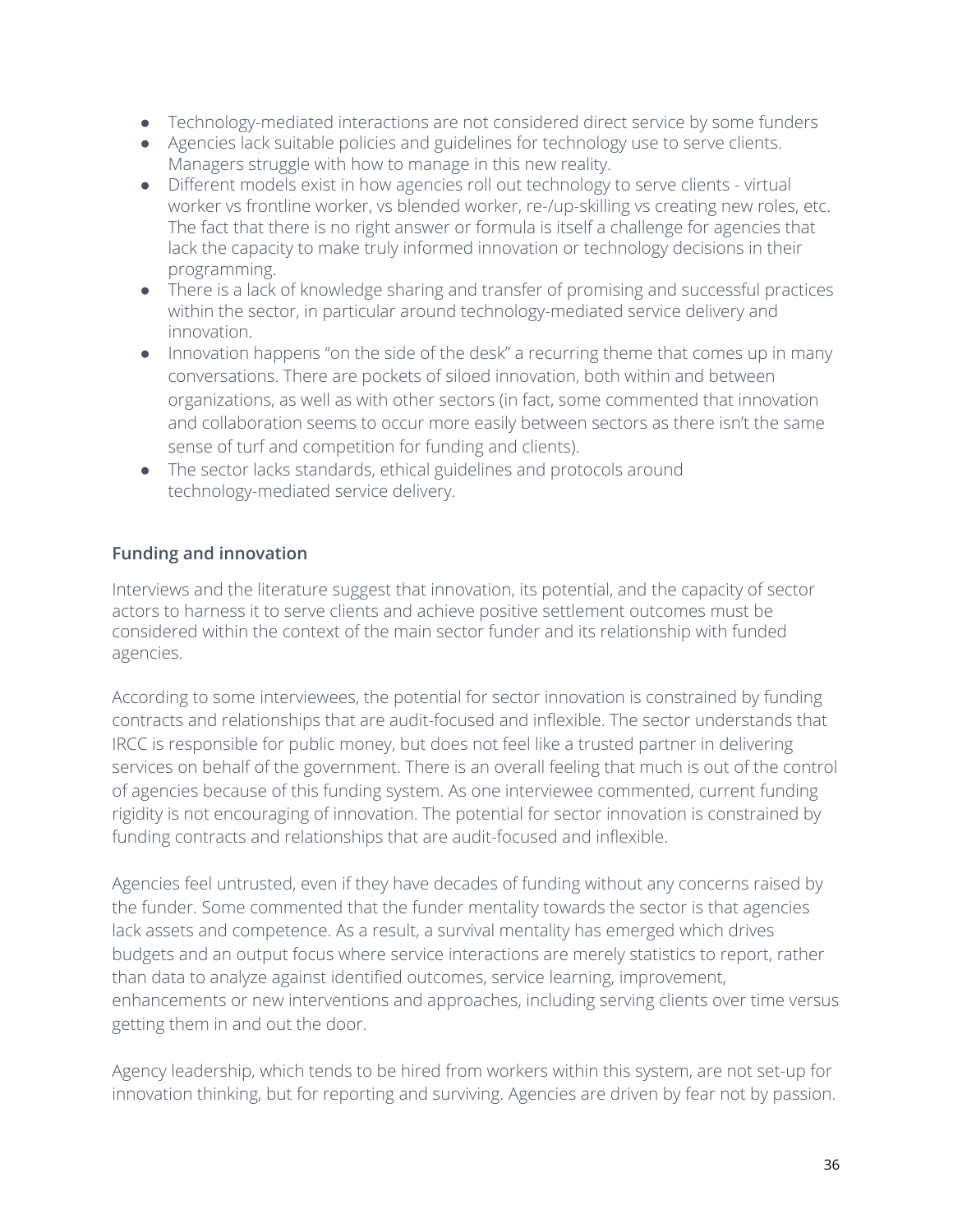Fear is expressed as 'what if we don't submit reports on time and don't get funding. What if we don't have the numbers we need to meet and IRCC outcomes, we won't get funding.' Agencies have become more focused on what does funder need vs what skills and competencies does the organization need in order to perform.

Some suggested that because of the current approach and knowledge at the funder level, there is a limited capacity to think about new technologies or innovative approaches to programming at IRCC. There is a reluctance to submit innovative ideas. Agencies compete on price, efficiency, but not on new or big ideas.

One interviewee suggested that unless IRCC can actually convince the sector that they're going to focus on outcomes instead of outputs, no one will innovate. He suggested any shift in focus will require additional investment in those agencies.

Agencies are receptive (especially at the front-line) and aware of new approaches incorporating innovation into programming. Many long-term front-line workers and managers have had popular education backgrounds. While they are receptive they also express that innovating is currently "outside of my current job." They don't have funded time to be innovative. They feel constant pressure to meet outputs. At the same time sector leaders recognize that the landscape and speed of change is increasing. Strategic planning sessions feel like they are becoming obsolete. Interviewees expressed that they feel they cannot predict a year in advance, let alone the usual five-year planning agencies have typically done. Rules and realities are changing all the time, and with increasing velocity.

### **Funder Challenges**

For many, there is simply not an effective dialogue between the funder about innovation, technology, outcomes, and how the sector is having an impact on their clients and communities. Agencies consulted feel that technology can provide new opportunities to have greater impact in their work, but they are looking for some guidance from funders. At the same time, funders have indicated that they are waiting for some direction from service providers.

According to funders interviewed, service providers need to explain the effectiveness and efficiencies of using digital messaging to serve clients and not take funder capacity or understanding about the potential for technology use in client service delivery for granted. As one funder said. The funder doesn't know what part of in-person services are best suited to what kind of technology platforms. It's not government policy work to say what the technology solutions are. At the moment, they have very little in terms of evidence in terms of more effective and efficient service delivery. Without that evidence, funders are reluctant to fund or to demand that agencies innovate more in their service delivery.

Based on interviews and anecdotal conversations, funders don't have a deep sense of the diversity of technologies already being used to serve clients, beyond simple website and email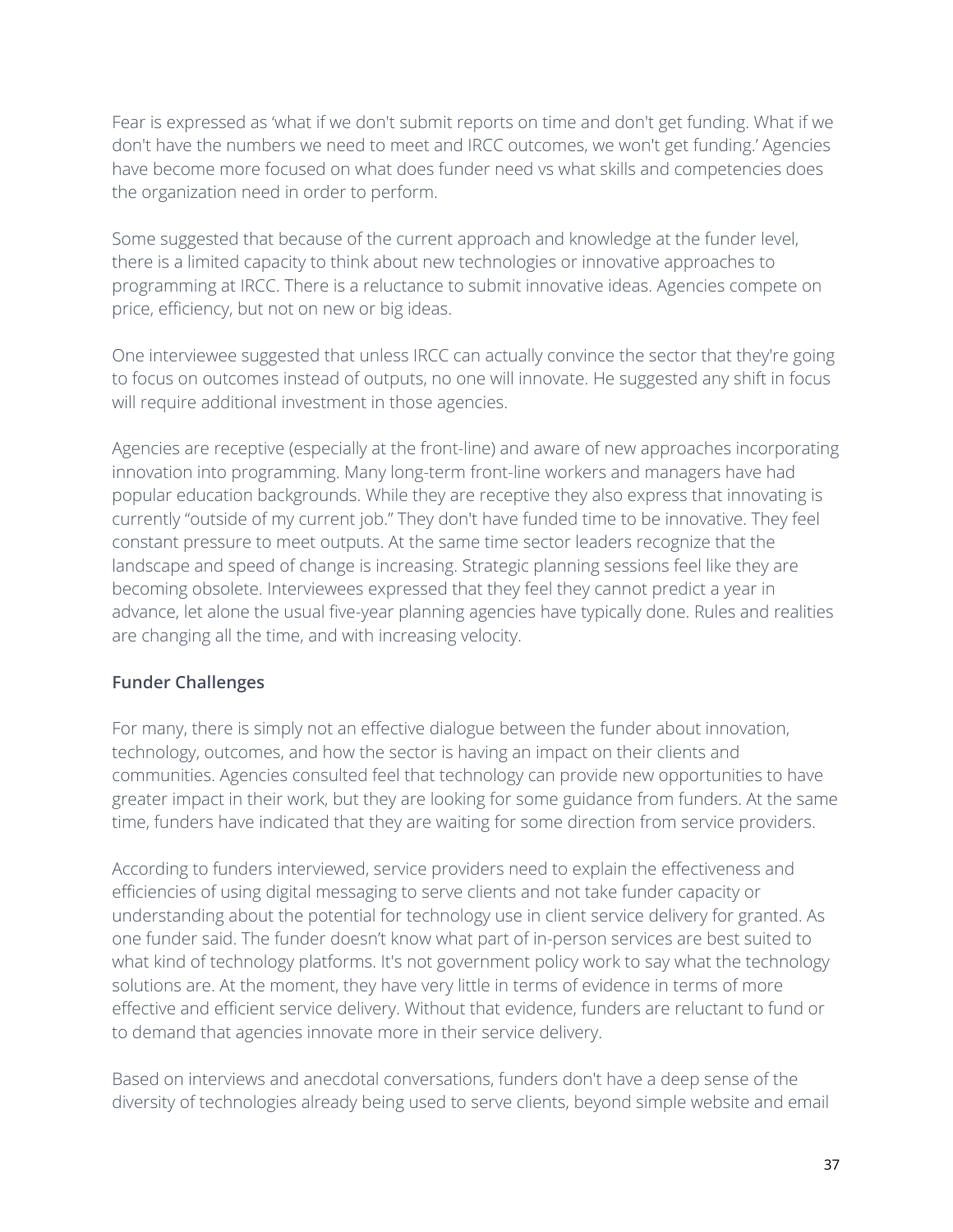use. They'd like to see evidence from the sector how emerging technologies are being used, and can be used to serve clients. They have an existing evidence base that says how standard services are delivered (including how privacy, data, client confidentiality standards are met), the cost of delivering that service, how effective the service is (for clients – how easy to access, fluid, how quickly do they move through it, etc.). However, they lack understanding and evidence of where technology fits into integration and service scenarios, whether it's an app, online learning, digital messaging, mentoring matching, etc. For funders, any service enhancements have to be efficient and effective.

People inside government working on innovation expressed that implementing innovation requires a great deal of balance, "like changing the tires of a car while still driving it. You can't stop the car, you have to continue to deliver services." Public sector innovation has that as a common challenge. There is less flexibility to redirect resources.

Given the similarities, some suggest that a better dialogue needs to be created between the sector and IRCC, especially as the funder moves more quickly to make funding program changes based on internal evaluations. Pre-arrival service funding changes were used as an example. While IRCC was lauded for acting quickly after an evaluation showed low uptake of pre-arrival services among potential clients (IRCC Evaluation Branch 2018), knowledge of any successful practices or learning did not transfer from agencies that were defunded into the sector. One interviewee noted that this was a missed opportunity.

Internally, funders indicated that they are still struggling with their own digital literacy and how to evaluate the value of technology in service delivery, in part because it doesn't look like traditional service delivery.

When an agency brings a new project idea that is outside the norm of the funding envelope, such as contracting out and hiring technical staff, interviewees suggested that IRCC Program Officers are unsure how to evaluate different staffing costs. Program Officers are accountable for the money and lack the training or understanding to effectively evaluate what an agency is asking for. It's also difficult for them to assess whether an agency has done their due diligence, even has that technological capacity, and is actually hiring the right staff for a particular job or task.

Part of the struggle centres around funding requests for non-typical resources, such as smartphones/hardware as well as technology development and maintenance. It is challenging when a Program Officer is told it's not within settlement sector funding to pay for a data analyst to be on staff, or website designer, or technology manager/facilitator. Funders want assurances that if programmers are paid larger salaries than sector workers to design a platform or app and it takes additional human resources to maintain the technology, content and maintenance, that the solution created will reach far more clients, far more efficiently, in terms of cost of delivery and the time and effort, for each individual client.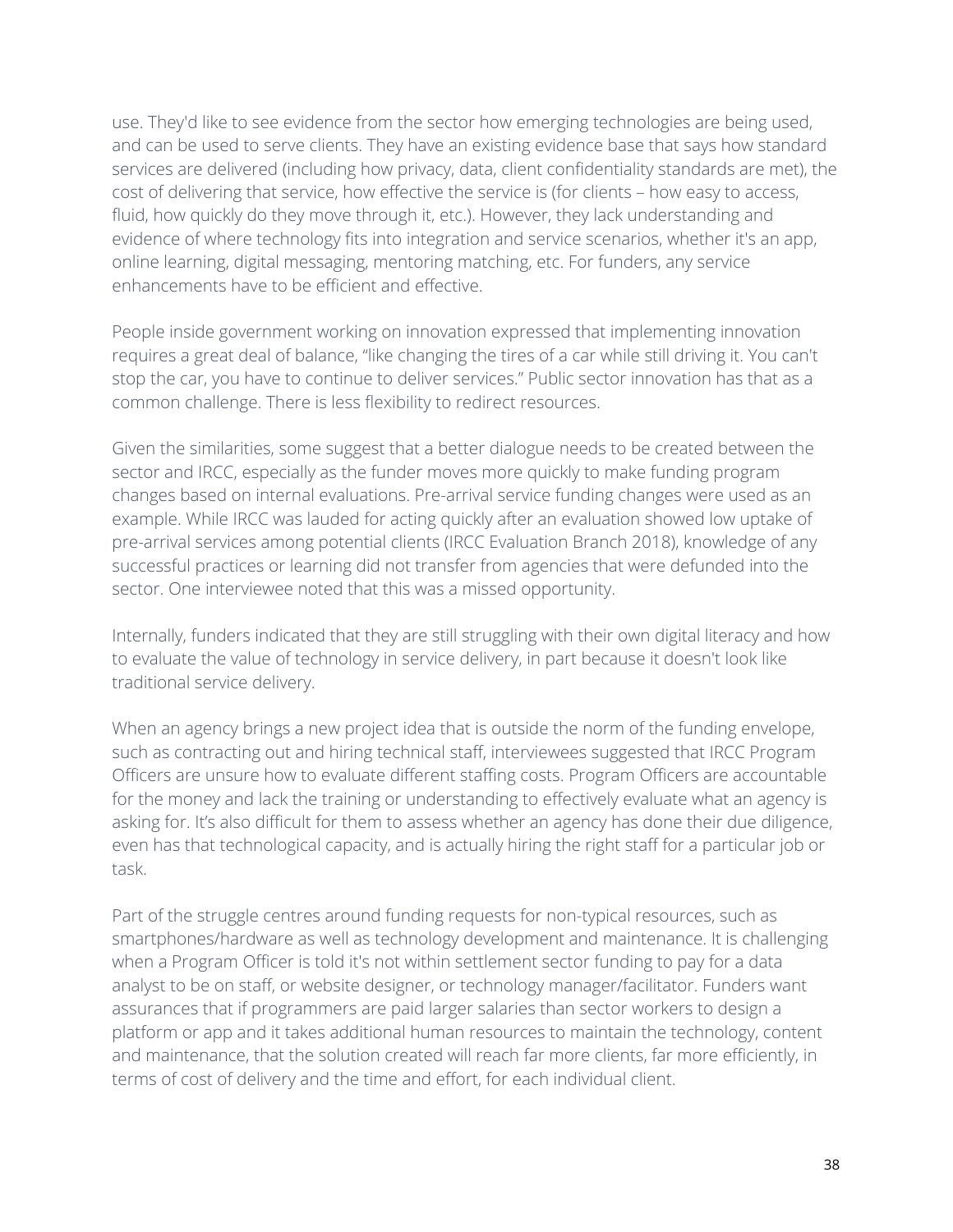Recent funding of technology and innovation projects in the sector may contribute to changing internal funder understandings of human resource needs, however there currently remains an internal knowledge gap at the funder level. All interviewees recognize that it is hard for organizations, but especially funders to move quickly to shift and adapt. Services are not as able to respond nimbly as new trends arise. They have to determine what they need, get programming, submit proposals, approvals, and hire staff. There is a big ramping up period. New services have to fit into existing programming structure, but also need to allow for quicker implementation.

Also, within IRCC there is debate about whether it is the responsibility of government to do this and do it in a new way. Some see that there are other potential funders for innovation and technology resources, and are not yet convinced that IRCC should be playing a significant role. Within IRCC there is discussion how SDI-funded projects will feed evidence to the funder to show that to deliver services effectively and create innovative services IRCC will need to reconsider the scope of what jobs/human resources are needed at the agency level. Lessons learned from Service Delivery Improvement (SDI)-funded projects need to be very descriptive of how it worked, what worked, why it worked, challenges and how they can be avoided. They need to address questions of how to scale up and replicate. As funded projects report out their experiences, it will be crucial information for IRCC and the sector to jointly analyze and learn from.

Where will the evidence come from to impact this debate? One interviewee suggested that it can only come from IRCC-funded agencies, and they're not being funded to gather the evidence. According to another interviewee, the conversation has to be driven in a number of different spaces. The National Settlement Council meets regularly and has included innovation and the future of the sector in its conversations. Those presentations, notes and summaries should be public for all in the sector to access and reflect on. Agencies, within provinces and across the country, need to have this conversation in a space accessible to all.

Research being done in these areas needs to be made more accessible and include agencies as active partners. At one session at the 2019 Halifax Metropolis conference one agency noted that their recent academic collaboration was refreshing because the agency was not simply "researched on" but actively collaborated on data interpretation.

Research relationships, which can provide evidence that both the sector and funders need, should be funded and encouraged to be more collaborative, as well as to ensure that knowledge transfer or research methods and analysis happens between academics (or community based researchers) and agencies.

There does appear, however, to be an internal analysis at IRCC focused on changing the nature of the funder-sector relationship. In a recent presentation at the Alberta Association of Immigrant Serving Agencies (AAISA) 2018 Alberta Integration Summit, IRCC's Assistant Director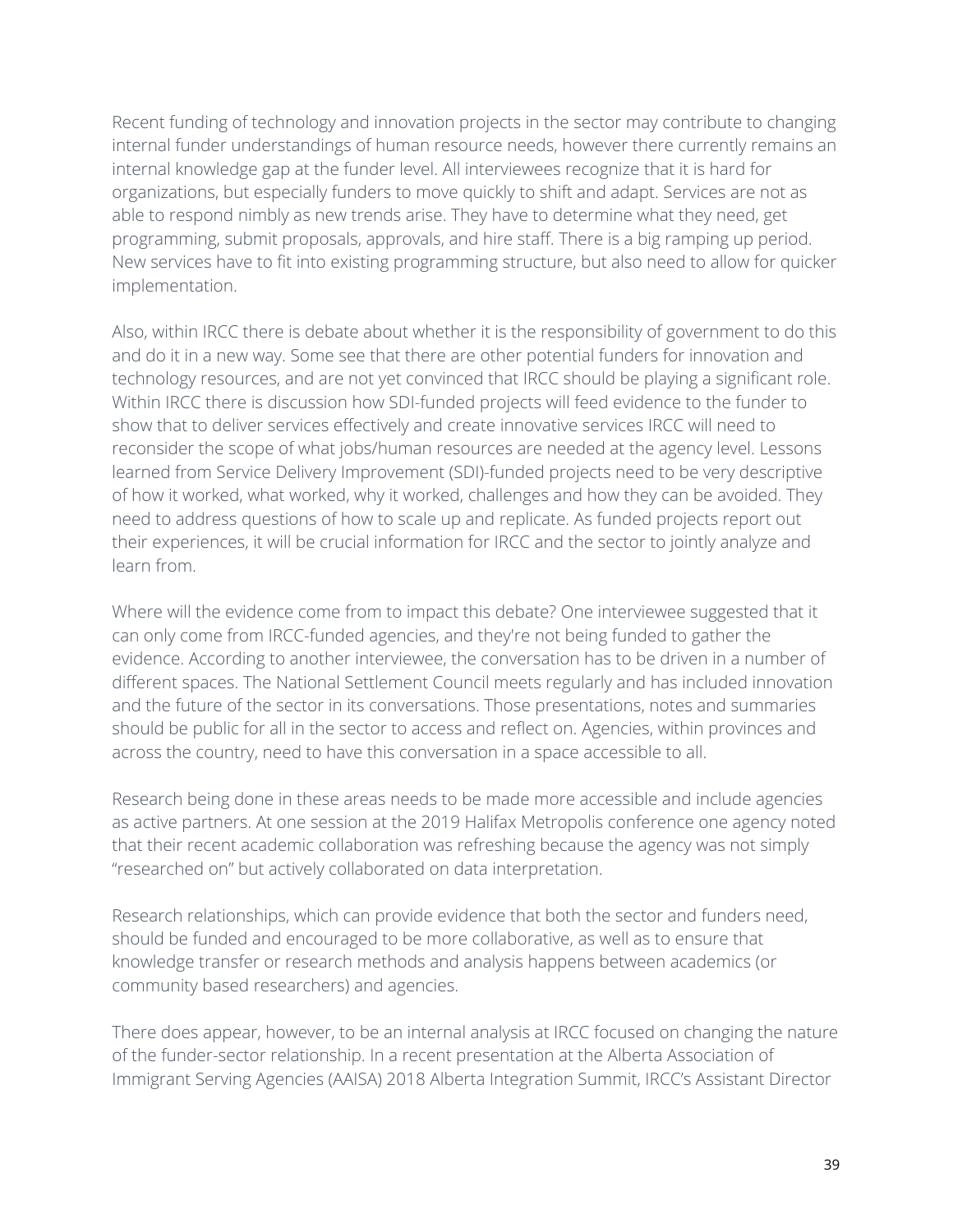Integration Programs (Prairies and N. Territories) John Biles<sup>27</sup> identified a need to re-think the nature of the Program Officer-service provider relationship as the funder looks at how it can improve management of programs it funds. What he outlines is significant, a culture change in the design, delivery, and management of how IRCC develops and implements Contribution Agreements and how they're managed. Part of what he outlined includes improved and collaborative communication, including information sharing, a focus on outcomes and meeting client needs, and building mutual trust between Program Officers and the service providers they manage. As he put it: "Transformational change requires a culture change in the design, delivery and management of how we develop and implement our Contribution Agreement management processes at various levels. This includes changes at the sectoral level as well."

While it is early days, the comments made in this presentation suggest a relationship and dialogue shift similar to what interviewees and prior literature agree should occur. One report reminds us that previous government processes and reports, including the Voluntary Sector Initiative (VSI) 2002 Code of Good Practice on Funding and the December 2006 report from the Independent Blue Ribbon Panel on Grant and Contribution Program are relevant to these proposed changes (CISSA-ACSEI & OCASI 2017).

### <span id="page-39-0"></span>**Professional development is an issue at all levels**

Biles also noted $^{28}$  that there is a need for professional development in the sector, but that funds are not currently equitably distributed, and service providers have difficulty articulating and costing professional development needs. Whether at the front-line, management, or other leadership levels, there is no agreement on core competencies across the sector, let alone competencies for technology-mediated service or innovation practice. Interviewees suggest that capacity development is required at all levels - front-line, management, funder - and there is little agreement on core competencies required for base settlement services, let alone future innovation (Koltermann & Scott 2018).

Tension exists between notions of professionalization of the sector (such as expected levels of education or specific experience in job descriptions) and lived experience (Settlement Workers who are former immigrants/refugees themselves now providing service to peers). "There is concern that 'professionalization may further marginalize and inhibit career advancement opportunities for racialized immigrant women who have years of experience in the sector, but no formal education,'" (Koltermann & Scott 2018). Based on current workforce data, this is a real concern: "While most agencies do not collect data on their employees such as on gender and ethnicity, from those respondents that do, over 80% indicated that their employees represented racialized women," (CISSA-ACSEI & OCASI 2018). Should agencies re-/up-skill or hire for different roles with different competency expectations?

<sup>&</sup>lt;sup>27</sup> Vision for a Program [Management](http://aaisa.ca/docs/AASIASummit2018/D2/D2E12_EN_Summits%20-%20Vision%20for%20Program%20Management%20Reset%20-%20Fall%202018.pptx) Reset

<sup>28</sup> [Settlement](http://aaisa.ca/docs/AASIASummit2018/D2/D2E3_Plenary%205%20-%20PNT%20Cluster%20Update%20September%202018%20-%20FINAL%20EN.pptx) Clusters - State of Play and Future Planning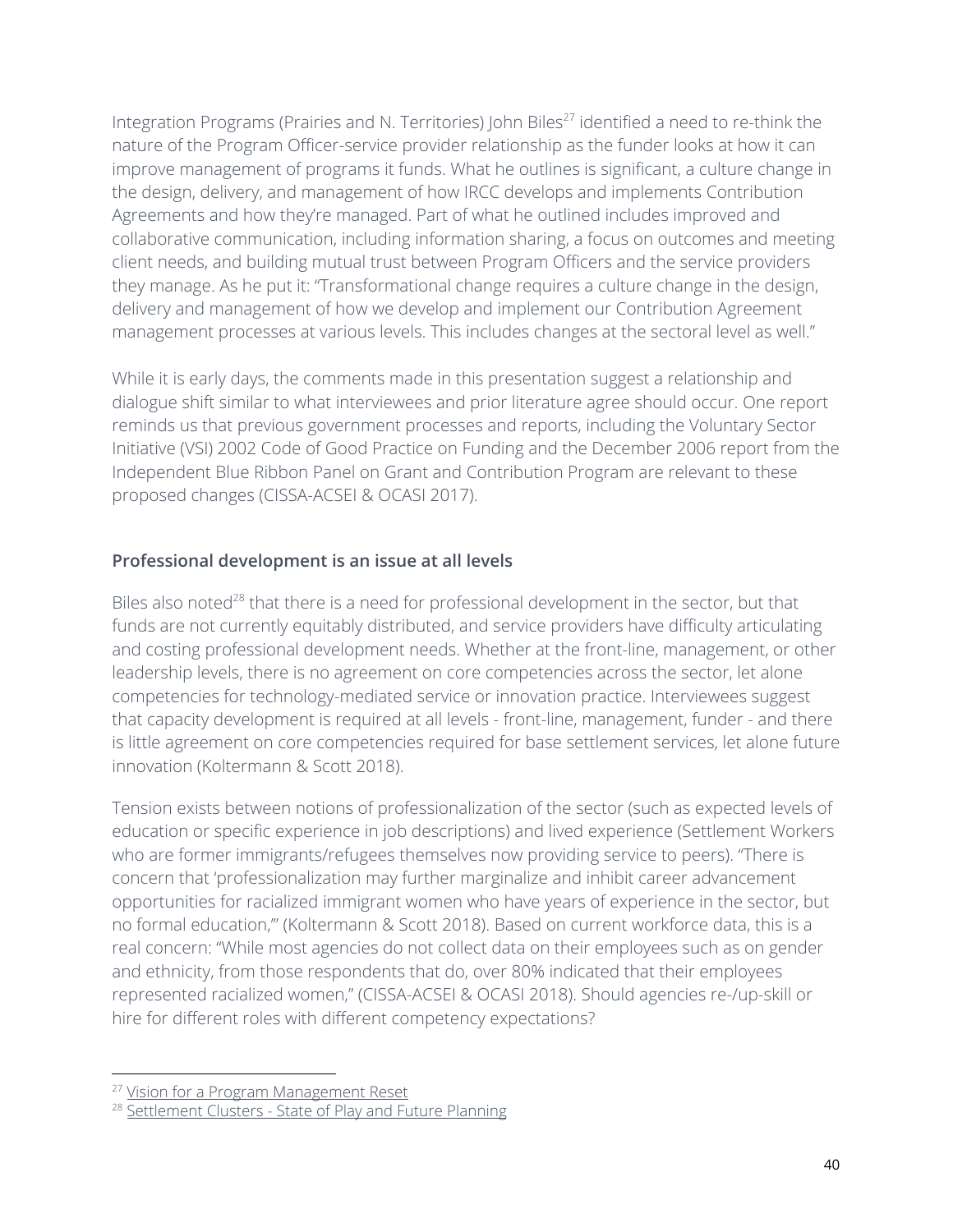Across the sector there are different models of core competencies, frameworks and professional development models (Koltermann & Scott 2018). What are the predominant skill sets and standards of a typical settlement worker? Interviewees and the research comment that there is no right answer, the debate is unresolved.

For many, sector capacity is directly related to the professional development they can access. Many interviewees noted that there hasn't been much professional development support from the funder. Increasingly it has become the individual worker's responsibility to learn and up- or re-skill (a common theme across many industries).

In recent information sessions about the 2019 Call for Proposals, IRCC staff encouraged agencies to include staff professional development in their proposals. It remains to be seen how this will impact sector learning, in particular around baseline consistency in professional development opportunities and skill development.

There is no doubt in any interviewees' mind or in the literature that more professional development opportunities will only benefit the sector, enhance service professionalism and competency, and enhance outcomes for newcomer clients. Building any new innovation program approaches or technology-mediated service delivery will only mean additional needs for professional development and enhanced capacity.

Research matches what interviewees express about professional development. The sector lacks clear career paths. The lack of funding for professional development makes career progress a challenge for sector workers. (Koltermann & Scott 2018) At the same time, researchers suggest that investing more in professional development will improve service effectiveness (Bushell & Shields 2018).

Interviewees suggest that there is value in having some level of certification process because it ensures workers have a certain level of competency and may increase recognition of settlement workers as professionals in the community. However, they are concerned about who would run and maintain certification, offer ongoing training, and ensure that it is constantly updated. Some suggest that technology can play a role in making the training accessible on a national basis.

The OCASI CoP Environmental scan notes that there is significant interest in professional development among sector workers, but that they prefer to learn on-site and in person (Gay 2018). However, the document also concludes that "online workshops, either live or asynchronous, are a well-tested delivery mechanism for learning, and will likely make up aspects of a CoP since practitioners are located across the country."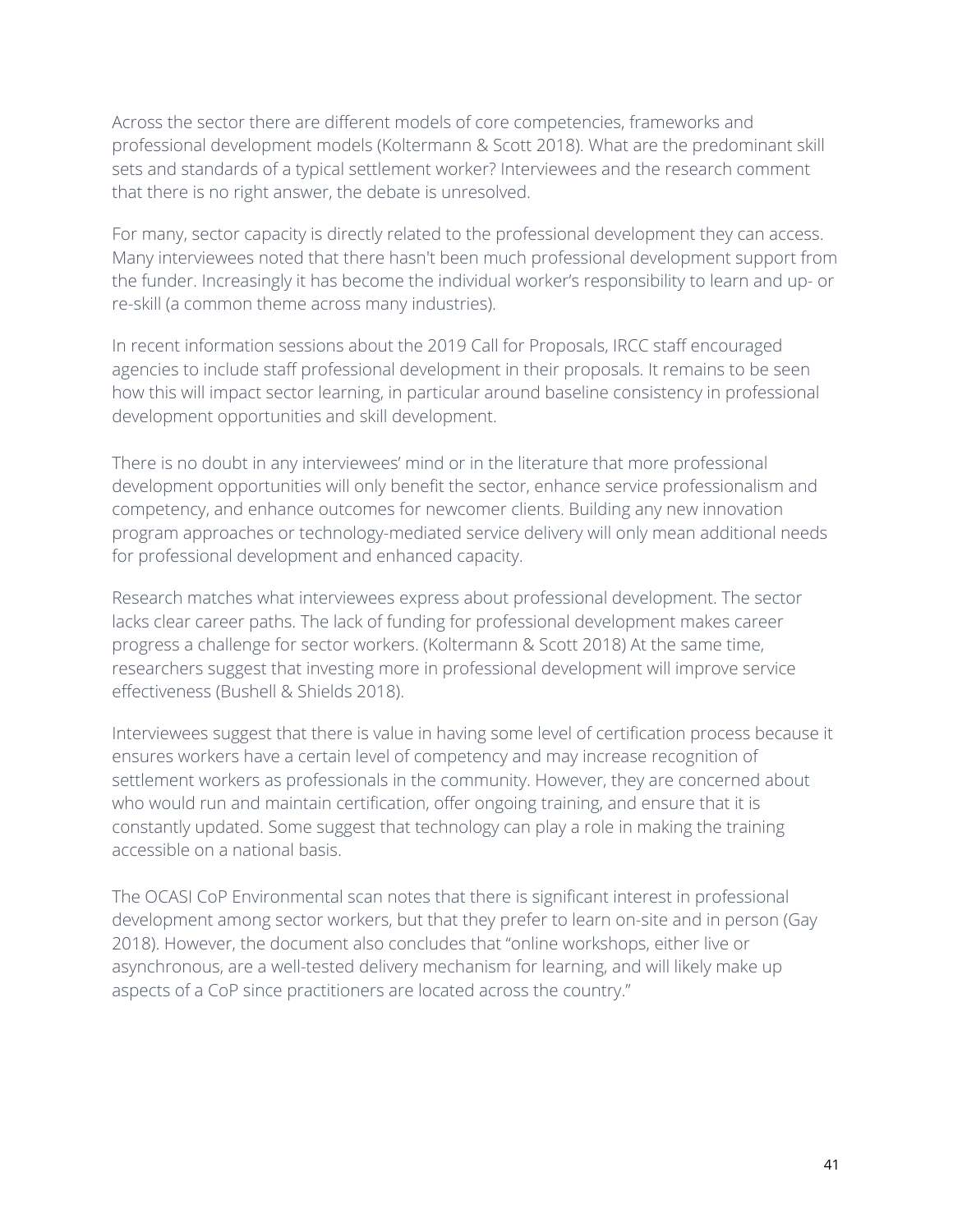### <span id="page-41-0"></span>**Re-/up-skilling or entirely new roles**

While there is interest in sector professional development there is no agreement on the baseline competencies settlement workers need and what new competencies all sector actors will need to move forward with innovation and increased use of technology. Agencies are unsure if they need to re-/up-skill, hire workers with different credentials or create entirely new roles/structures. As one interviewee put it, "We don't know what we don't know."

At the same time, there is appetite and opportunity for sector-wide collaboration and discussion about core competencies and new competencies. In particular there is interest in building the foundations for new or innovative thinking and managing, moving away from organizational cultures of fear, competition, survival and output focus.

Agencies indicate they are struggling with the competencies needed for blended service provision - online and offline, "no wrong door" approaches - and how best to staff them. Agency guidelines, protocols and onboarding are not sufficient for new approaches to settlement work, whether technology-mediate or client-centric. The pre-arrival funding experience has meant new types of jobs in pre-arrival programs, with additional technical and instructional designer resources, along with online counsellors to provide services. However, interviewees suggest that pre-arrival expertise has not been shared across organizations, citing organizational silos.

Interviewees want to be able to provide blended services, but remain unsure of what the realistic expectations and supports needed to in order to plan, implement and evolve from face-to-face to online programs.

Some suggest that the sector is inevitably coming to a time when service provision will happen increasingly through technology, including smartphone apps and chatbots/AI. Being able to work beyond face-to-face will mean that new skills are required to communicate using digital messaging or other technology-mediated human service. Written and video communication may become more important as service providers increasingly use messaging/texting and video conferencing to communicate with clients.

Interviewees with online service experience suggest that IRCC and other funders need to be aware that the sector will need funding and increased support for technology, resources for staff training/development, human resource funding (i.e. new staff roles that may be administrative/managerial in nature), experimenting, partnerships and collaboration, and knowledge sharing to learn about platforms and approaches that are already working and successful. This will also include updated hardware (laptops, smartphones, etc.) to ensure all the needed infrastructure supports are in place.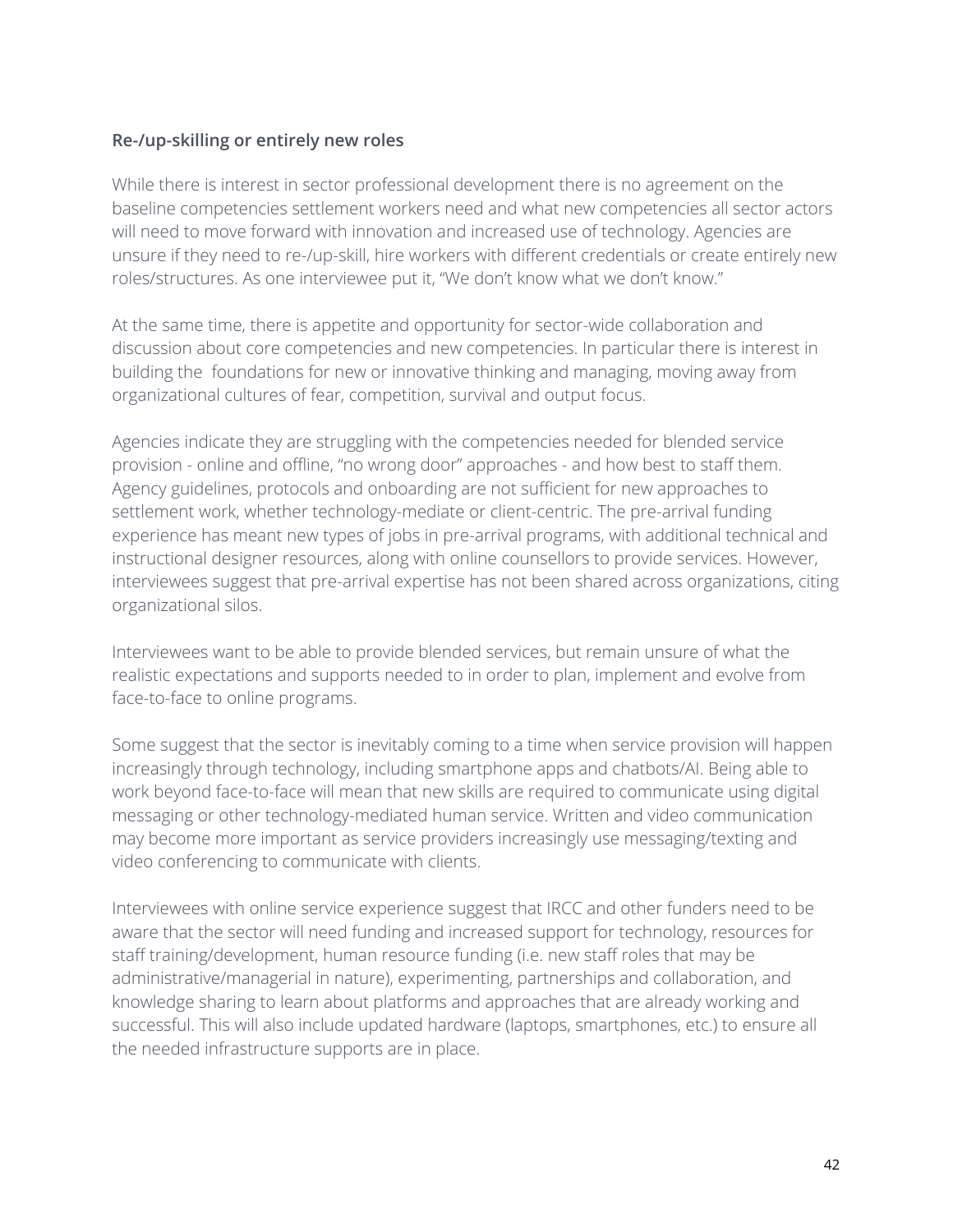One interviewee outlined what the human resource requirements would be for a data-enabled and driven agency: appropriate vision and investment from organizational leadership, driven by strategic high-level priorities, objectives and key results; attracting top talent but also investing in building internal technical capacity; valuing domain expertise (e.g. social worker) and lived experience (e.g. refugee claimant); incorporating data and analytics in strategic planning, including budget maintenance costs of any technology; creating an online curriculum for settlement workers that every worker can access across the country; increasing data literacy, working with data from research design to data analysis; and, building in privacy and security by design into any data or technology solution.

### <span id="page-42-0"></span>**A chronology of technology and innovation research and conversations in the sector**

When it comes to looking at technology to serve clients in the immigrant and refugee-serving sector the conversation, and literature, spans almost two decades. Appendix 1 provides a detailed chronology of these conversations and related literature.

The literature and interviewees suggest that moving toward Settlement 2.0 requires a workforce and programming model that embraces innovation, technology and continuous learning, has the capacity and know-how to implement innovation, encourages rapid iteration of programs by learning rapidly from failure, and is constantly exposed to new ideas and thinking about how to improve services delivery. While sector agencies have made important strides in improving services delivery in recent years, few examples or case studies have been widely shared about how organizations have effectively incorporated technology and innovation into their programming.

A brief review of sector organizations highlights a number of factors that contribute to this outcome, including: lack of training opportunities to agencies to incorporate technology and innovation into settlement activities; staff that is either not able to or not willing to incorporate innovation into programming; organizational cultures and / or funder conditions / incentives that discourage innovation and reporting opportunities to learn from failure; lack of exposure to concepts such as Services Design and Design Thinking methodologies that could help organizations rethink delivery processes; a lack of awareness on good practice in using technology and innovation and how to implement such programs in other contexts.

Collectively these gaps all lead to less collaboration among agencies, drawbacks in service delivery, and less optimal outcomes for users/ clients.

Innovation and collaboration, interviewees agree, requires time, space and capacity. One interviewee discussed being part of an innovative project which had two years of funding and space to experiment, learn and iterate. This "breathing space" made a difference in building trust and collaboration among sector and non-sector actors at the table, all who had a stake in improving outcomes for a specific client group.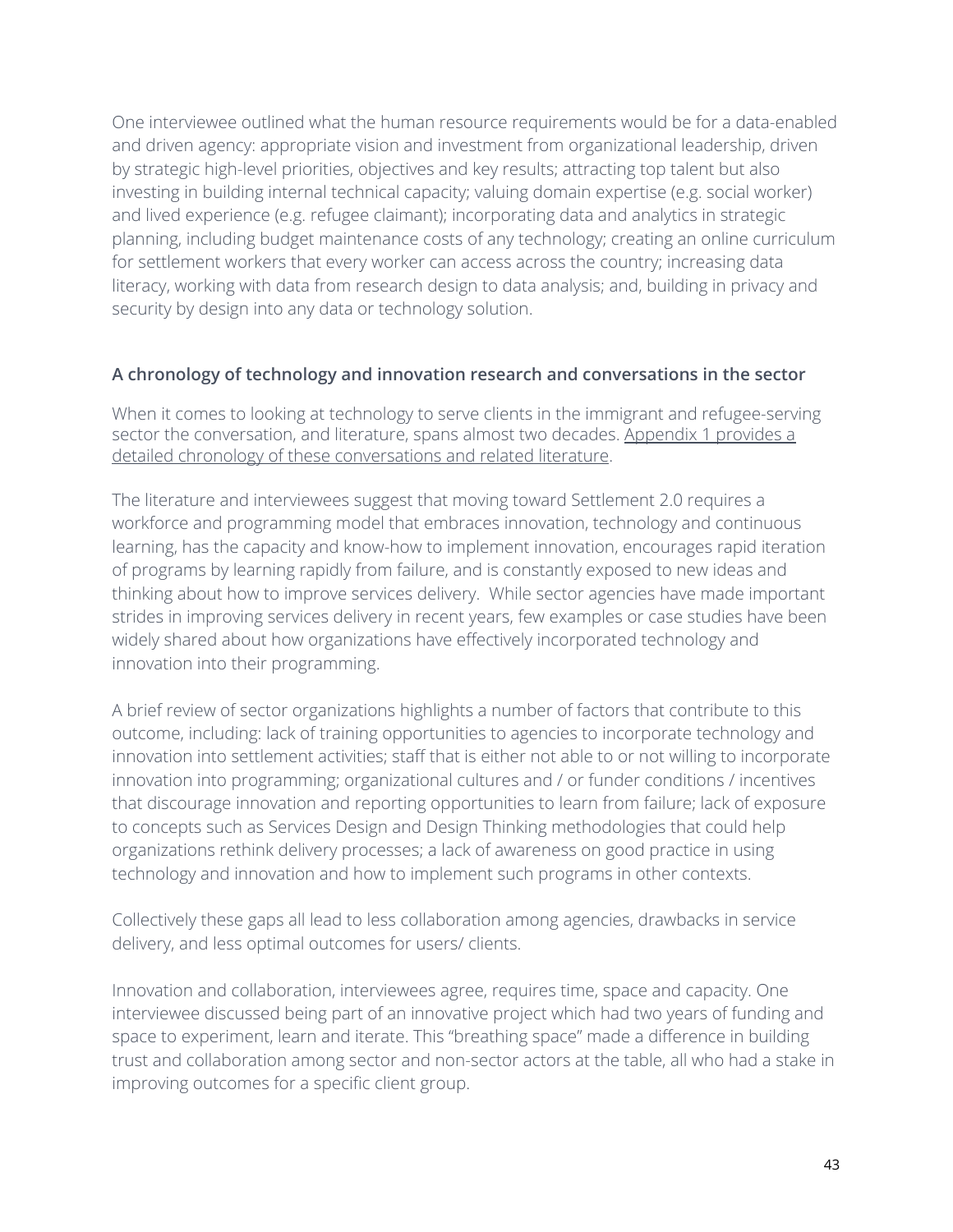Importantly, the project also had resources built in for agency time. When settlement staff time was allocated to work on the collaboration, it was back filled at the agency, resulting in little to no impact on direct service delivery.

An exploratory community research project approach meant they didn't have to stress about whether or not it was a success, which meant less pressure for agencies at the table. Sector representatives could relax and have the needed time to reflect and participate. Because of that approach, the project was able to successfully bridge gaps between service providers, creating a no-wrong-door approach for their mutual clients.

The literature shows that use of technology in the immigrant and refugee-serving sector is not new. Nor are innovative uses of technology to serve clients new. One report suggests that agencies collaborate with funders on how this innovation can be harnessed consistently across the country:

"The immigrant and refugee-serving sector and CIC should initiate a joint project whose goal would be to establish technical parameters to guide settlement agencies and to promote coherence in ICT development and use. The goal would be to ensure that data from different agencies and locales could be easily integrated and aggregated; also, that ICT-enabled services could be freely exchanged" (Burstein & Qayyum 2014).

### <span id="page-43-0"></span>**Technology and isolation**

There is interest to do more in the sector in terms of integrating technology into service delivery. However, according to interviewees, some workers fear that human contact and the "human side" of service delivery will become irrelevant or taken into account when it comes to how technology is used and rolled out in the sector. Front-line workers, in particular, express fear that settlement services will become more impersonal, and that client relationships with settlement workers will disappear. While that may be a sector concern, the reality is that as current national and provincial integration policies shift towards smaller centres (along with settlement patterns themselves, whether primary or secondary migration) technology is likely to play an important role (Burstein 2010).

There are, however, fears that bigger agencies with technology-mediated service capacity will "swoop in" and replace smaller, less sophisticated service providers with remote service offering. Instead of building capacity, some are worried that local expertise and support won't be built.

On the other hand, recent research indicates that technology is increasingly being seen as a way to connect with clients more efficiently and effectively, when the technology is one that clients already use and are familiar with (Campana unpublished). When asked about service efficiencies and effectiveness digital messaging has created in their organization two managers called digital messaging 'a game changer.' More than one interviewee mentioned how using smartphones and digital messaging affords staff more flexibility and ways to communicate with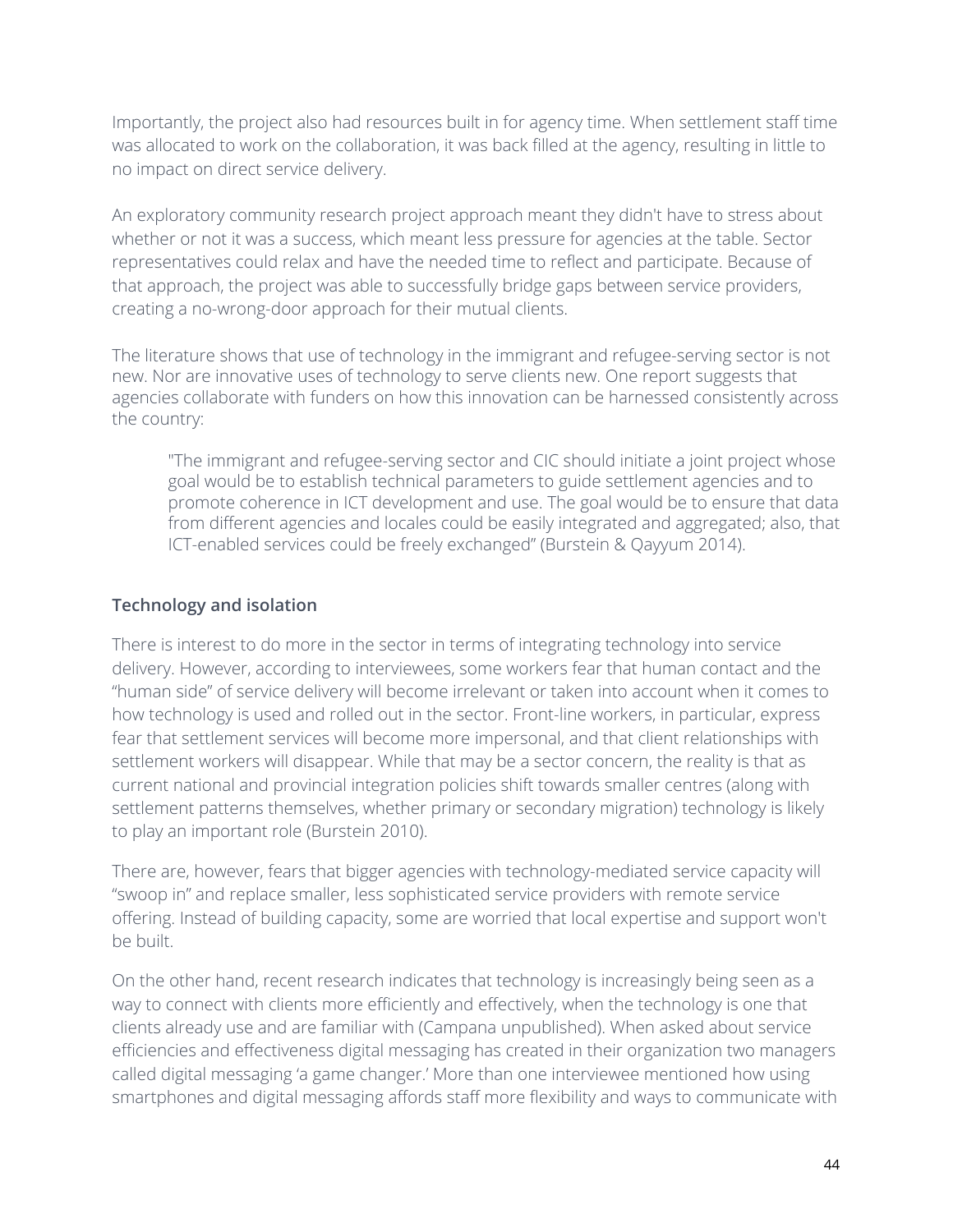clients. Overall, the message is clear from front-line workers and managers, technology has become an effective, efficient, and client-centric service delivery tool. For some, it is now essential and the primary way they communicate with and serve their clients.

Research shows that newer technologies have greatly expanded the online human service landscape. Workers can make use of a multitude of technologies and channels, alone or in concert: online counselling, live online chat, telephone counselling, video counselling, cybertherapy and avatar therapy, self-guided web-based interventions, smartphone apps, electronic social networks, email, text messaging (Reamer 2014, Boydell et al 2013).

In order to get the mix of technology-mediated and face-to-face service provision right, the immigrant and refugee-serving sector and its funders must engage in collaborative, consistent, and comprehensive research, analysis and evaluation of the use of technology to serve clients: "service provider agencies generally lack the fiscal room to conduct detailed analyses of their actions, much less to compare those actions to those of other agencies across the country. The result is that excellent local initiatives suffer from 'locked-in syndrome,' and the sector as a whole lacks an effective strategy for sharing information efficiently and for learning from each other…there exists a shared interest by governments and by settlement organizations in strengthening the sector through investments in its capacity to analyze and innovate." (Burstein & Esses 2012)

# <span id="page-44-0"></span>**Charting the future - crafting solutions**

### <span id="page-44-1"></span>**Investments are required - recommendations**

The immigrant and refugee-serving sector is complex. Moving toward a Settlement 2.0 requires a workforce and programming model that embraces innovation, technology and continuous learning, has the capacity and know-how to implement innovation, encourages rapid iteration of programs by learning rapidly from failure, and is constantly exposed to new ideas and thinking about how to improve services delivery.

Making specific recommendations is daunting given decades of research and sector dialogue on what needs to happen to embrace an innovation culture but necessary in order to move a Settlement 2.0 vision forward. Just how daunting is evident in the insightful outline of what the specific human resource requirements are to create data-enabled and driven agencies that truly embody IRCC's CORE Principles: appropriate vision and investment from organizational leadership, driven by strategic high-level priorities, objectives and key results; attracting top talent but also investing in building internal technical capacity; valuing domain expertise (e.g. social worker) and lived experience (e.g. refugee claimant); incorporating data and analytics in strategic planning, including budget maintenance costs of any technology; creating an online curriculum for settlement workers that every worker can access across the country; increasing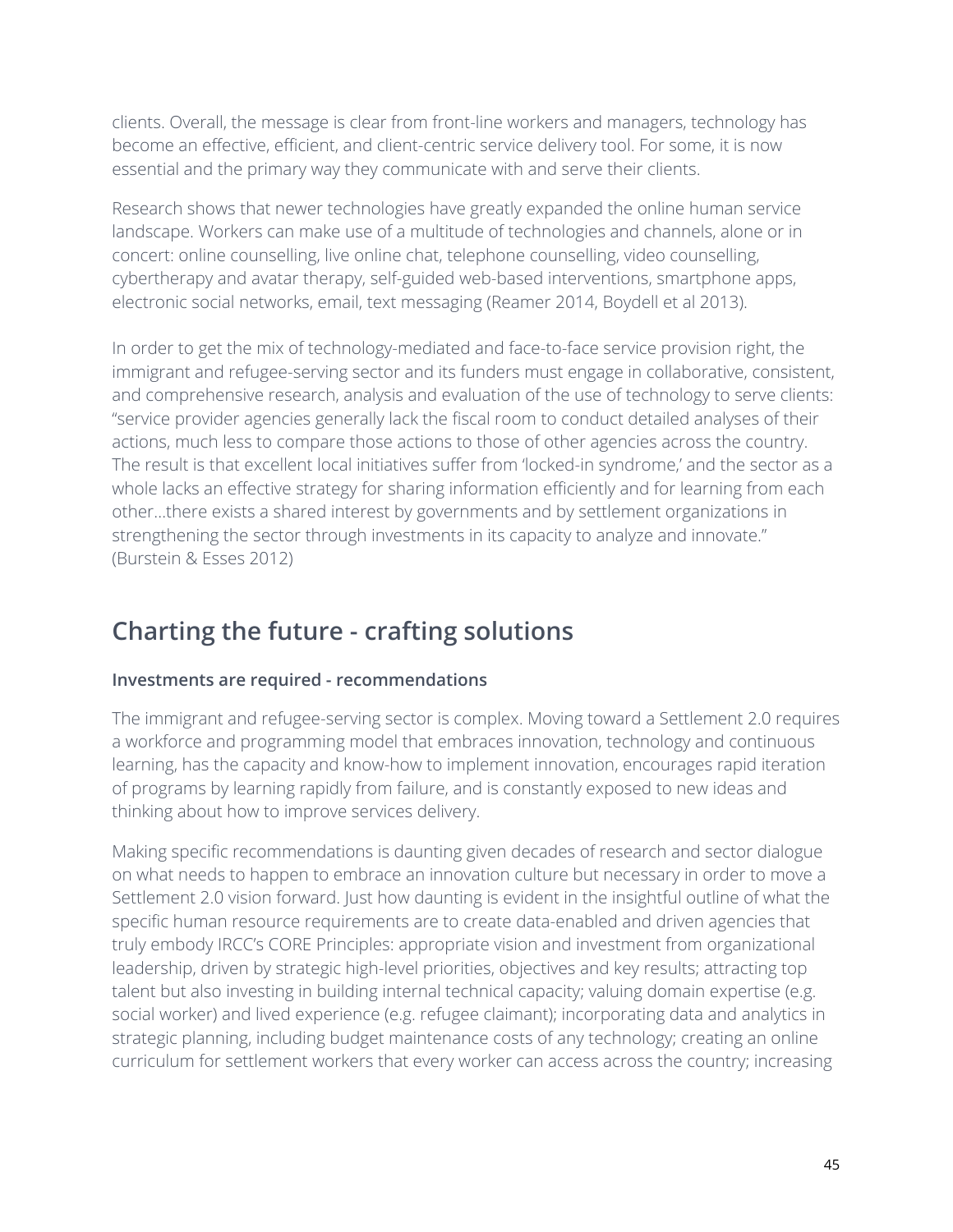data literacy, working with data from research design to data analysis; and, building in privacy and security by design into any data or technology solution.

Common to this specific example, and all recommendations, is the need for intentional investment in instruments to build capacity in the sector. As outlined in this report, there are emerging and promising practices, reports and approaches with case studies, actionable recommendations and work plans which offer practical models, frameworks, guidelines and protocols that can be extracted for Canadian immigrant and refugee-serving agencies to implement, in conjunction with IRCC and other funders.

Knowledge mobilization efforts, practice & communication need to be formalized and implemented across the country.

There is a need to create a knowledge mobilization strategy to share learnings and successes from within Canada, and from international case studies and examples. Interviewees and the literature are clear that the sector needs to both surface innovative and emerging promising practices within the sector, but also learn from ideas, projects and approaches in other sectors. A common question is not only how to identify best practices, but the processes through which they might become the new standard for service delivery.

Within IRCC, the SDI funding stream is a pocket of change and innovation. IRCC can more actively solicit and analyze evidence coming from its innovative SDI funding in order to build the internal evidence base necessary to move the innovation discussion internally.

There is a need to create a knowledge mobilization strategy to share learnings and successes from within Canada, and from international case studies and examples, with sector front-line workers and leaders as the primary target audience.

The national discussion about CORE Principles and how they align with the sector's historical values needs to continue and be open to all.

The conversation that started in 2018 between IRCC and the sector that has led to the CORE Principles being embedded in the 2019 CFP process needs to continue. Part of the discussion includes answering a number of emerging questions from the sector: How will agencies do this? Do they have the capacity? Are additional resources required? What methods and approaches will agencies use to determine clients' need to ensure that program development meets CORE Principles? Do these principles align with practice?

Innovation, technology and discussions of the future of settlement work are on the National Settlement Council agenda. That agenda and those discussions should be actively decentralized and pursued within the sector, through the emerging National Community of Practice, as well as in all related conferences that bring together practitioners with academics and funder representatives.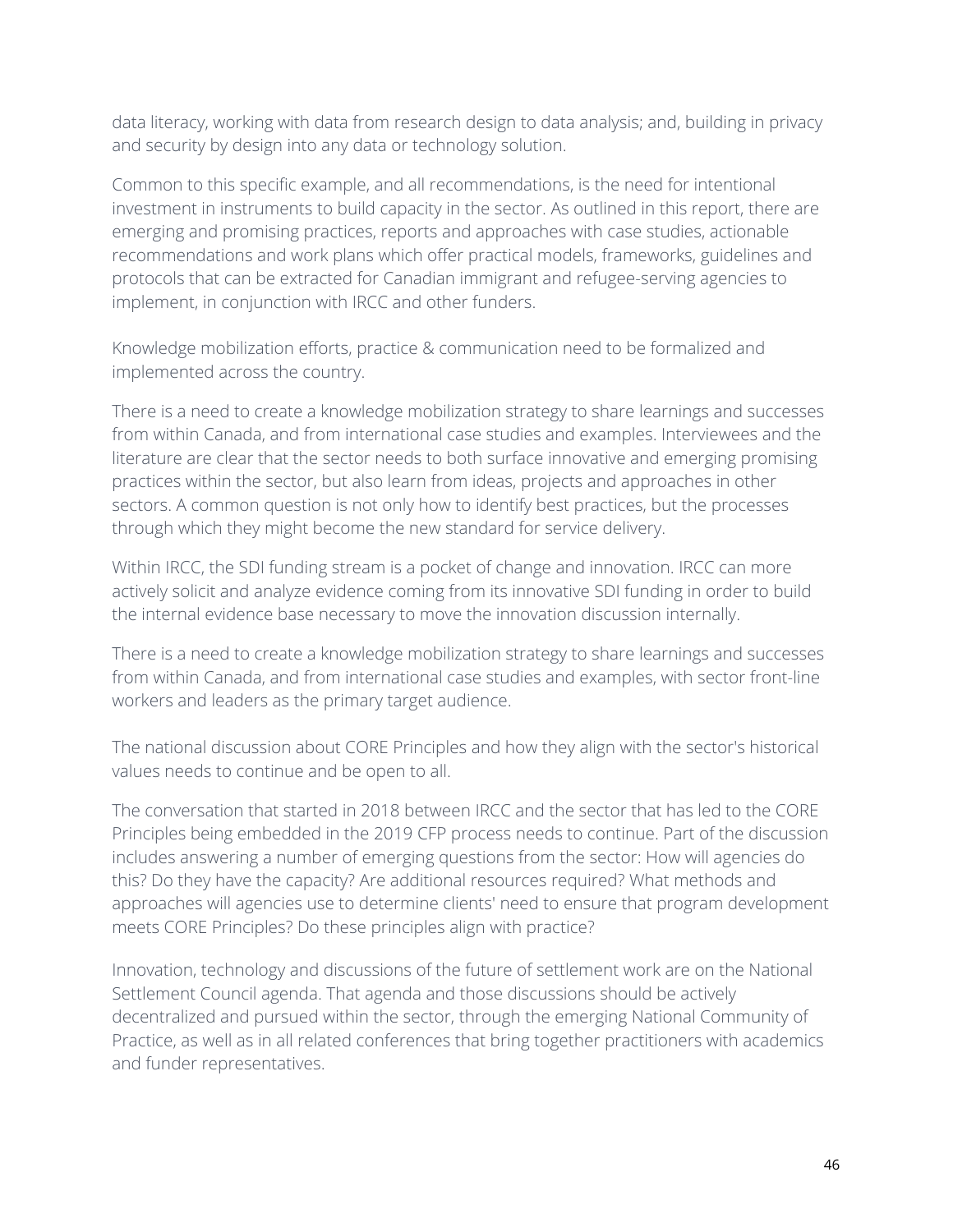Moving towards the CORE Principles, and cultivating an innovation mindset and culture in the sector will be a challenge. It's hard to move people towards something that they've been explicitly told not to do for some time. It is essential for the sector/funder dialogue on CORE Principles to continue, formally, as well as widely involving the entire sector (including emerging actors).

IRCC's funding model needs to better recognize the resource and time needs of building innovation mindset, practice, and culture.

Overall the sector wants to be innovative with technology, but consensus among interviewees is that there needs to be funding support in terms of building up infrastructure in agencies, as well as communities (such as broadband, high speed internet connections, which continue to be technology challenges in many rural and smaller communities). There is also a need for consistent and ongoing training for staff, not only focused on how best they can use technology, but also how to train clients to use it in a service context.

Innovation is attractive to agencies, but an entire service model can't simply and quickly be shifted. The innovation labs, innovation strategies, and innovation practices that are occurring both within the sector and other sectors and within government need to be looked at to see what could work either at the individual agency level or at a regional level, perhaps through LIP innovation, lab spaces or doing some work with existing labs, and complementing their work.

Innovation practices and labs are emerging throughout the sector – LIPs are fostering collaboration in regions where it's been a historical challenge. [WoodGreen](http://www.woodgreenannualreport.org/2017-18/stories/agent-of-change/) Community [Services](http://www.woodgreenannualreport.org/2017-18/stories/agent-of-change/), [M](https://www.mcislanguages.com/social-impact/)CIS [Language](https://www.mcislanguages.com/social-impact/) Solutions, [N](https://noulab.org/immigration)ouLab's Economic [Immigration](https://noulab.org/immigration) Lab, SFU's Radius [Refugee](https://radiussfu.com/programs/labs-ventures/refugee-newcomer-livelihood/) [Livelihoods](https://radiussfu.com/programs/labs-ventures/refugee-newcomer-livelihood/) Lab, Refugee Career [Jumpstart](http://www.rcjp.ca/), [Department](https://dia.space/projects/the-stories-of-us/) of Imaginary Affairs, are just a few of note. Municipal, Provincial and the Federal governments have all embarked on technologically innovative overhauls of the way they serve the public. They have created innovation labs and innovation practices are becoming core parts of government planning. For example, federally, the government has developed [D](https://www.canada.ca/en/government/publicservice/modernizing/government-canada-digital-standards.html)igital Service [Standards](https://www.canada.ca/en/government/publicservice/modernizing/government-canada-digital-standards.html), and within the sector's main funder, IRCC, has created a large Client [Experience](http://www.goc411.ca/en/Employees/IndexByUnit/c=CA,o=GC,ou=IRCC-IRCC,ou=NHQ-AC,ou=DMO-DMO,ou=AOB-AOB,ou=CLI-DIR) Branch. All offer insights into how centralized support mechanisms can be structured for the sector as it further embraces innovation and technical literacy.

All of these projects require careful reflection to assess their usefulness for potential replication in the immigrant and refugee-serving sector. Part of that research will need to look at how the time that agencies or workers spend on innovation practice can be backfilled to ensure that service delivery work is not affected. The sector needs adequate resourcing, professional development, time, collaboration with experts, and flexibility to iterate, "fail," learn, and innovate.

Technology access, literacy & infrastructure require investments in training and appropriate hardware as it evolves, and client use of it changes.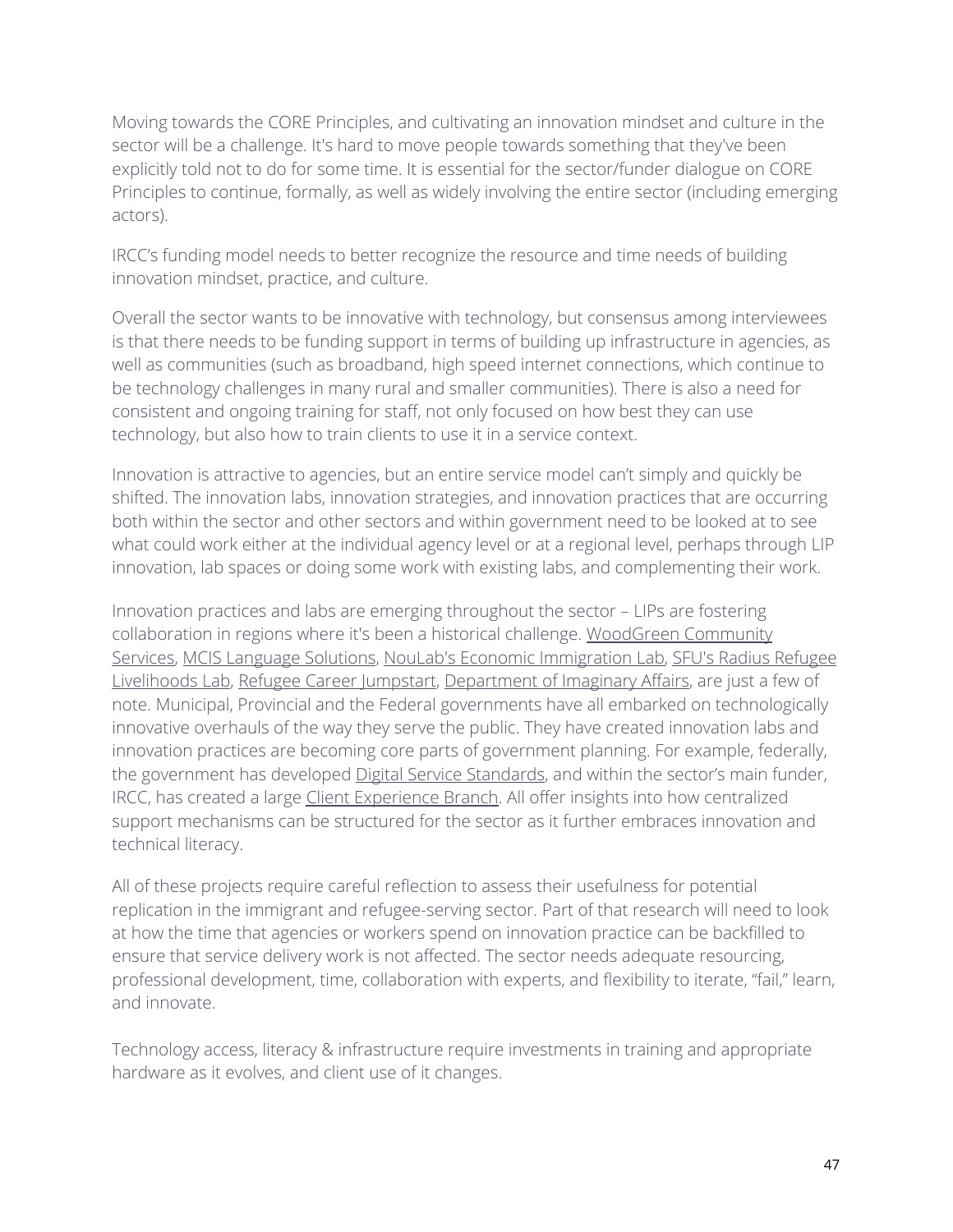The sector uses technology and indeed has a rich history of being innovative with technology. There continue to be many challenges to technology implementation in agencies, particularly around service delivery and data, information, and feedback management. In order to achieve innovation and technology outcomes that will propel the sector forward, investments are needed to build the capacity of sector agencies.

Interviewees indicated that the sector should look at technology from a social justice and service lens, recognizing that there is a digital divide, and that not everyone has access to technology, or wants to access services via technology. Much has been written, identified and codified in other human service sectors (Boydell et al 2013). Most notably, the U.S. Social Work sector has recently outlined standards for Technology in social work practice that can and should be easily transferred to the immigrant and refugee-serving sector (NASW 2017). Resources can be borrowed from there for the settlement sector. Developing guidelines for professional practice on the use of technology in human service delivery is essential. Some immigrant and refugee-serving agencies have started to put in place protocols and guidelines with regards to social media, digital instant messaging and other technologies being used in service delivery. These, as well as others from other sectors need to be shared sector-wide and a baseline set of standards created for sector agencies to adhere to.

Other tools such as [NetHope's](https://solutionscenter.nethope.org/digital-nonprofit) Digital Nonprofit project, or [TechSoup](https://blog.techsoup.org/posts/building-a-cloud-first-future-for-ngos-around-the-world) Global's ICT4NGO [Assessment](https://blog.techsoup.org/posts/building-a-cloud-first-future-for-ngos-around-the-world) tool provide digital assessment, guidance, and road maps across broad capacity areas and should be evaluated for adoption and replication in the sector.

A national sector capacity-building approach is needed that builds on existing professional development efforts, but also brings in approaches from other sectors.

Consistent and baseline professional development needs to be made available across the sector. While IRCC appears to be building professional development approaches into individual agency contracts in the 2019 CFP, there is value in bringing together those who provide sector-wide professional development such as umbrella groups, colleges, and universities to create a comprehensive, blended (combining online and in-person) learning model. IRCC should look to the language sector professional development model it funds, the LearnIT2teach Project, for what can be replicated in Settlement programming.

Educators in the U.S. Social Work field are actively grappling with how to educate Social Workers in an increasingly technology-mediated service structure. There is value in the immigrant and refugee-serving sector to reach out and learn from a model that could be useful for the sector.

As well, the work being done within the federal government in the School of Public Service Digital Academy has relevance to the sector. The focus on constant access to learning opportunities, including new digital literacy education, should be on IRCC's agenda to ensure that all funded service providers have similar levels of competency and capacity.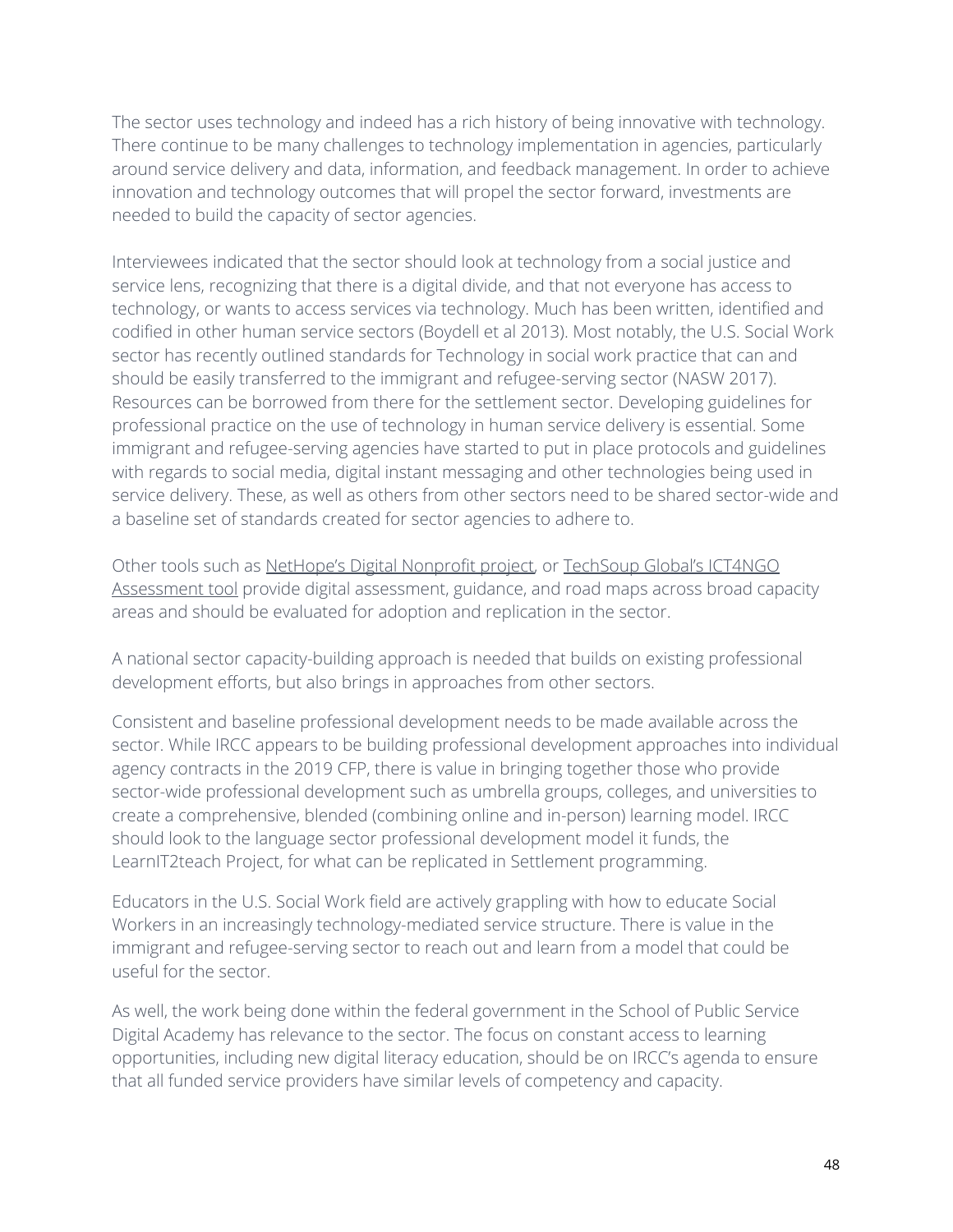At the same time, it is essential to also move the professional development conversation beyond up-/re-skilling to hiring workers with different credentials or creating entirely new roles/structures in the sector.

Data/information management capacity & harnessing client feedback require additional resources and external expertise to build sector capacity.

CORE Principles include client-centred and outcomes-driven priorities. An outcomes-driven framework is built on agency capacity to collect, evaluate, analyse and act on the right data. SDI-funded initiatives are already looking into how sector agencies can better do this work with data. Deep analysis of their work should be shared with the entire sector to learn from these approaches. As well, Fund for Shared Insight, a funder collaborative in the U.S., focused on improving agency capacity to be more responsive to client input and feedback could be approached to assess the replication of their approach in the sector, led through IRCC.

Specific tools like IFRC's Data [Playbook](https://media.ifrc.org/ifrc/2019/01/08/co-creating-ifrcs-data-playbook-online-discussion-notes/) provide hands-on tools to enable organizations to start conversations about data collection and analysis. Open North recently suggested that external resources and experts should be brought in to create data management expertise and a shared data culture within the sector. These approaches and recommendations should be investigated further.

Building collaboration between sector agencies needs to be a priority.

Local Immigration Partnerships (LIPs) have brought local collaboration back to the forefront in many cases and their successes as convening organizations should be built upon. In particular, IRCC's experience implementing its Client Experience Branch needs further analysis. Its role as a culture change agent is something that should be explored in terms of how similar collaborative innovation approaches could be applied in the sector. The emerging National Community of Practice can also play a role here and should be viewed as a tool for information sharing and collaboration.

Building trust between IRCC and funded agencies is essential for innovation and change to truly occur.

IRCC's John Biles presented a **IRCC's Vision for a Program [Management](http://aaisa.ca/docs/AASIASummit2018/D2/D2E12_EN_Summits%20-%20Vision%20for%20Program%20Management%20Reset%20-%20Fall%202018.pptx) Reset** at the 2018 AAISA Summit that included comments addressing the issue of trust between IRCC (through Program Officers) and sector agencies. What he outlined is significant, a culture change in the design, delivery, and management of how IRCC develops and implements Contribution Agreements and how they're managed. This includes improved and collaborative communication, including information sharing, a focus on outcomes and meeting client needs, and building mutual trust between Program Officers and the service providers they manage. IRCC's thinking here needs to be explored sector wide, the sector needs to know that this is happening. Identifying how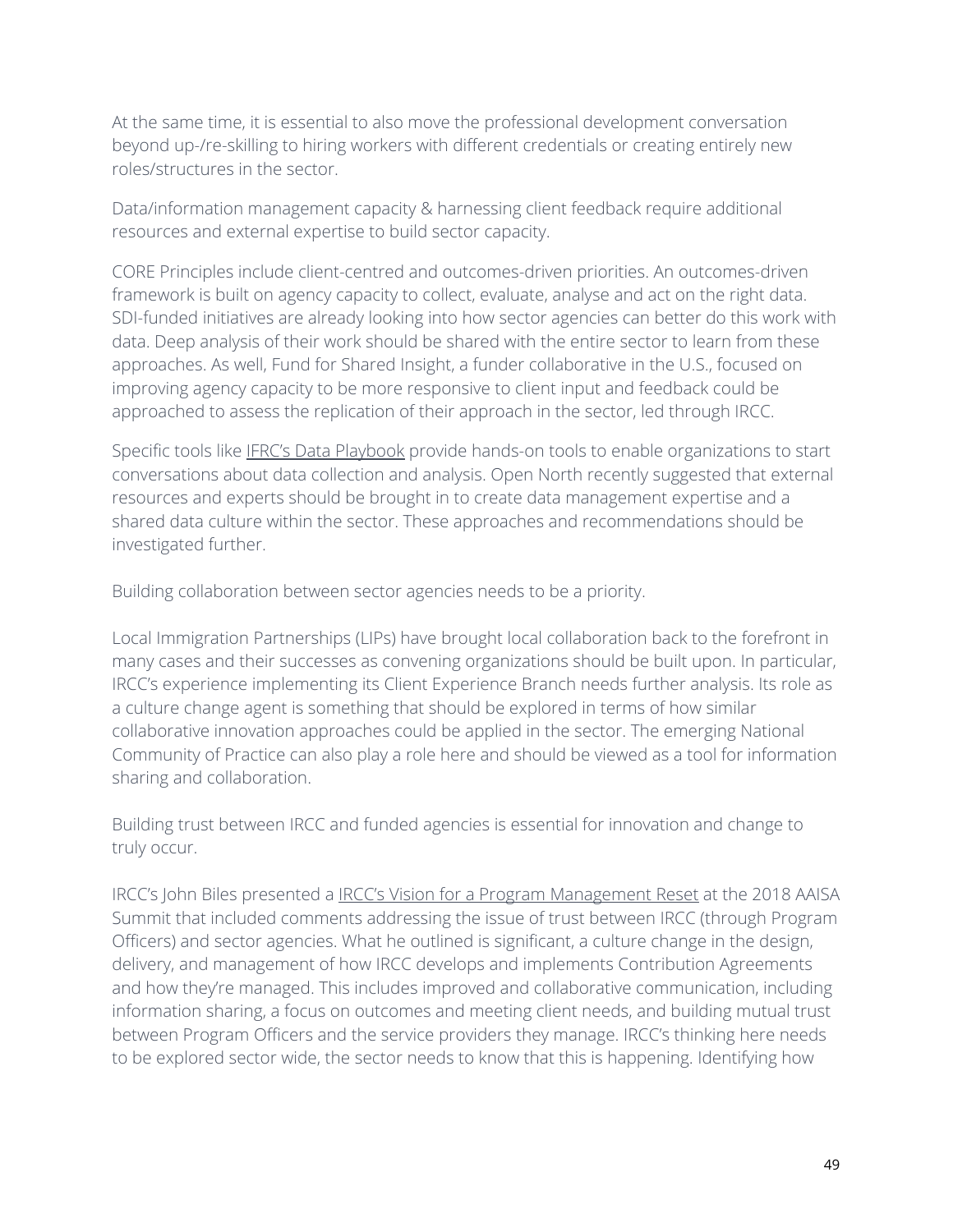best to open this conversation between the sector and IRCC is something that should be explored in more depth.

### <span id="page-49-0"></span>**Building the Settlement 2.0 vision**

IRCC's CORE Principles offer a pivot point for the sector to embrace collaboration and innovation more formally, working with their largest funder. Exploring the CORE Principles offer tangible, cross-sector priorities and identify existing sector challenges, as well as point to where solutions need to be based.

To build a Settlement 2.0 vision and capacity, the sector needs resources, support, different funding structures and relationships, trust, space, and time. Trust, space and time come up again and again in this conversation. As do capacity and resources. Agencies have to be able to re- or up-skill their workforce as well as hire new types of roles and staff in order to move forward. As is evident with government departments, like IRCC's Client Experience Branch, and experiences of agencies like the Nurse Family Partnership and WoodGreen Community Services, it will mean investing more resources, not fewer, into the sector. The lack of standardized professional development/competency frameworks across the and sector and at all levels in organizations (from front-line to ED) is a huge issue. It will only get bigger.

While there is much in the sector that can and should be learned from, emerging frameworks offer useful starting points for many agencies to assess, map and begin moving towards innovation and more strategic use of technology.

Further dialogue among stakeholders, as well as with funders, and other sectors that are exploring avenues for innovation, will serve to benefit the settlement sector.

Perhaps this will ensure that, this time, the conversation about innovation, technology, holistic program design, and ensuring positive newcomer settlement outcomes moves the sector to action rather than simply identifying challenges and barriers that we have known about for decades. We have re-identified the challenges. We now have a renewed opportunity to craft solutions built around intention, instruments, and investment.